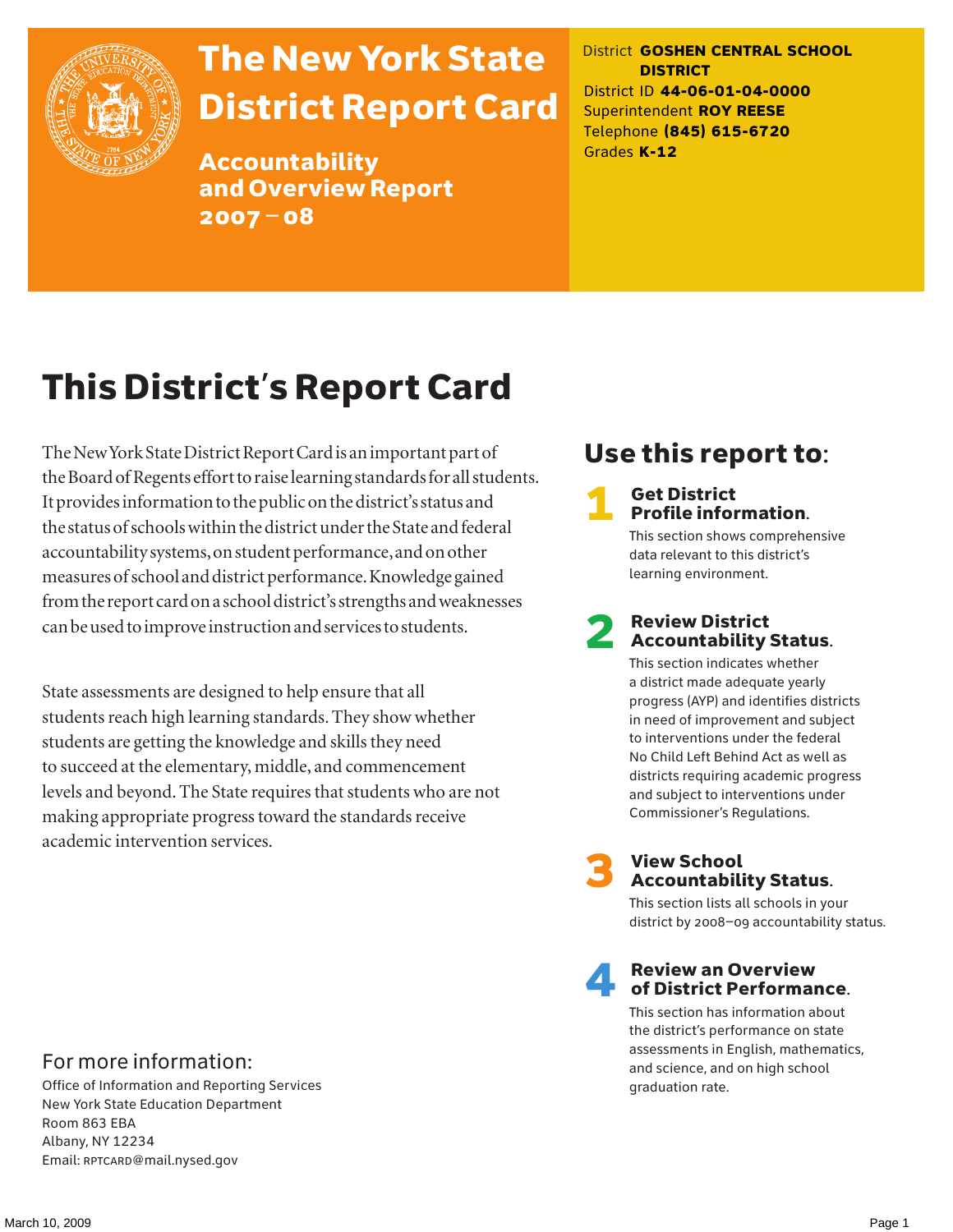### District Profile

This section shows comprehensive data relevant to this school district's learning environment, including information about enrollment, average class size, and teacher qualifications.

### Enrollment

|                            | 2005-06  | $2006 - 07$ | $2007 - 08$ |
|----------------------------|----------|-------------|-------------|
| Pre-K                      | 0        | 0           | 0           |
| Kindergarten               | 221      | 250         | 229         |
| Grade 1                    | 215      | 217         | 242         |
| Grade 2                    | 201      | 206         | 220         |
| Grade 3                    | 198      | 197         | 207         |
| Grade 4                    | 204      | 200         | 199         |
| Grade 5                    | 204      | 220         | 208         |
| Grade 6                    | 241      | 213         | 222         |
| <b>Ungraded Elementary</b> | $\Omega$ | 0           | 0           |
| Grade 7                    | 235      | 248         | 223         |
| Grade 8                    | 230      | 245         | 249         |
| Grade 9                    | 278      | 251         | 242         |
| Grade 10                   | 224      | 242         | 241         |
| Grade 11                   | 219      | 195         | 227         |
| Grade 12                   | 215      | 221         | 191         |
| <b>Ungraded Secondary</b>  | 0        | 0           | 0           |
| Total K-12                 | 2885     | 2905        | 2900        |

### Enrollment Information

*Enrollment* counts are as of Basic Educational Data System (BEDS) day, which is typically the first Wednesday of October of the school year. Students who attend BOCES programs on a part-time basis are included in a district's enrollment. Students who attend BOCES on a full-time basis or who are placed full time by the district in an out-of-district placement are not included in a district's enrollment. Students classified by districts as "pre-first" are included in first grade counts.

### Average Class Size

|                      | $2005 - 06$ | $2006 - 07$ | $2007 - 08$ |
|----------------------|-------------|-------------|-------------|
| <b>Common Branch</b> | 23          | 22          | 22          |
| Grade 8              |             |             |             |
| English              | 21          | 21          | 23          |
| <b>Mathematics</b>   | 21          | 20          | 24          |
| Science              | 22          | 20          | 24          |
| Social Studies       | 22          | 22          | 23          |
| Grade 10             |             |             |             |
| English              | 21          | 19          | 20          |
| <b>Mathematics</b>   | 19          | 18          | 18          |
| Science              | 22          | 22          | 20          |
| Social Studies       | 21          | 22          | 23          |

### Average Class Size Information

*Average Class Size* is the total registration in specified classes divided by the number of those classes with registration. *Common Branch* refers to self-contained classes in Grades 1–6.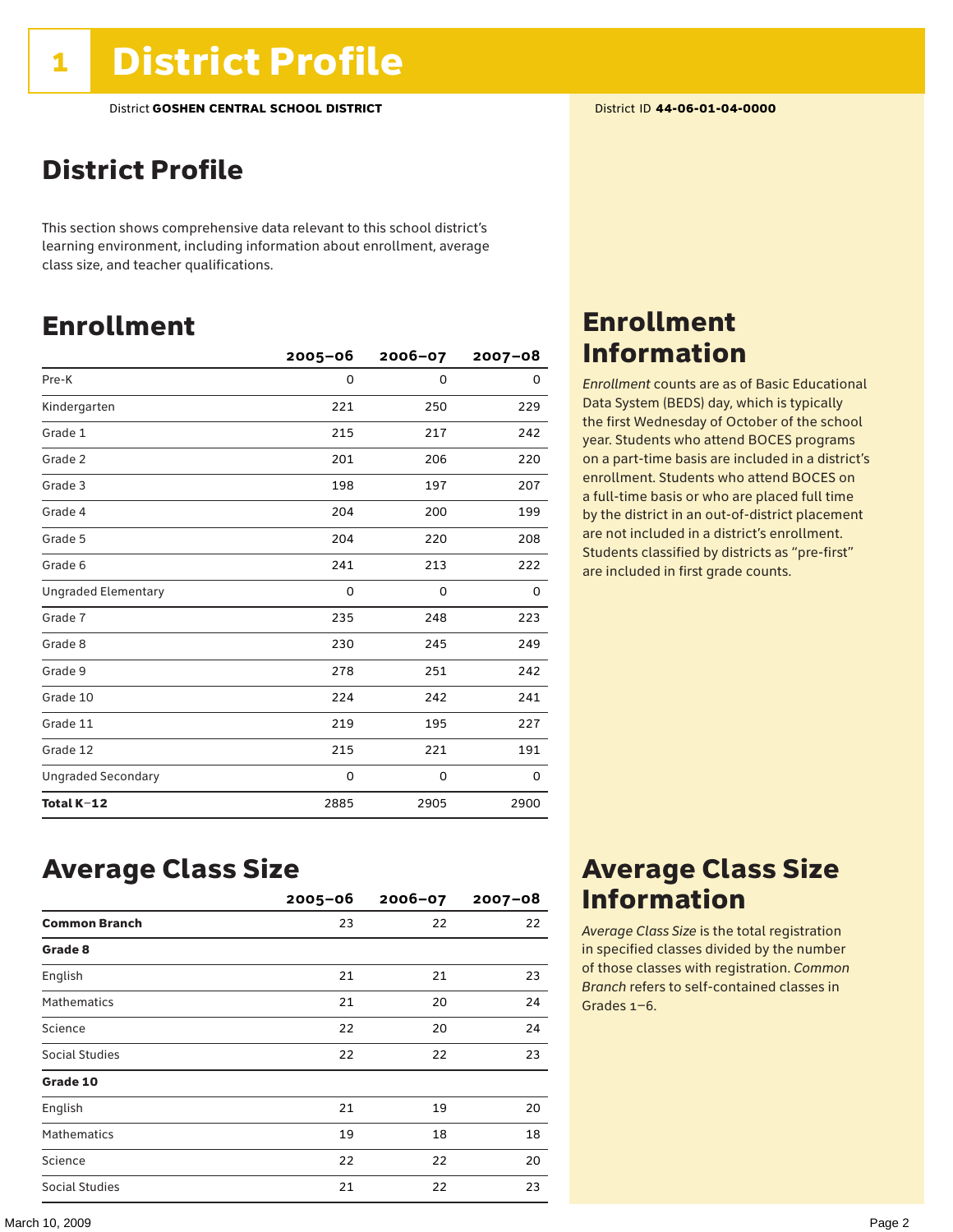### Demographic Factors

|                                  | $2005 - 06$ |     | 2006-07      |     | $2007 - 08$ |     |
|----------------------------------|-------------|-----|--------------|-----|-------------|-----|
|                                  | #           | %   | #            | %   | #           | %   |
| Eligible for Free Lunch          | 180         | 6%  | 214          | 7%  | 243         | 8%  |
| Reduced-Price Lunch              | 89          | 3%  | 91           | 3%  | 91          | 3%  |
| Student Stability*               |             | N/A |              | N/A |             | N/A |
| Limited English Proficient       | 63          | 2%  | 63           | 2%  | 92          | 3%  |
| <b>Racial/Ethnic Origin</b>      |             |     |              |     |             |     |
| American Indian or Alaska Native | 8           | 0%  | 6            | 0%  | 6           | 0%  |
| <b>Black or African American</b> | 125         | 4%  | 131          | 5%  | 139         | 5%  |
| Hispanic or Latino               | 273         | 9%  | 280          | 10% | 310         | 11% |
| Asian or Native                  | 65          | 2%  | 78           | 3%  | 80          | 3%  |
| Hawaiian/Other Pacific Islander  |             |     |              |     |             |     |
| White                            | 2414        | 84% | 2409         | 83% | 2365        | 82% |
| Multiracial**                    | N/A         | N/A | $\mathbf{1}$ | 0%  | 0           | 0%  |

\* Available only at the school level.

\*\* Multiracial enrollment data were not collected statewide in the 2005-06 school year.

### Attendance and Suspensions

|                            | $2004 - 05$ |               | $2005 - 06$ |               | $2006 - 07$ |     |
|----------------------------|-------------|---------------|-------------|---------------|-------------|-----|
|                            | #           | $\frac{0}{0}$ |             | $\frac{0}{0}$ |             | %   |
| Annual Attendance Rate     |             | 95%           |             | 95%           |             | 95% |
| <b>Student Suspensions</b> | 76          | 3%            | 111         | 4%            | 63          | 2%  |

### Demographic Factors Information

*Eligible for Free Lunch* and *Reduced*-*Price Lunch* percentages are determined by dividing the number of approved lunch applicants by the Basic Educational Data System (BEDS) enrollment in full-day Kindergarten through Grade 12. *Eligible for Free Lunch* and *Limited English Proficient* counts are used to determine *Similar Schools* groupings within a *Need*/*Resource Capacity* category.

### Attendance and Suspensions Information

*Annual Attendance Rate* is determined by dividing the school district's total actual attendance by the total possible attendance for a school year. A district's actual attendance is the sum of the number of students in attendance on each day the district's schools were open during the school year. Possible attendance is the sum of the number of enrolled students who should have been in attendance on each day schools were open during the school year. *Student Suspension* rate is determined by dividing the number of students who were suspended from school (not including in-school suspensions) for one full day or longer anytime during the school year by the Basic Educational Data System (BEDS) day enrollments for that school year. A student is counted only once, regardless of whether the student was suspended one or more times during the school year.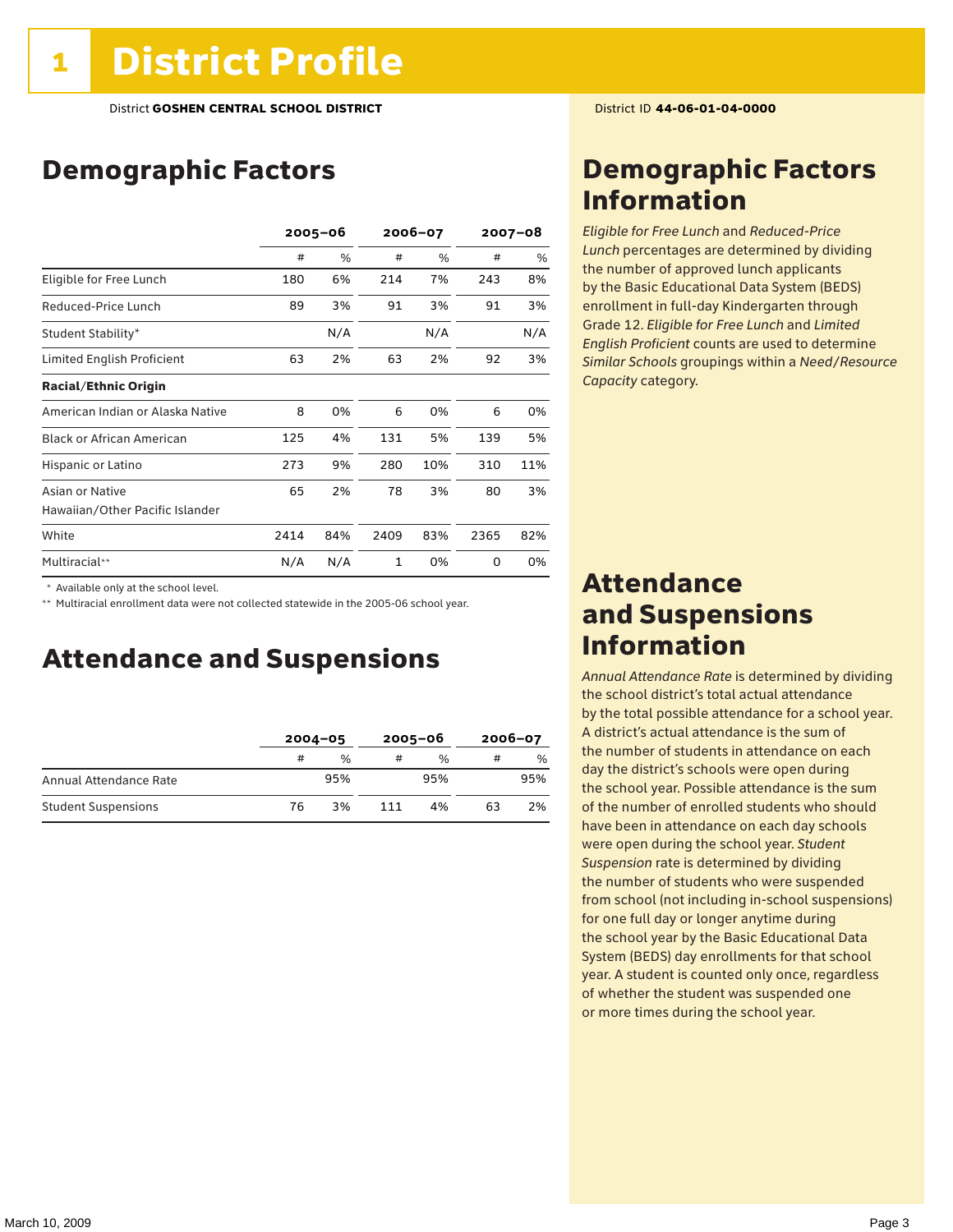### Teacher Qualifications

|                                                                 | $2005 - 06$ | $2006 - 07$ | $2007 - 08$ |
|-----------------------------------------------------------------|-------------|-------------|-------------|
| <b>Total Number of Teachers</b>                                 | 225         | 228         | 240         |
| Percent with No Valid<br><b>Teaching Certificate</b>            | 2%          | 1%          | 0%          |
| Percent Teaching Out<br>of Certification                        | 2%          | 1%          | 4%          |
| Percent with Fewer Than<br>Three Years of Experience            | 10%         | 9%          | 6%          |
| Percentage with Master's Degree<br>Plus 30 Hours or Doctorate   | 20%         | 20%         | 20%         |
| <b>Total Number of Core Classes</b>                             | 750         | 527         | 628         |
| Percent Not Taught by<br><b>Highly Qualified Teachers</b>       | 1%          | 3%          | 2%          |
| <b>Total Number of Classes</b>                                  | 757         | 790         | 820         |
| Percent Taught by Teachers Without<br>Appropriate Certification | 3%          | 3%          | 3%          |

### Teacher Turnover Rate

|                                                                       | $2004 - 05$ | 2005-06 | 2006-07 |
|-----------------------------------------------------------------------|-------------|---------|---------|
| Turnover Rate of Teachers with Fewer<br>than Five Years of Experience | 14%         | 10%     | 11%     |
| Turnover Rate of All Teachers                                         | 12%         | 10%     | 9%      |

### Staff Counts

|                                       | $2005 - 06$ | $2006 - 07$ | 2007-08 |
|---------------------------------------|-------------|-------------|---------|
| <b>Total Other Professional Staff</b> | 28          | 24          | 28      |
| Total Paraprofessionals*              | 42          | 53          | 68      |
| <b>Assistant Principals</b>           |             |             |         |
| Principals                            |             |             |         |

 $*$  Not available at the school level.

### Teacher Qualifications Information

The *Percent Teaching Out of Certification* is the percent doing so more than on an incidental basis; that is, the percent teaching for more than five periods per week outside certification.

*Core Classes* are primarily K-6 common branch, English, mathematics, science, social studies, art, music, and foreign languages. The number of K-6 common branch core classes is multiplied by five so that these core class counts are weighted the same as counts for middle- and secondary-level teachers who report five classes per day. To be *Highly Qualified*, a teacher must have at least a Bachelor's degree, be certified to teach in the subject area, and show subject matter competency.

### Teacher Turnover Rate Information

*Teacher Turnover Rate* for a specified school year is the number of teachers in that school year who were not teaching in the following school year divided by the number of teachers in the specified school year, expressed as a percentage.

### Staff Counts Information

*Other Professionals* includes administrators, guidance counselors, school nurses, psychologists, and other professionals who devote more than half of their time to non-teaching duties. Teachers who are shared between buildings within a district are reported on the district report only.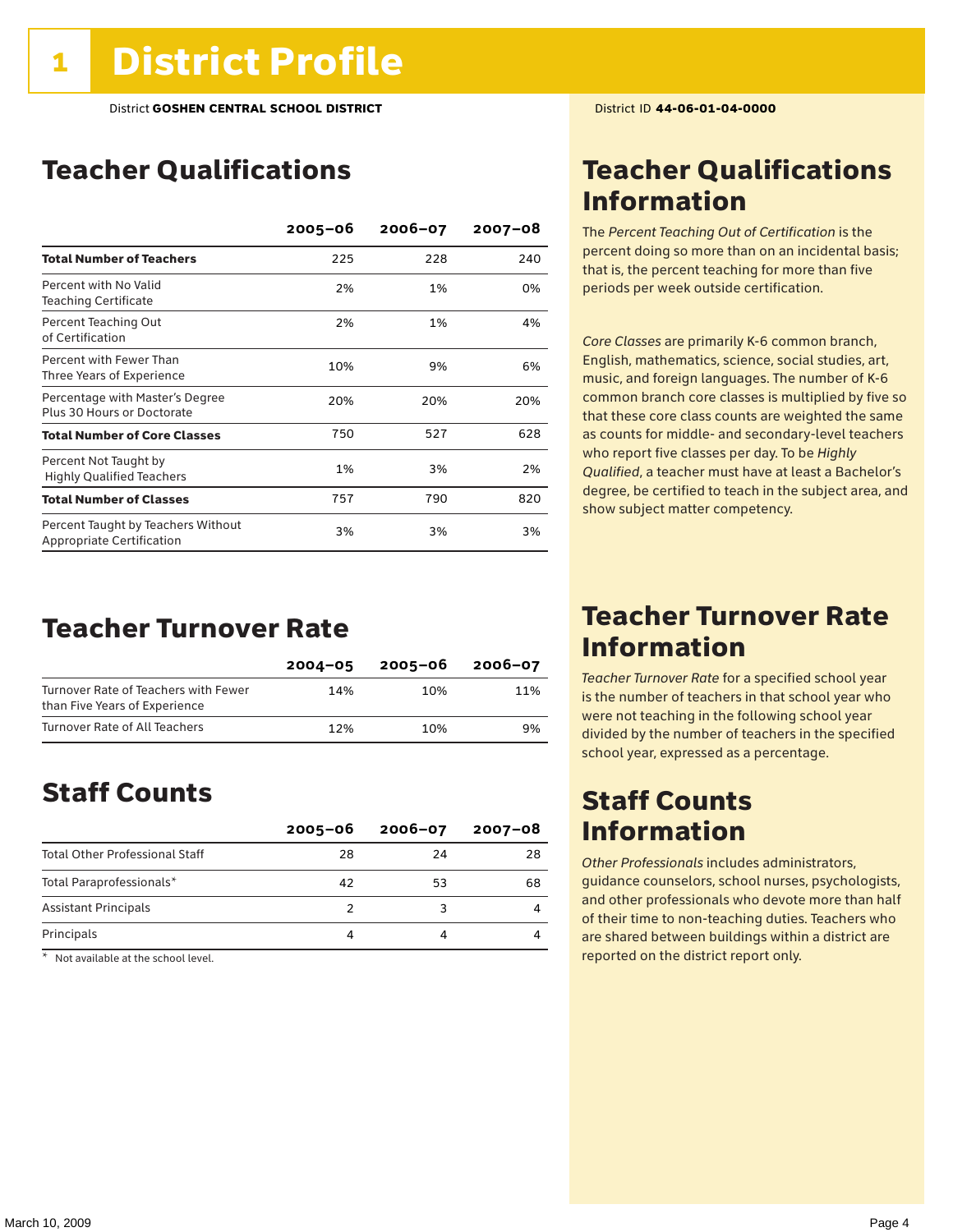### Understanding How Accountability Works in New York State

The federal No Child Left Behind (NCLB) Act requires that states develop and report on measures of student proficiency in 1) English language arts (ELA), in 2) mathematics, and on 3) a third indicator. In New York State in 2007–08, the third indicator is science at the elementary/middle level and graduation rate at the secondary level. Schools or districts that meet predefined goals on these measures are making Adequate Yearly Progress (AYP).



For more information about accountability in New York State, visit: www.emsc.nysed.gov/irts/accountability/home.shtml.

#### 1 English Language Arts (ELA)

To make AYP in ELA, every accountability group must make AYP. For a group to make AYP, it must meet the participation *and* the performance criteria.

#### A Participation Criterion

At the elementary/middle level, 95 percent of Grades 3–8 students enrolled during the test administration period in each group with 40 or more students must be tested on the New York State Testing Program (NYSTP) in ELA or, if appropriate, the New York State English as a Second Language Achievement Test (NYSESLAT), or the New York State Alternate Assessment (NYSAA) in ELA. At the secondary level, 95 percent of seniors in 2007–08 in each accountability group with 40 or more students must have taken an English examination that meets the students' graduation requirement.

#### B Performance Criterion

At the elementary/middle level, the Performance Index (PI) of each group with 30 or more continuously enrolled tested students must equal or exceed its Effective Annual Measurable Objective (AMO) or the group must make Safe Harbor. (NYSESLAT is used only for participation.) At the secondary level, the PI of each group in the 2004 cohort with 30 or more members must equal or exceed its Effective AMO or the group must make Safe Harbor. To make Safe Harbor, the PI of the group must equal or exceed its Safe Harbor Target and the group must qualify for Safe Harbor using the third indicator, science or graduation rate.

#### 2 Mathematics

The same criteria for making AYP in ELA apply to mathematics. At the elementary/middle level, the measures used to determine AYP are the NYSTP and the NYSAA in mathematics. At the secondary level, the measures are mathematics examinations that meet the students' graduation requirement.

#### 3 Third Indicator

In addition to English language arts and mathematics, the school must also make AYP in a third area of achievement. This means meeting the criteria in science at the elementary/middle level and the criteria in graduation rate at the secondary level.

Elementary/Middle-Level Science: To make AYP, the All Students group must meet the participation criterion *and* the performance criterion.

#### A Participation Criterion

Eighty percent of students in Grades 4 and/or 8 enrolled during the test administration period in the All Students group, if it has 40 or more students, must be tested on an accountability measure. In Grade 4, the measures are the Grade 4 elementary-level science test and the Grade 4 NYSAA in science. In Grade 8 science, the measures are the Grade 8 middle-level science test, Regents science examinations, and the Grade 8 NYSAA in science.

#### B Performance Criterion

The PI of the All Students group must equal or exceed the State Science Standard (100) or the Science Progress Target.

Qualifying for Safe Harbor in Elementary/Middle-Level ELA and Math: To qualify, the PI must equal or exceed the State Science Standard or the Science Progress Target in elementary/middle-level science for that group.

Secondary-Level Graduation Rate: For a school to make AYP in graduation rate, the percent of students in the 2003 graduation-rate total cohort in the All Students group earning a high school diploma by August 31, 2007 must equal or exceed the Graduation-Rate Standard (55%) or the Graduation-Rate Progress Target.

Qualifying for Safe Harbor in Secondary-Level ELA and Math: To qualify, the percent of the 2003 graduation-rate total cohort earning a local diploma by August 31, 2007 must equal or exceed the Graduation-Rate Standard (55%) or the Graduation-Rate Progress Target for that group.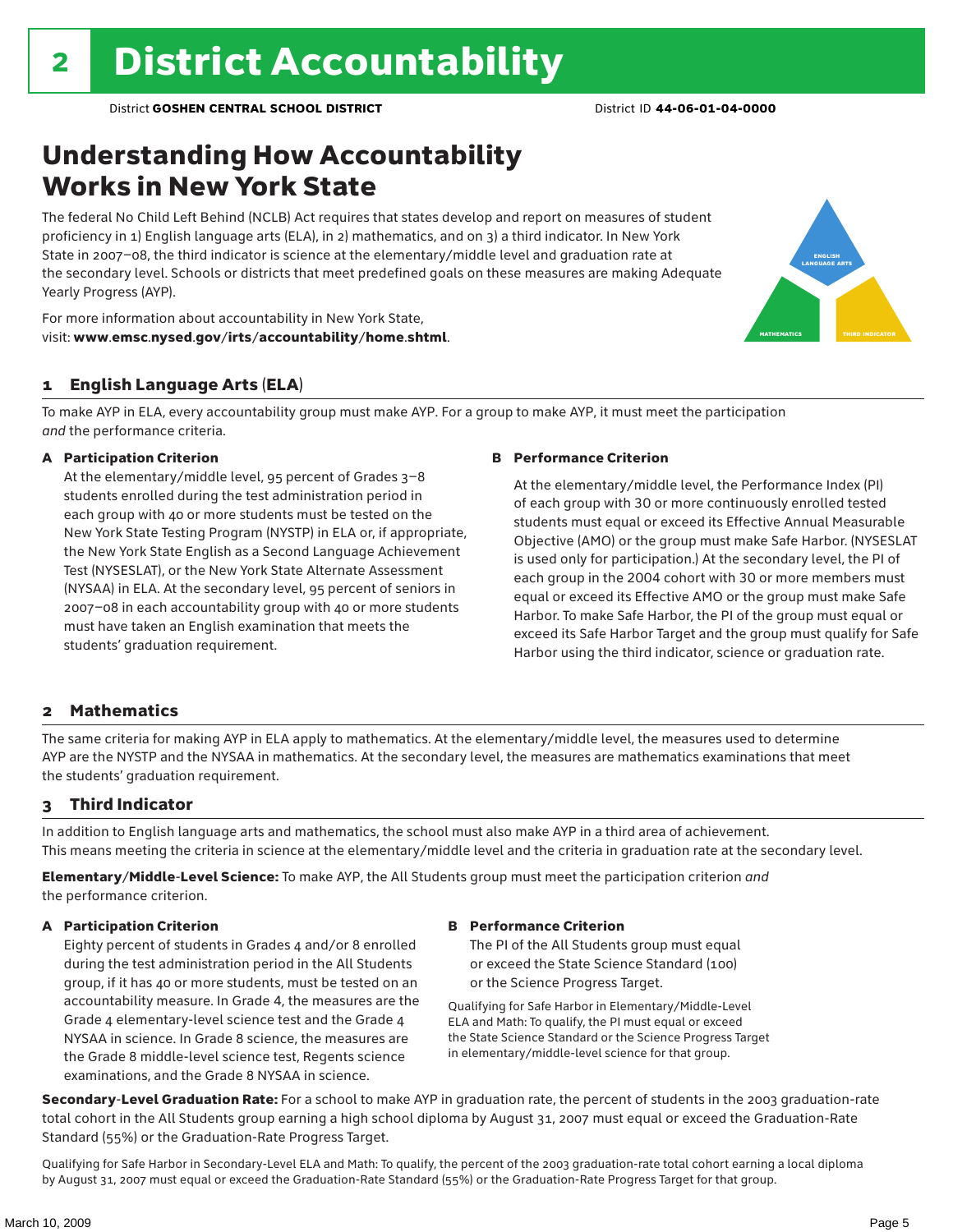## Useful Terms for Understanding Accountability

### Accountability Cohort for English

#### and Mathematics

The 2004 school accountability cohort consists of all students who first entered Grade 9 anywhere in the 2004–05 school year, and all ungraded students with disabilities who reached their seventeenth birthday in the 2004–05 school year, who were enrolled on October 3, 2007 and did not transfer to a diploma granting program. Students who earned a high school equivalency diploma or were enrolled in an approved high school equivalency preparation program on June 30, 2008, are not included in the 2004 school accountability cohort. The 2004 district accountability cohort consists of all students in each school accountability cohort plus students who transferred within the district after BEDS day plus students who were placed outside the district by the Committee on Special Education or district administrators and who met the other requirements for cohort membership. Cohort is defined in Section 100.2 (p) (16) of the Commissioner's Regulations.

#### Adequate Yearly Progress (AYP)

Adequate Yearly Progress (AYP) indicates satisfactory progress by a district or a school toward the goal of proficiency for all students.

#### Annual Measurable Objective (AMO)

The Annual Measurable Objective (AMO) is the Performance Index (PI) value that signifies that an accountability group is making satisfactory progress toward the goal that 100 percent of students will be proficient in the State's learning standards for English language arts and mathematics by 2013–14. The AMO's for each grade level will be increased as specified in CR100.2(p)(14) and will reach 200 in 2013–14. (See Effective AMO for further information.)

#### Continuously Enrolled Students

At the elementary/middle level, continuously enrolled students are those enrolled in the school or district on BEDS day (usually the first Wednesday in October) of the school year until the test administration period. At the secondary level, all students who meet the criteria for inclusion in the accountability cohort are considered to be continuously enrolled.

#### Effective Annual Measurable Objective (Effective AMO)

The Effective Annual Measurable Objective (Effective AMO) is the Performance Index (PI) value that each accountability group within a school or district is expected to achieve to make Adequate Yearly Progress (AYP). The Effective AMO is the lowest PI that an accountability group of a given size can achieve in a subject for the group's PI not to be considered significantly different from the AMO for that subject. If an accountability group's PI equals or exceeds the Effective AMO, it is considered to have made AYP. A more complete definition of Effective AMO and a table showing the PI values that each group size must equal or exceed to make AYP are available at www.emsc.nysed.gov/irts.

#### Graduation-Rate Total Cohort

This term is defined on the graduation-rate accountability page.

#### Performance Index (PI)

Performance Index is a value from 0 to 200 that is assigned to an accountability group, indicating how that group performed on a required State test (or approved alternative) in English language arts, mathematics, or science. Student scores on the tests are converted to four performance levels, from Level 1 to Level 4. (See performance level definitions on the Overview Summary page.) At the elementary/middle level, the PI is calculated using the following equation:

100 × [(Count of Continuously Enrolled Tested Students Performing at Levels 2, 3, and 4 + the Count at Levels 3 and 4) ÷ Count of All Continuously Enrolled Tested Students]

At the secondary level, the PI is calculated using the following equation:

100 × [(Count of Cohort Members Performing at Levels 2, 3, and  $4 +$  the Count at Levels 3 and  $4) \div$  Count of All Cohort Members]

A list of tests used to measure student performance for accountability is available at www.emsc.nysed.gov/irts.

#### Progress Target

For accountability groups below the State Standard in science or graduation rate, the Progress Target is an alternate method for making Adequate Yearly Progress (AYP) or qualifying for Safe Harbor in English language arts and mathematics based on improvement over the previous year's performance.

#### Safe Harbor

Safe Harbor provides an alternate means to demonstrate Adequate Yearly Progress (AYP) for accountability groups that do not achieve their Effective Annual Measurable Objectives (AMOs) in English or mathematics.

#### Safe Harbor Targets

The 2007–08 safe harbor targets were calculated using the following equation:

2006–07 PI + (200 – the 2006–07 PI) × 0.10

#### Science Progress Target

The elementary/middle-level 2007–08 Science Progress Target is calculated by adding one point to the 2006–07 PI. The 2008–09 Science Progress Target is calculated by adding one point to the 2007–08 PI. The 2007–08 target is provided for groups whose PI was below the State Science Standard in 2007–08.

#### Science Standard

The criterion value that represents a minimally satisfactory performance in science. In 2007–08, the State Science Standard at the elementary/middle level is a Performance Index (PI) of 100. The Commissioner may raise the State Science Standard at his discretion in future years.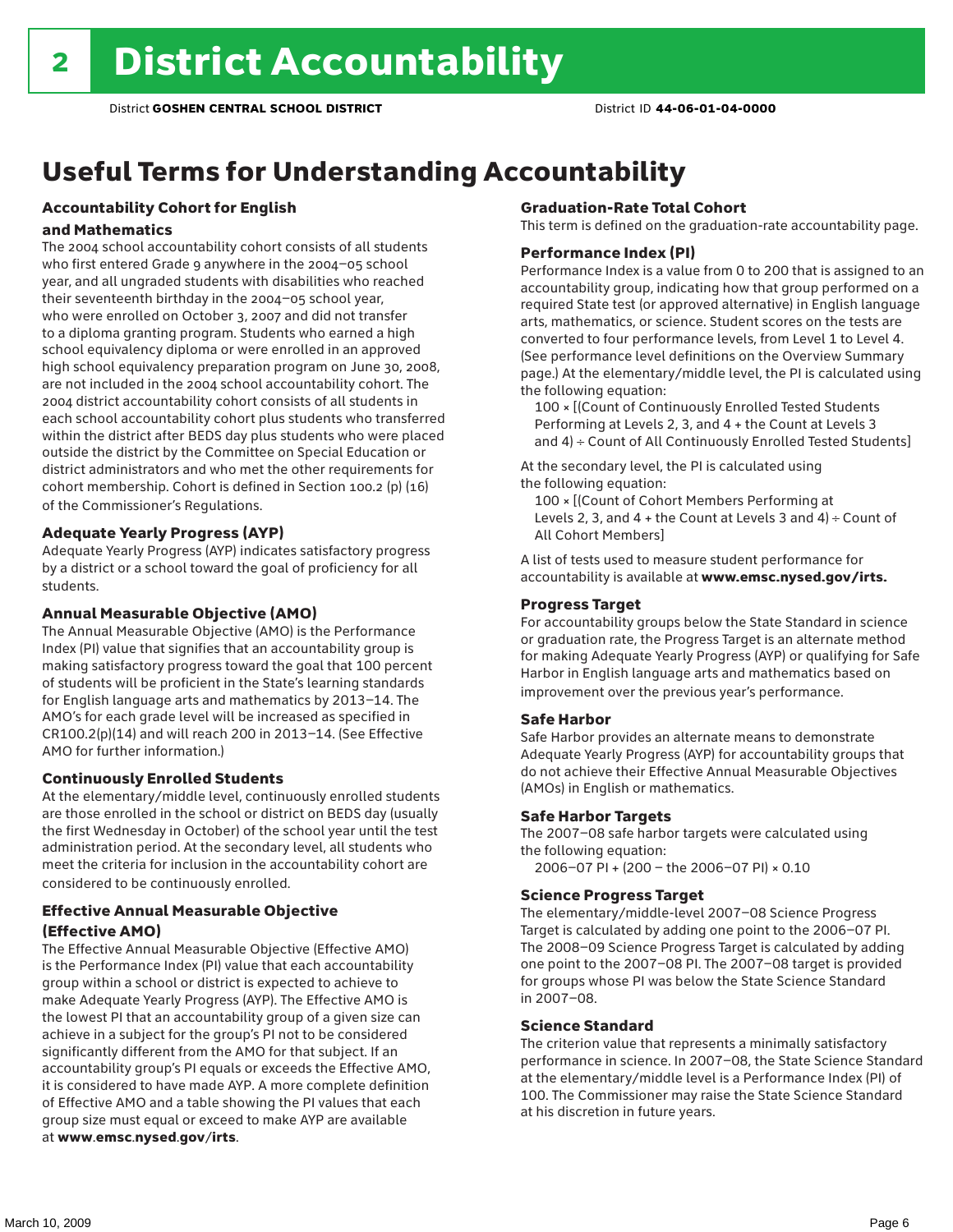## Understanding Your District Accountability Status

The list below defines the district status categories applied to each accountability measure under New York State's district accountability system, which is divided into a Federal Title I component and a State component. Accountability measures for districts are English language arts (ELA), mathematics, elementary/middle-level science, and graduation rate. A district may be assigned a different status for different accountability measures. The overall status of a district is the status assigned to the district for the accountability measure with the most advanced designation in the hierarchy. If the district receives Title I funds, it is the most advanced designation in the Title I hierarchy, unless the district is in good standing under Title I but identified as DRAP under the State hierarchy. A district that does not receive Title I funding in a school year does not have a federal status in that year; however, all districts receive a state status even if they do not receive Title I funding. Consequences for districts not in good standing can be found at: www.emsc.nysed.gov/irts/school-accountability/about.shtml.

#### Federal Title I Status

(Applies to all New York State districts receiving Title I funds)

of Improvement (Year 5 and above) for the following year,

if it continues to receive Title I funds.

New York State Status (Applies to New York State districts)

(Year 5 and above) for the following year.

#### District in Good Standing A district is considered to be in good standing if it has not been identified as a District in Need of Improvement or a District Requiring Academic Progress. ◆ District in Need of Improvement (Year 1) **District Requiring Academic Progress (Year 1)** A district that has not made AYP for two consecutive years A district that has not made AYP on the same accountability measure for two consecutive years is considered a District Requiring on the same accountability measure is considered a District in Need of Improvement (Year 1) for the following year, if it Academic Progress (Year 1) for the following year.

continues to receive Title I funds. District in Need of Improvement (Year 2) **District Requiring Academic Progress (Year 2)** A District in Need of Improvement (Year 1) that does not A District Requiring Academic Progress (Year 1) that does not make AYP on the accountability measure for which it was make AYP on the accountability measure for which it was identified identified is considered a District in Need of Improvement is considered a District Requiring Academic Progress (Year 2) for (Year 2) for the following year, if it continues to receive the following year. Title I funds. District in Need of Improvement (Year 3)  $\mathcal{L}_{\mathcal{A}}$ District Requiring Academic Progress (Year 3) A District in Need of Improvement (Year 2) that does not A District Requiring Academic Progress (Year 2) that does not make AYP on the accountability measure for which it was make AYP on the accountability measure for which it was identified identified is considered a District in Need of Improvement is considered a District Requiring Academic Progress (Year 3) for (Year 3) for the following year, if it continues to receive the following year. Title I funds. ◆ District in Need of Improvement (Year 4) **District Requiring Academic Progress (Year 4)** A District in Need of Improvement (Year 3) that does not A District Requiring Academic Progress (Year 3) that does not make AYP on the accountability measure for which it was make AYP on the accountability measure for which it was identified identified is considered a District in Need of Improvement is considered a District Requiring Academic Progress (Year 4) for (Year 4) for the following year, if it continues to receive the following year. Title I funds.  $\blacktriangle$  District in Need of Improvement (Year 5 and above) ■ District Requiring Academic Progress (Year 5 and above) A District in Need of Improvement (Year 4 and above) A District Requiring Academic Progress (Year 4 and above) that that does not make AYP on the accountability measure does not make AYP on the accountability measure for which it was for which it was identified is considered a District in Need identified is considered a District Requiring Academic Progress

Pending - A district's status is "Pending" if the district requires special evaluation procedures and they have not yet been completed.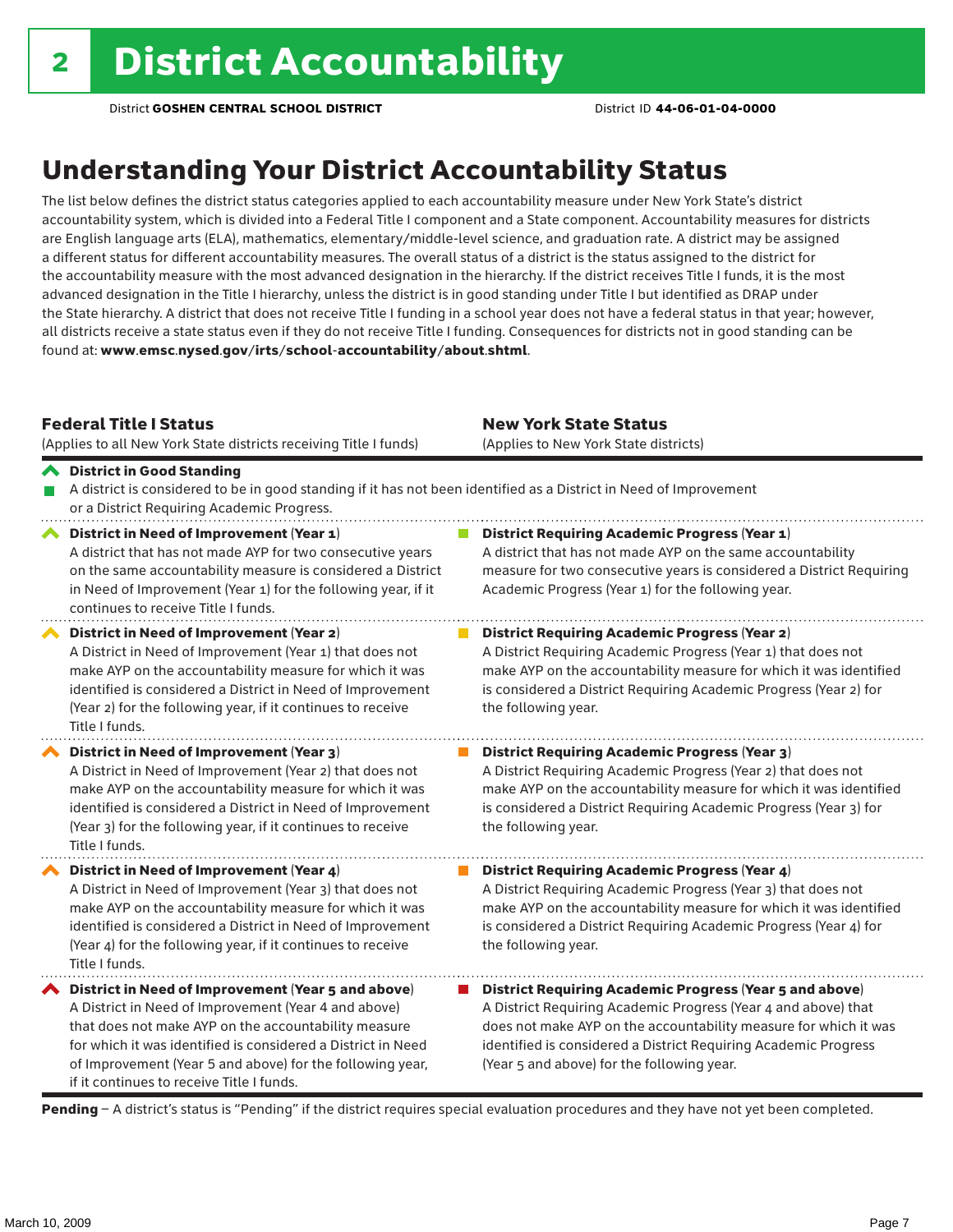# <sup>2</sup> District Accountability

District **GOSHEN CENTRAL SCHOOL DISTRICT** District ID **44-06-01-04-0000**

### Summary

| <b>Overall Accountability</b><br><b>Status (2008-09)</b> | <b>Good Standing</b> |               |                                                           |                                       |  |  |  |
|----------------------------------------------------------|----------------------|---------------|-----------------------------------------------------------|---------------------------------------|--|--|--|
|                                                          | ELA                  | Good Standing | Science                                                   | Good Standing                         |  |  |  |
|                                                          | Math                 | Good Standing |                                                           | Graduation Rate <a> Good Standing</a> |  |  |  |
| <b>Title I Part A Funding</b>                            |                      |               | <b>Years the District Received Title I Part A Funding</b> |                                       |  |  |  |
|                                                          | $2006 - 07$          |               | $2007 - 08$                                               | $2008 - 09$                           |  |  |  |
|                                                          | YES                  |               | YES                                                       | YES                                   |  |  |  |

#### On which accountability measures did this district make Adequate Yearly Progress (AYP) and which groups made AYP on each measure?

|                                                     | <b>Elementary/Middle Level</b> |               |               | <b>Secondary Level</b> |               |                        |  |
|-----------------------------------------------------|--------------------------------|---------------|---------------|------------------------|---------------|------------------------|--|
|                                                     | English                        |               |               | English                |               |                        |  |
| <b>Student Groups</b>                               | Language Arts                  | Mathematics   | Science       | Language Arts          | Mathematics   | <b>Graduation Rate</b> |  |
| <b>All Students</b>                                 | v                              | V             | V             |                        | V             | V                      |  |
| <b>Ethnicity</b>                                    |                                |               |               |                        |               |                        |  |
| American Indian or Alaska Native                    |                                |               |               |                        |               |                        |  |
| <b>Black or African American</b>                    |                                |               |               |                        |               |                        |  |
| Hispanic or Latino                                  |                                |               |               |                        |               |                        |  |
| Asian or Native<br>Hawaiian/Other Pacific Islander  |                                |               |               |                        |               |                        |  |
| White                                               |                                | V             |               |                        |               |                        |  |
| Multiracial                                         |                                |               |               |                        |               |                        |  |
| <b>Other Groups</b>                                 |                                |               |               |                        |               |                        |  |
| <b>Students with Disabilities</b>                   |                                |               |               |                        |               |                        |  |
| Limited English Proficient                          | v                              | v             |               |                        |               |                        |  |
| Economically Disadvantaged                          | V                              | V             |               |                        |               |                        |  |
| <b>Student groups making</b><br>AYP in each subject | $\vee$ 8 of 8                  | $\vee$ 8 of 8 | $\vee$ 1 of 1 | $\vee$ 2 of 2          | $\vee$ 2 of 2 | $\vee$ 1 of 1          |  |

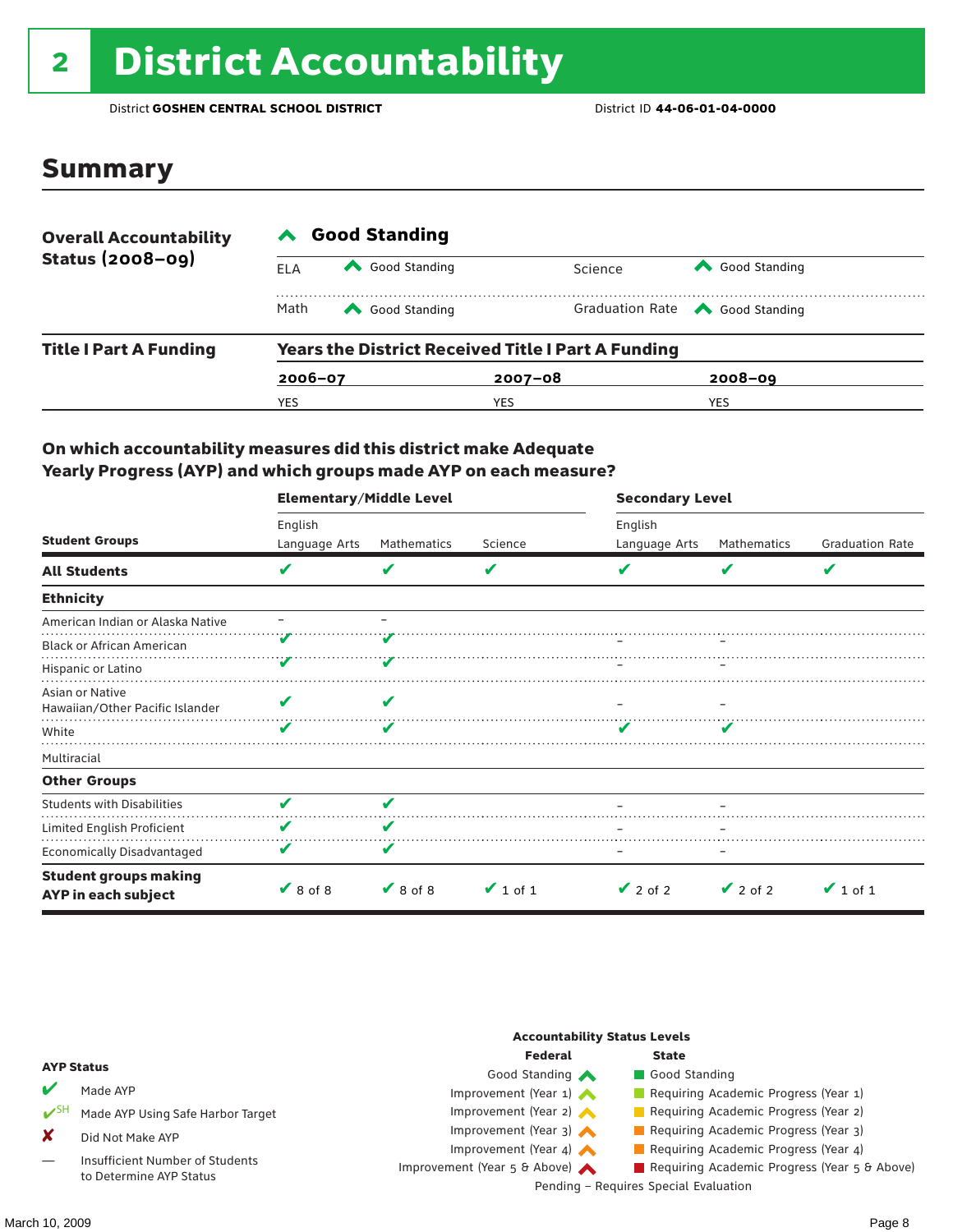## **Elementary/Middle-Level English Language Arts**

| <b>Accountability Status</b><br>for This Subject<br>$(2008 - 09)$ | ▰      | Good Standing                                            |
|-------------------------------------------------------------------|--------|----------------------------------------------------------|
| <b>Accountability Measures</b>                                    | 8 of 8 | Student groups making AYP in English language arts       |
|                                                                   |        | Made AYP                                                 |
| <b>Prospective Status</b>                                         |        | This district will be in good standing in 2009-10. [201] |

#### How did students in each accountability group perform on **elementary/middle-level English language arts accountability measures?**

|                                                            | <b>AYP</b>    | Participation $2$ |            | Test Performance <sup>3</sup> |             | <b>Performance Objectives</b> |                    |             |
|------------------------------------------------------------|---------------|-------------------|------------|-------------------------------|-------------|-------------------------------|--------------------|-------------|
| <b>Student Group</b>                                       |               | Met               | Percentage | Met                           | Performance | Effective                     | Safe Harbor Target |             |
| (Total: Continuous Enrollment) <sup>1</sup>                | <b>Status</b> | Criterion         | Tested     | Criterion                     | Index       | AMO                           | $2007 - 08$        | $2008 - 09$ |
| <b>All Students (1343:1308)</b>                            | V             | V                 | 99%        | V                             | 168         | 130                           |                    |             |
| <b>Ethnicity</b>                                           |               |                   |            |                               |             |                               |                    |             |
| American Indian or Alaska Native<br>(4:4)                  |               |                   |            |                               |             |                               |                    |             |
| <b>Black or African American</b><br>(59:56)                | ✔             | V                 | 100%       | V                             | 152         | 120                           |                    |             |
| Hispanic or Latino (162:151)                               | V             | V                 | 100%       | V                             | 145         | 125                           |                    |             |
| Asian or Native Hawaiian/Other Pacific<br>Islander (36:34) | V             |                   |            | V                             | 165         | 116                           |                    |             |
| White (1082:1063)                                          | v             | v                 | 99%        | V                             | 172         | 130                           |                    |             |
| Multiracial (0:0)                                          |               |                   |            |                               |             |                               |                    |             |
| <b>Other Groups</b>                                        |               |                   |            |                               |             |                               |                    |             |
| Students with Disabilities <sup>4</sup><br>(161:160)       | V             | V                 | 100%       | X                             | 109         | 125                           | 115                | 118         |
| Limited English Proficient <sup>5</sup><br>(42:45)         |               | V                 | 100%       | V                             | 131         | 119                           |                    |             |
| <b>Economically Disadvantaged</b><br>(177:168)             | ✔             | V                 | 99%        | V                             | 138         | 125                           |                    |             |
| <b>Final AYP Determination</b>                             | $\vee$ 8 of 8 |                   |            |                               |             |                               |                    |             |

#### NOTES

- <sup>1</sup> These data show the count of students enrolled during the test administration period (used for Participation) followed by the count of continuously enrolled tested students (used for Performance). For accountability calculations,
- students who were excused from testing for medical reasons are not included in the enrollment count.<br><sup>2</sup> Groups with fewer than 40 students enrolled during the test administration period are not required to meet the participation criterion. If the participation rate of a group fell below 95 percent in 2007–08, the enrollment shown is the sum of 2006–07 and 2007–08 enrollments and the percent tested is the weighted average of the participation rates over those two years.<br><sup>3</sup> For districts with fewer than 30 continuously enrolled tested students in the All Students group in 2007–08, data

### for 2006–07 and 2007–08 were combined to determine counts and PIs. For districts with 30 or more continuously enrolled students in the All Students group in 2007–08, student groups with fewer than 30 continuously enrolled

- tested students are not required to meet the performance criterion. <sup>4</sup> If the district failed to make AYP solely because of the performance of students with disabilities, met the 95% participation requirement for this group, and would meet or exceed the AMO for this subject if 34 points were
- added to the PI, then the district is considered to have made AYP for students with disabilities.<br><sup>5</sup> If the count of LEP students is equal to or greater than 30, former LEP students are also included in the performance calculations.

‡ This student group did not make AYP in science; therefore, it did not qualify for Safe Harbor.

#### AYP Status

- Made AYP
- Made AYP Using Safe Harbor Target
- X Did Not Make AYP
- Insufficient Number of Students to Determine AYP Status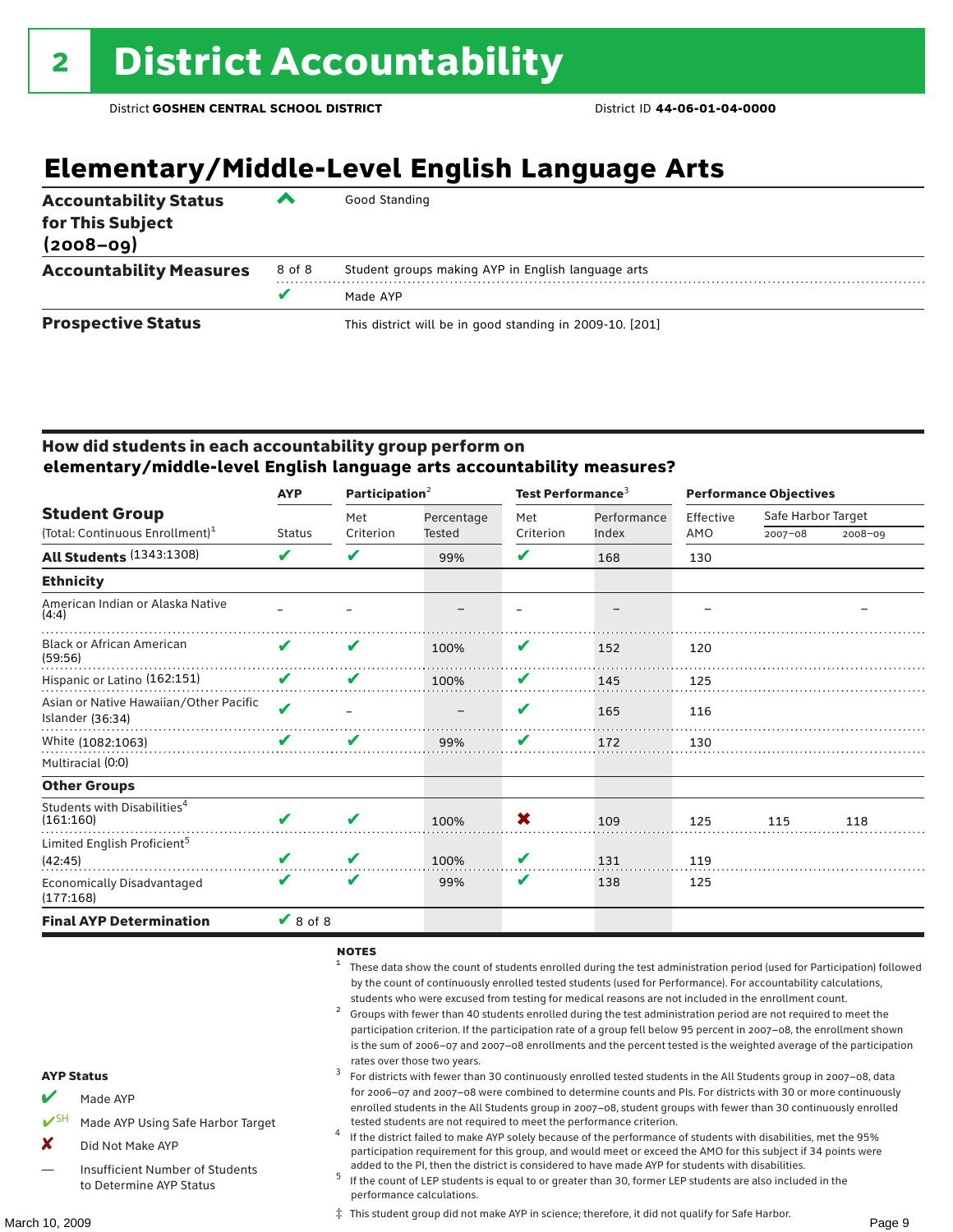### **Elementary/Middle-Level Mathematics**

| <b>Accountability Status</b><br>for This Subject<br>$(2008 - 09)$ | ▰      | Good Standing                                            |
|-------------------------------------------------------------------|--------|----------------------------------------------------------|
| <b>Accountability Measures</b>                                    | 8 of 8 | Student groups making AYP in mathematics                 |
|                                                                   | v      | Made AYP                                                 |
| <b>Prospective Status</b>                                         |        | This district will be in good standing in 2009-10. [201] |

#### How did students in each accountability group perform on **elementary/middle-level mathematics accountability measures?**

|                                                            | <b>AYP</b>                 | Participation $2$ |            | Test Performance <sup>3</sup> |             | <b>Performance Objectives</b> |                    |             |
|------------------------------------------------------------|----------------------------|-------------------|------------|-------------------------------|-------------|-------------------------------|--------------------|-------------|
| <b>Student Group</b>                                       |                            | Met               | Percentage | Met                           | Performance | Effective                     | Safe Harbor Target |             |
| (Total: Continuous Enrollment) <sup>1</sup>                | <b>Status</b>              | Criterion         | Tested     | Criterion                     | Index       | AMO                           | $2007 - 08$        | $2008 - 09$ |
| <b>All Students (1339:1307)</b>                            | V                          | V                 | 99%        | V                             | 179         | 99                            |                    |             |
| <b>Ethnicity</b>                                           |                            |                   |            |                               |             |                               |                    |             |
| American Indian or Alaska Native<br>(4:4)                  |                            |                   |            |                               |             |                               |                    |             |
| <b>Black or African American</b><br>(59:56)                | V                          | V                 | 100%       | V                             | 157         | 89                            |                    |             |
| Hispanic or Latino (161:152)                               | V                          | V                 | 99%        | V                             | 161         | 94                            |                    |             |
| Asian or Native Hawaiian/Other Pacific<br>Islander (36:34) | $\boldsymbol{\mathcal{U}}$ |                   |            | V                             | 185         | 85                            |                    |             |
| White (1079:1061)                                          | $\overline{\mathbf{v}}$    | V                 | 99%        | V                             | 183         | 99                            |                    |             |
| Multiracial (0:0)                                          |                            |                   |            |                               |             |                               |                    |             |
| <b>Other Groups</b>                                        |                            |                   |            |                               |             |                               |                    |             |
| Students with Disabilities <sup>4</sup><br>(158:154)       | ✔                          | V                 | 98%        | v                             | 118         | 94                            |                    |             |
| Limited English Proficient <sup>5</sup><br>(41:47)         |                            | V                 | 95%        | V                             | 147         | 88                            |                    |             |
| <b>Economically Disadvantaged</b><br>(178:170)             | V                          | V                 | 98%        | V                             | 157         | 94                            |                    |             |
| <b>Final AYP Determination</b>                             | $\vee$ 8 of 8              |                   |            |                               |             |                               |                    |             |

#### NOTES

- <sup>1</sup> These data show the count of students enrolled during the test administration period (used for Participation) followed by the count of continuously enrolled tested students (used for Performance). For accountability calculations,
- students who were excused from testing for medical reasons are not included in the enrollment count.<br><sup>2</sup> Groups with fewer than 40 students enrolled during the test administration period are not required to meet the participation criterion. If the participation rate of a group fell below 95 percent in 2007–08, the enrollment shown is the sum of 2006–07 and 2007–08 enrollments and the percent tested is the weighted average of the participation rates over those two years.<br><sup>3</sup> For districts with fewer than 30 continuously enrolled tested students in the All Students group in 2007–08, data

### for 2006–07 and 2007–08 were combined to determine counts and PIs. For districts with 30 or more continuously enrolled students in the All Students group in 2007–08, student groups with fewer than 30 continuously enrolled

- tested students are not required to meet the performance criterion. <sup>4</sup> If the district failed to make AYP solely because of the performance of students with disabilities, met the 95% participation requirement for this group, and would meet or exceed the AMO for this subject if 34 points were
- added to the PI, then the district is considered to have made AYP for students with disabilities.<br> $5$  If the count of LEP students is equal to or greater than 30, former LEP students are also included in the performance calculations.

‡ This student group did not make AYP in science; therefore, it did not qualify for Safe Harbor.

#### AYP Status

- Made AYP
- Made AYP Using Safe Harbor Target
- X Did Not Make AYP
- Insufficient Number of Students to Determine AYP Status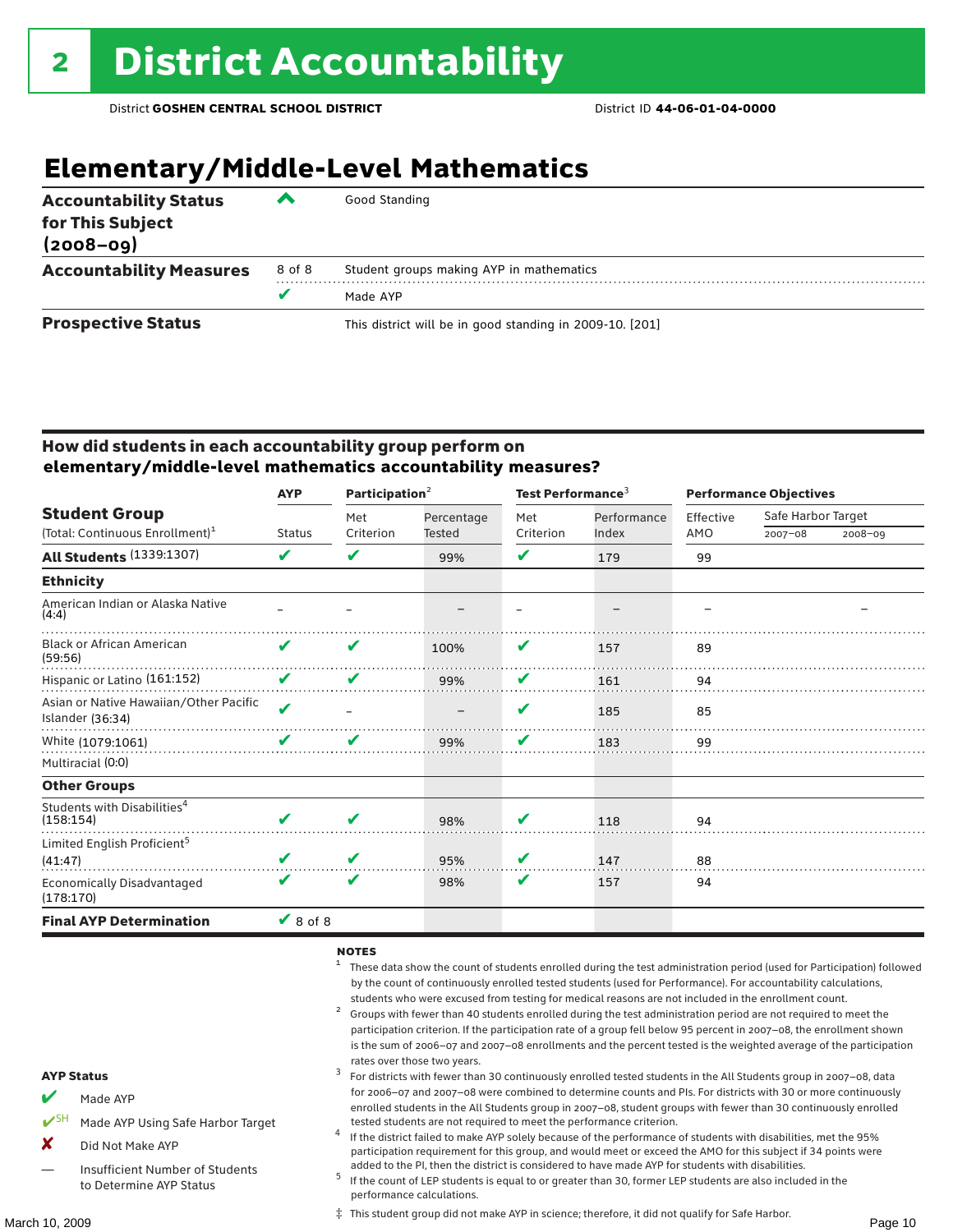### Elementary/Middle-Level Science

| <b>Accountability Status</b><br>for This Subject<br>$(2008 - 09)$ | ◚      | Good Standing                                            |  |  |  |  |  |
|-------------------------------------------------------------------|--------|----------------------------------------------------------|--|--|--|--|--|
| <b>Accountability Measures</b>                                    | 1 of 1 | Student groups making AYP in science                     |  |  |  |  |  |
|                                                                   | v      | Made AYP                                                 |  |  |  |  |  |
| <b>Prospective Status</b>                                         |        | This district will be in good standing in 2009-10. [201] |  |  |  |  |  |

#### How did students in each accountability group perform on elementary/middle-level science accountability measures?

|                                                                                                                                                           | <b>AYP</b>    |                                                   | Participation <sup>2</sup>                               |                                                            | Test Performance <sup>3</sup> |                                                                                                                                                                                                                                                                                                                                                                                                                                                                                                                                                                                                                                                                                                                                                                                                                                                                                                                                                                                                                                                                        | <b>Performance Objectives</b> |                 |                 |
|-----------------------------------------------------------------------------------------------------------------------------------------------------------|---------------|---------------------------------------------------|----------------------------------------------------------|------------------------------------------------------------|-------------------------------|------------------------------------------------------------------------------------------------------------------------------------------------------------------------------------------------------------------------------------------------------------------------------------------------------------------------------------------------------------------------------------------------------------------------------------------------------------------------------------------------------------------------------------------------------------------------------------------------------------------------------------------------------------------------------------------------------------------------------------------------------------------------------------------------------------------------------------------------------------------------------------------------------------------------------------------------------------------------------------------------------------------------------------------------------------------------|-------------------------------|-----------------|-----------------|
| <b>Student Group</b>                                                                                                                                      |               | Safe Harbor                                       | Met                                                      | Percentage                                                 | Met                           | Performance                                                                                                                                                                                                                                                                                                                                                                                                                                                                                                                                                                                                                                                                                                                                                                                                                                                                                                                                                                                                                                                            | <b>State</b>                  | Progress Target |                 |
| (Total: Continuous Enrollment) <sup>1</sup>                                                                                                               |               | Status Oualification                              | Criterion                                                | <b>Tested</b>                                              | Criterion                     | Index                                                                                                                                                                                                                                                                                                                                                                                                                                                                                                                                                                                                                                                                                                                                                                                                                                                                                                                                                                                                                                                                  | Standard                      |                 | 2007-08 2008-09 |
| All Students (458:448)                                                                                                                                    | V             | <b>Oualified</b>                                  | V                                                        | 99%                                                        | V                             | 187                                                                                                                                                                                                                                                                                                                                                                                                                                                                                                                                                                                                                                                                                                                                                                                                                                                                                                                                                                                                                                                                    | 100                           |                 |                 |
| <b>Ethnicity</b>                                                                                                                                          |               |                                                   |                                                          |                                                            |                               |                                                                                                                                                                                                                                                                                                                                                                                                                                                                                                                                                                                                                                                                                                                                                                                                                                                                                                                                                                                                                                                                        |                               |                 |                 |
| American Indian or Alaska Native<br>(0:0)                                                                                                                 |               |                                                   |                                                          |                                                            |                               |                                                                                                                                                                                                                                                                                                                                                                                                                                                                                                                                                                                                                                                                                                                                                                                                                                                                                                                                                                                                                                                                        |                               |                 |                 |
| <b>Black or African American</b><br>(24:23)                                                                                                               |               |                                                   |                                                          |                                                            |                               |                                                                                                                                                                                                                                                                                                                                                                                                                                                                                                                                                                                                                                                                                                                                                                                                                                                                                                                                                                                                                                                                        |                               |                 |                 |
| Hispanic or Latino (53:52)                                                                                                                                |               | Oualified                                         | v                                                        | 100%                                                       | V                             | 175                                                                                                                                                                                                                                                                                                                                                                                                                                                                                                                                                                                                                                                                                                                                                                                                                                                                                                                                                                                                                                                                    | 100                           |                 |                 |
| Asian or Native Hawaiian/Other Pacific<br>Islander (13:12)                                                                                                |               |                                                   |                                                          |                                                            |                               |                                                                                                                                                                                                                                                                                                                                                                                                                                                                                                                                                                                                                                                                                                                                                                                                                                                                                                                                                                                                                                                                        |                               |                 |                 |
| White (368:361)                                                                                                                                           |               | Oualified                                         | v                                                        | 99%                                                        | v                             | 190                                                                                                                                                                                                                                                                                                                                                                                                                                                                                                                                                                                                                                                                                                                                                                                                                                                                                                                                                                                                                                                                    | 100                           |                 |                 |
| Multiracial (0:0)                                                                                                                                         |               |                                                   |                                                          |                                                            |                               |                                                                                                                                                                                                                                                                                                                                                                                                                                                                                                                                                                                                                                                                                                                                                                                                                                                                                                                                                                                                                                                                        |                               |                 |                 |
| <b>Other Groups</b>                                                                                                                                       |               |                                                   |                                                          |                                                            |                               |                                                                                                                                                                                                                                                                                                                                                                                                                                                                                                                                                                                                                                                                                                                                                                                                                                                                                                                                                                                                                                                                        |                               |                 |                 |
| <b>Students with Disabilities</b><br>(43:42)                                                                                                              |               | <b>Oualified</b>                                  |                                                          | 98%                                                        | V                             | 152                                                                                                                                                                                                                                                                                                                                                                                                                                                                                                                                                                                                                                                                                                                                                                                                                                                                                                                                                                                                                                                                    | 100                           |                 |                 |
| Limited English Proficient <sup>4</sup><br>(12:12)                                                                                                        |               |                                                   |                                                          |                                                            |                               |                                                                                                                                                                                                                                                                                                                                                                                                                                                                                                                                                                                                                                                                                                                                                                                                                                                                                                                                                                                                                                                                        |                               |                 |                 |
| <b>Economically Disadvantaged</b><br>(58:58)                                                                                                              |               | Qualified                                         |                                                          | 100%                                                       | V                             | 169                                                                                                                                                                                                                                                                                                                                                                                                                                                                                                                                                                                                                                                                                                                                                                                                                                                                                                                                                                                                                                                                    | 100                           |                 |                 |
| <b>Final AYP Determination</b>                                                                                                                            | $\vee$ 1 of 1 |                                                   |                                                          |                                                            |                               |                                                                                                                                                                                                                                                                                                                                                                                                                                                                                                                                                                                                                                                                                                                                                                                                                                                                                                                                                                                                                                                                        |                               |                 |                 |
| <b>AYP Status</b><br>Made AYP<br>Made AYP Using Safe Harbor Target<br>X<br>Did Not Make AYP<br>Insufficient Number of Students<br>to Determine AYP Status |               | <b>NOTES</b><br>$\overline{\mathbf{c}}$<br>3<br>4 | rates over those two years.<br>performance calculations. | were combined to determine counts and performance indices. |                               | These data show the count of students enrolled during the test administration period (used for Participation) followed<br>by the count of continuously enrolled tested students (used for Performance). For accountability calculations,<br>students who were excused from testing for medical reasons are not included in the enrollment count.<br>Groups with fewer than 40 students enrolled during the test administration period are not required to meet the<br>participation criterion. If the participation rate of a group fell below 80 percent in 2007-08, the enrollment shown<br>is the sum of 2006-07 and 2007-08 enrollments and the percent tested is the weighted average of the participation<br>Groups with fewer than 30 continuously enrolled tested students are not required to meet the performance criterion.<br>For districts with fewer than 30 continuously enrolled tested students in 2007-08, data for 2006-07 and 2007-08<br>If the count of LEP students is equal to or greater than 30, former LEP students are also included in the |                               |                 |                 |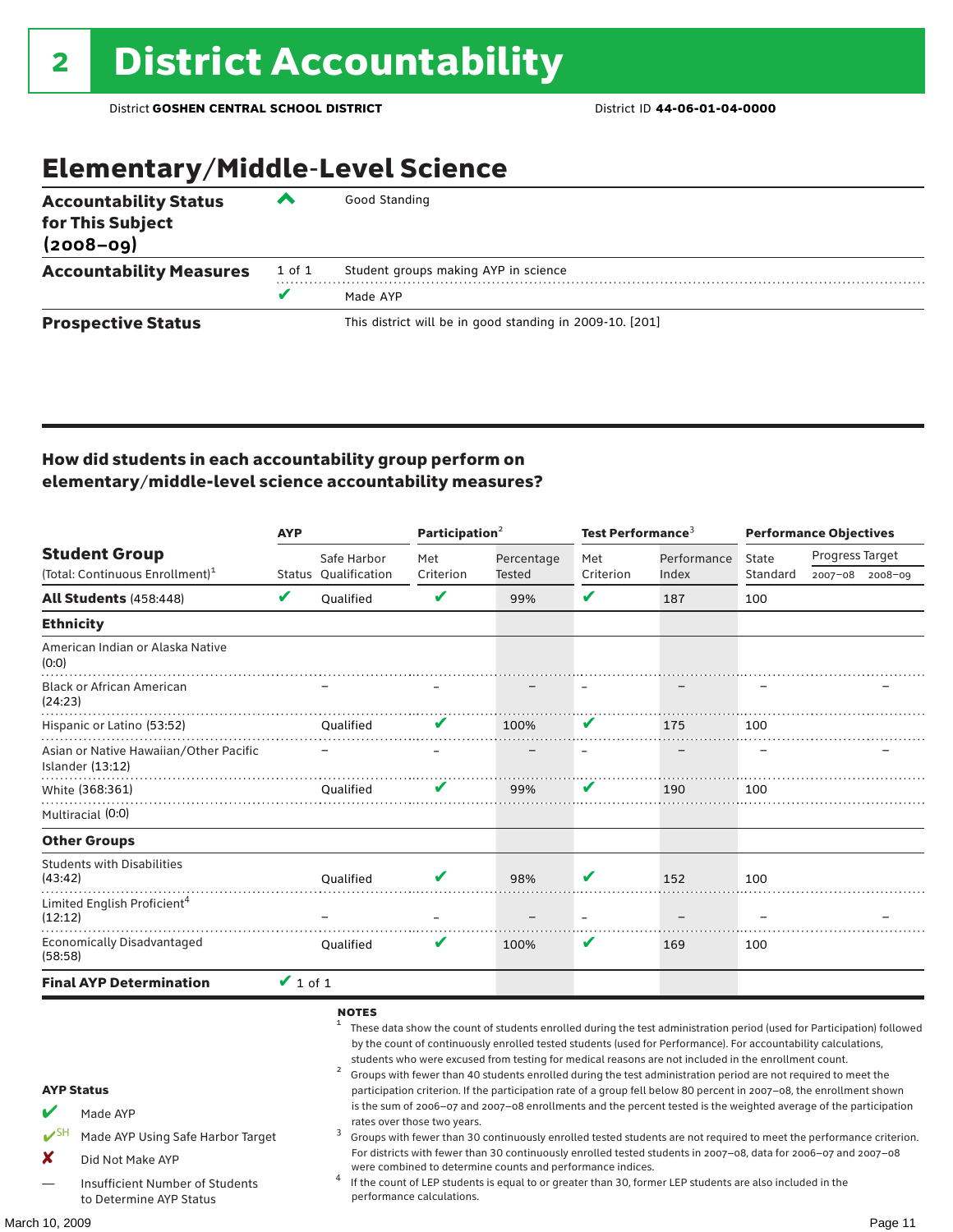### **Secondary-Level English Language Arts**

| <b>Accountability Status</b><br>for This Subject<br>$(2008 - 09)$ | ‴      | Good Standing                                            |
|-------------------------------------------------------------------|--------|----------------------------------------------------------|
| <b>Accountability Measures</b>                                    | 2 of 2 | Student groups making AYP in English language arts       |
|                                                                   | v      | Made AYP                                                 |
| <b>Prospective Status</b>                                         |        | This district will be in good standing in 2009-10. [201] |

#### How did students in each accountability group perform on **secondary-level English language arts accountability measures?**

|                                              | <b>AYP</b>                 |           | Participation <sup>2</sup> |           | Test Performance <sup>3</sup> | <b>Performance Objectives</b> |                    |             |
|----------------------------------------------|----------------------------|-----------|----------------------------|-----------|-------------------------------|-------------------------------|--------------------|-------------|
| <b>Student Group</b>                         |                            | Met       | Percentage<br>Tested       | Met       | Performance                   | Effective                     | Safe Harbor Target |             |
| $(12th$ Graders: 2004 Cohort) <sup>1</sup>   | <b>Status</b>              | Criterion |                            | Criterion | Index                         | AMO                           | $2007 - 08$        | $2008 - 09$ |
| All Students (448:210)                       | ✔                          | V         | 95%                        | ✔         | 167                           | 157                           |                    |             |
| <b>Ethnicity</b>                             |                            |           |                            |           |                               |                               |                    |             |
| American Indian or Alaska Native<br>(0:0)    |                            |           |                            |           |                               |                               |                    |             |
| <b>Black or African American</b>             | $\sim$                     |           |                            |           | $\overline{\phantom{m}}$      |                               |                    |             |
| (12:12)                                      |                            |           |                            |           |                               |                               |                    |             |
| Hispanic or Latino (17:13)                   |                            |           |                            |           |                               |                               |                    |             |
| Asian or Native Hawaiian/Other Pacific       |                            |           |                            |           |                               |                               |                    |             |
| Islander (6:6)                               |                            |           |                            |           |                               |                               |                    |             |
| White (375:179)                              | $\boldsymbol{\mathcal{U}}$ | V         | 97%                        | V         | 168                           | 157                           |                    |             |
| Multiracial (0:0)                            |                            |           |                            |           |                               |                               |                    |             |
| <b>Other Groups</b>                          |                            |           |                            |           |                               |                               |                    |             |
| <b>Students with Disabilities</b><br>(20:24) |                            |           |                            |           |                               |                               |                    |             |
| Limited English Proficient <sup>4</sup>      |                            |           |                            |           |                               |                               |                    |             |
| (1:0)                                        |                            |           |                            |           |                               |                               |                    |             |
| Economically Disadvantaged<br>(14:12)        |                            |           |                            |           |                               |                               |                    |             |
| <b>Final AYP Determination</b>               | $\vee$ 2 of 2              |           |                            |           |                               |                               |                    |             |



‡ This student group did not make AYP in graduation rate; therefore, it did not qualify for Safe Harbor.

to Determine AYP Status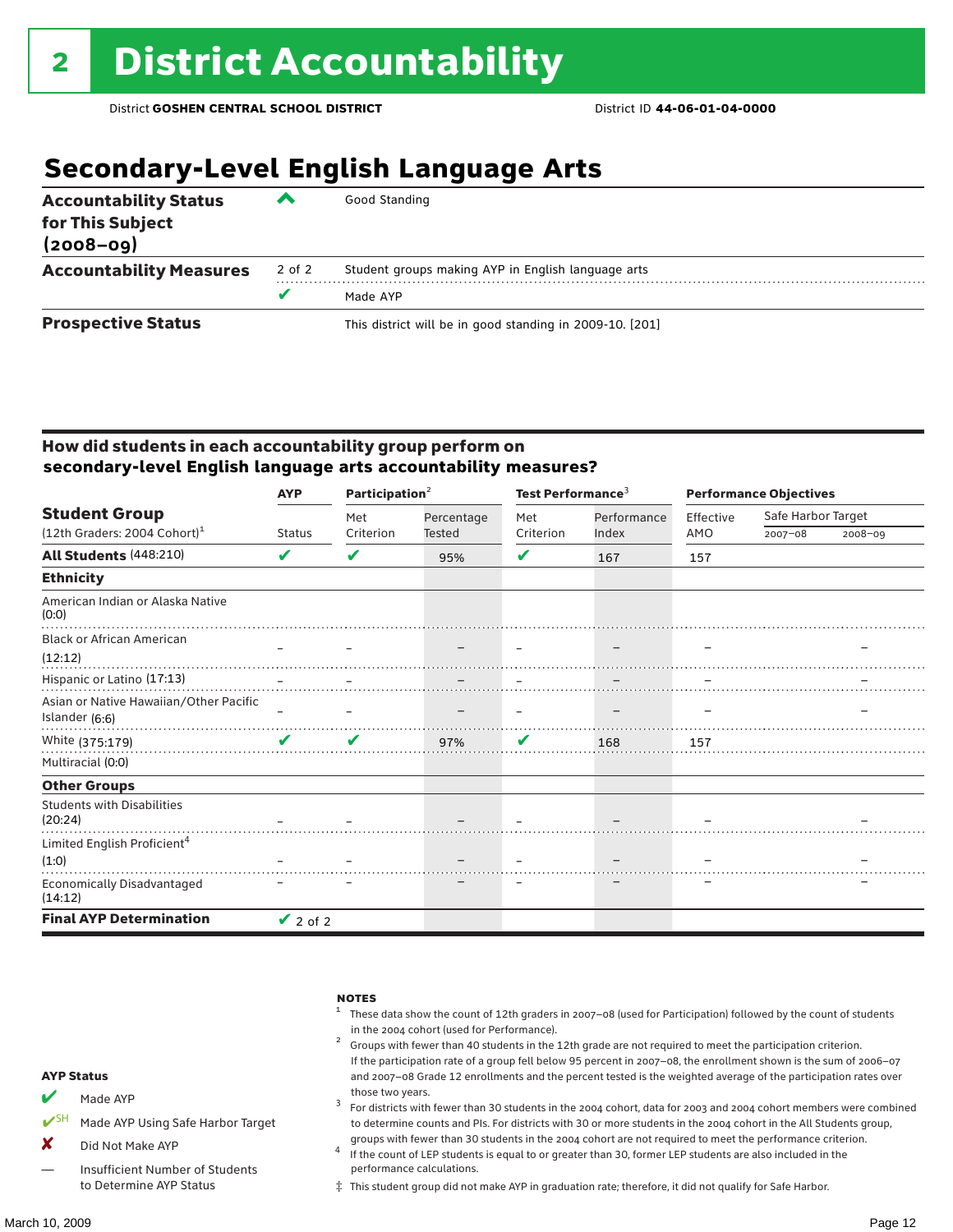### **Secondary-Level Mathematics**

| <b>Accountability Status</b><br>for This Subject<br>$(2008 - 09)$ | ‴      | Good Standing                                            |
|-------------------------------------------------------------------|--------|----------------------------------------------------------|
| <b>Accountability Measures</b>                                    | 2 of 2 | Student groups making AYP in mathematics                 |
|                                                                   |        | Made AYP                                                 |
| <b>Prospective Status</b>                                         |        | This district will be in good standing in 2009-10. [201] |

#### How did students in each accountability group perform on **secondary-level mathematics accountability measures?**

|                                              | <b>AYP</b>    |           | Participation $2$ |           | Test Performance <sup>3</sup> |           | <b>Performance Objectives</b> |             |  |
|----------------------------------------------|---------------|-----------|-------------------|-----------|-------------------------------|-----------|-------------------------------|-------------|--|
| <b>Student Group</b>                         |               | Met       | Percentage        | Met       | Performance                   | Effective | Safe Harbor Target            |             |  |
| $(12th$ Graders: 2004 Cohort) <sup>1</sup>   | <b>Status</b> | Criterion | Tested            | Criterion | Index                         | AMO       | $2007 - 08$                   | $2008 - 09$ |  |
| <b>All Students (210:210)</b>                | V             | ✔         | 96%               | V         | 174                           | 151       |                               |             |  |
| <b>Ethnicity</b>                             |               |           |                   |           |                               |           |                               |             |  |
| American Indian or Alaska Native<br>(0:0)    |               |           |                   |           |                               |           |                               |             |  |
| <b>Black or African American</b>             | $\equiv$      |           |                   |           | $\overline{\phantom{m}}$      |           |                               |             |  |
| (12:12)                                      |               |           |                   |           |                               |           |                               |             |  |
| Hispanic or Latino (17:13)                   |               |           |                   |           |                               |           |                               |             |  |
| Asian or Native Hawaiian/Other Pacific       |               |           |                   |           |                               |           |                               |             |  |
| Islander (6:6)                               |               |           |                   |           |                               |           |                               |             |  |
| White (175:179)                              | $\sqrt{2}$    | V         | 96%               | V         | 174                           | 151       |                               |             |  |
| Multiracial (0:0)                            |               |           |                   |           |                               |           |                               |             |  |
| <b>Other Groups</b>                          |               |           |                   |           |                               |           |                               |             |  |
| <b>Students with Disabilities</b><br>(20:24) |               |           |                   |           |                               |           |                               |             |  |
| Limited English Proficient <sup>4</sup>      |               |           |                   |           |                               |           |                               |             |  |
| (1:0)                                        |               |           |                   |           |                               |           |                               |             |  |
| Economically Disadvantaged<br>(14:12)        |               |           |                   |           |                               |           |                               |             |  |
| <b>Final AYP Determination</b>               | $\vee$ 2 of 2 |           |                   |           |                               |           |                               |             |  |



‡ This student group did not make AYP in graduation rate; therefore, it did not qualify for Safe Harbor.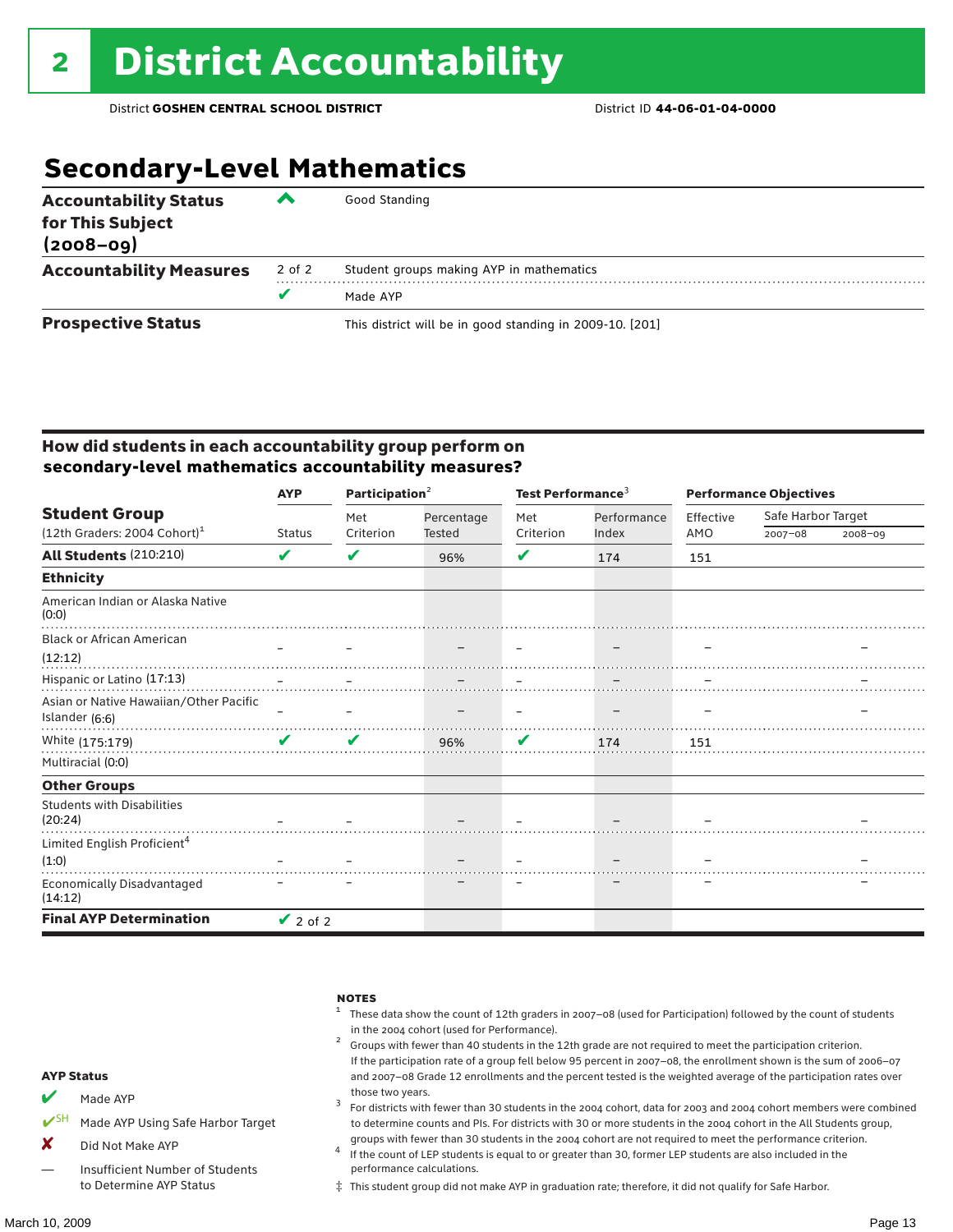### Graduation Rate

| <b>Accountability Status</b><br>for This Indicator<br>$(2008 - 09)$ | ‴      | Good Standing                                            |
|---------------------------------------------------------------------|--------|----------------------------------------------------------|
| <b>Accountability Measures</b>                                      | 1 of 1 | Student groups making AYP in graduation rate             |
|                                                                     | v      | Made AYP                                                 |
| <b>Prospective Status</b>                                           |        | This district will be in good standing in 2009-10. [201] |

#### How did students in each accountability group perform on graduation rate accountability measures?

|                                                           |               | <b>Graduation</b> |                   | <b>Objectives</b> |             |                 |  |
|-----------------------------------------------------------|---------------|-------------------|-------------------|-------------------|-------------|-----------------|--|
| <b>Student Group</b>                                      |               | Met               | Graduation        | State             |             | Progress Target |  |
| (Cohort Count) <sup>1</sup>                               | <b>AYP</b>    | Criterion         | Rate <sup>2</sup> | Standard          | $2007 - 08$ | 2008-09         |  |
| All Students (257)                                        | V             | ✔                 | 85%               | 55%               |             |                 |  |
| <b>Ethnicity</b>                                          |               |                   |                   |                   |             |                 |  |
| American Indian or<br>Alaska Native (0)                   |               |                   |                   |                   |             |                 |  |
| <b>Black or African</b><br>American (16)                  |               |                   |                   |                   |             |                 |  |
| Hispanic or<br>Latino (20)                                |               |                   |                   |                   |             |                 |  |
| Asian or Native<br>Hawaiian/Other<br>Pacific Islander (7) |               |                   | .                 |                   |             |                 |  |
| White (214)                                               |               | V                 | 87%               | 55%               |             |                 |  |
| Multiracial (0)                                           |               |                   |                   |                   |             |                 |  |
| <b>Other Groups</b>                                       |               |                   |                   |                   |             |                 |  |
| Students with<br>Disabilities (28)                        |               |                   |                   |                   |             |                 |  |
| <b>Limited English</b><br>Proficient <sup>3</sup> $(0)$   |               |                   |                   |                   |             |                 |  |
| Economically<br>Disadvantaged (19)                        |               |                   |                   |                   |             |                 |  |
| <b>Final AYP</b><br><b>Determination</b>                  | $\vee$ 1 of 1 |                   |                   |                   |             |                 |  |

#### **NOTES**

- <sup>1</sup> Graduation-rate total cohort differs from the accountability cohort in that the graduation-rate total cohort includes students who left school prior to BEDS day of the fourth year after first entering
- 
- grade 9 and students who enrolled after BEDS day of the fourth year after first entering grade 9.<br>
<sup>2</sup> Percentage of the 2003 cohort that earned a local or Regents diploma by August 31, 2007.<br>
<sup>3</sup> If the count of LEP stud in the performance calculations.

### Graduation Rate Information

For a school or a district to make AYP in graduation rate, the percentage of 2003 graduation-rate total cohort members earning a local or Regents diploma by August 31, 2007 for the "All Students" group must equal or exceed the Graduation-Rate Standard or the Graduation-Rate Progress Target for 2007–08.

The Graduation Rate Standard is the criterion value that represents a minimally satisfactory percentage of cohort members earning a local diploma. The State Graduation-Rate Standard for the 2003 cohort is 55 percent. The Commissioner may raise the Graduation-Rate Standard at his discretion in future years.

The 2007–08 Graduation-Rate Progress Target is calculated by adding one point to the percentage of the 2002 cohort earning a local or Regents diploma by August 31, 2006. The 2008–09 Graduation-Rate Progress Target is calculated by adding one point to the percentage of the 2003 cohort earning a local or Regents diploma by August 31, 2007. This target is provided for each group whose percentage earning a local or Regents diploma by August 31, 2007 is below the Graduation-Rate Standard in 2007–08 (55%). Groups with fewer than 30 cohort members are not subject to this criterion.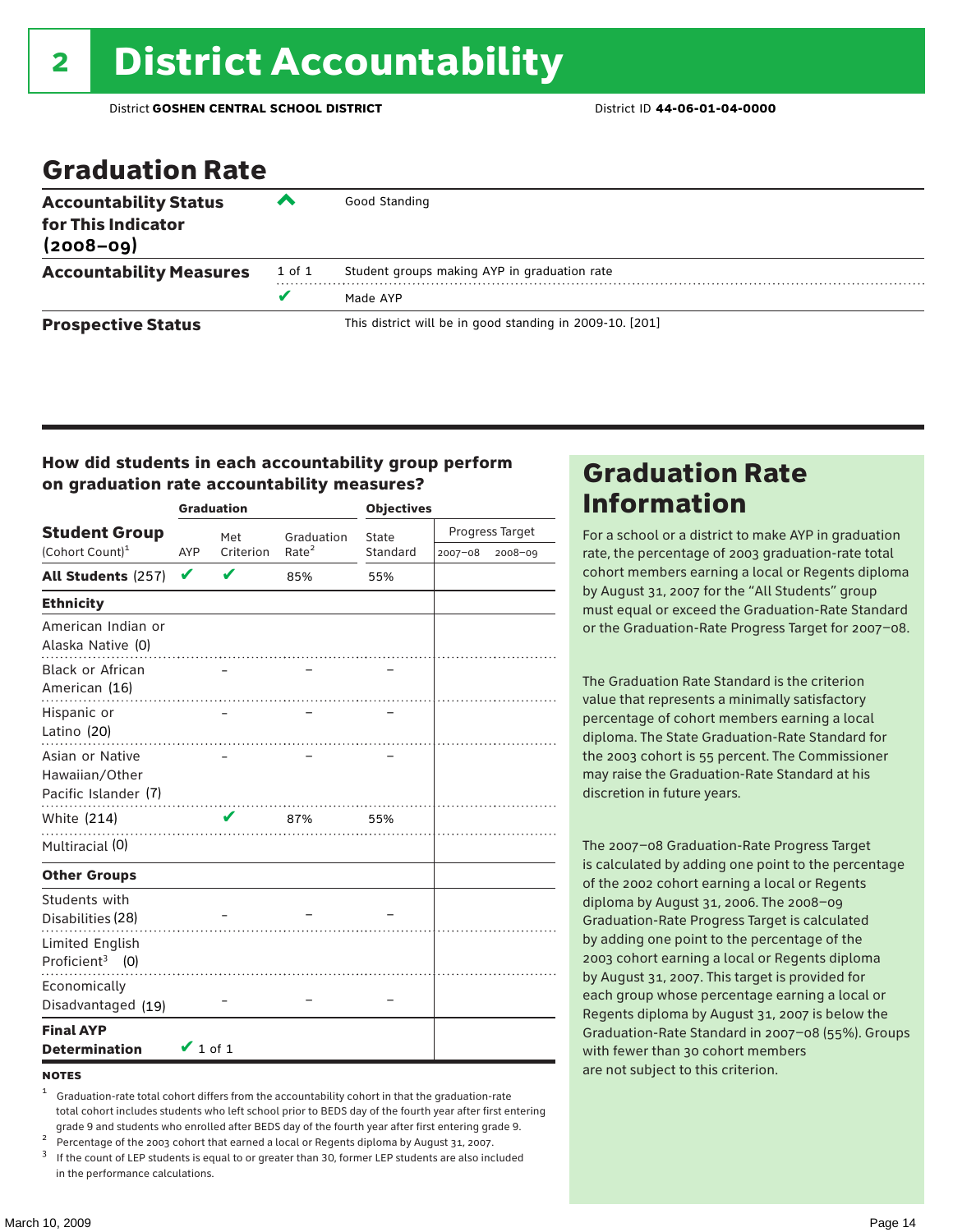### 2008–09 Accountability Status of Schools in Your District

This section lists all schools in your district by 2008–09 accountability status.

| <b>Federal Title I Status</b> |                                   | <b>New York State Status</b>     |  |
|-------------------------------|-----------------------------------|----------------------------------|--|
| $\boldsymbol{\sim}$           | <b>Good Standing</b>              | Good Standing                    |  |
|                               | 3 schools identified 75% of total | 1 school identified 25% of total |  |
|                               | C J HOOKER MIDDLE SCHOOL          | GOSHEN CENTRAL HIGH SCHOOL       |  |
|                               | <b>GOSHEN INTERMEDIATE SCHOOL</b> |                                  |  |
|                               | SCOTCHTOWN AVENUE SCHOOL          |                                  |  |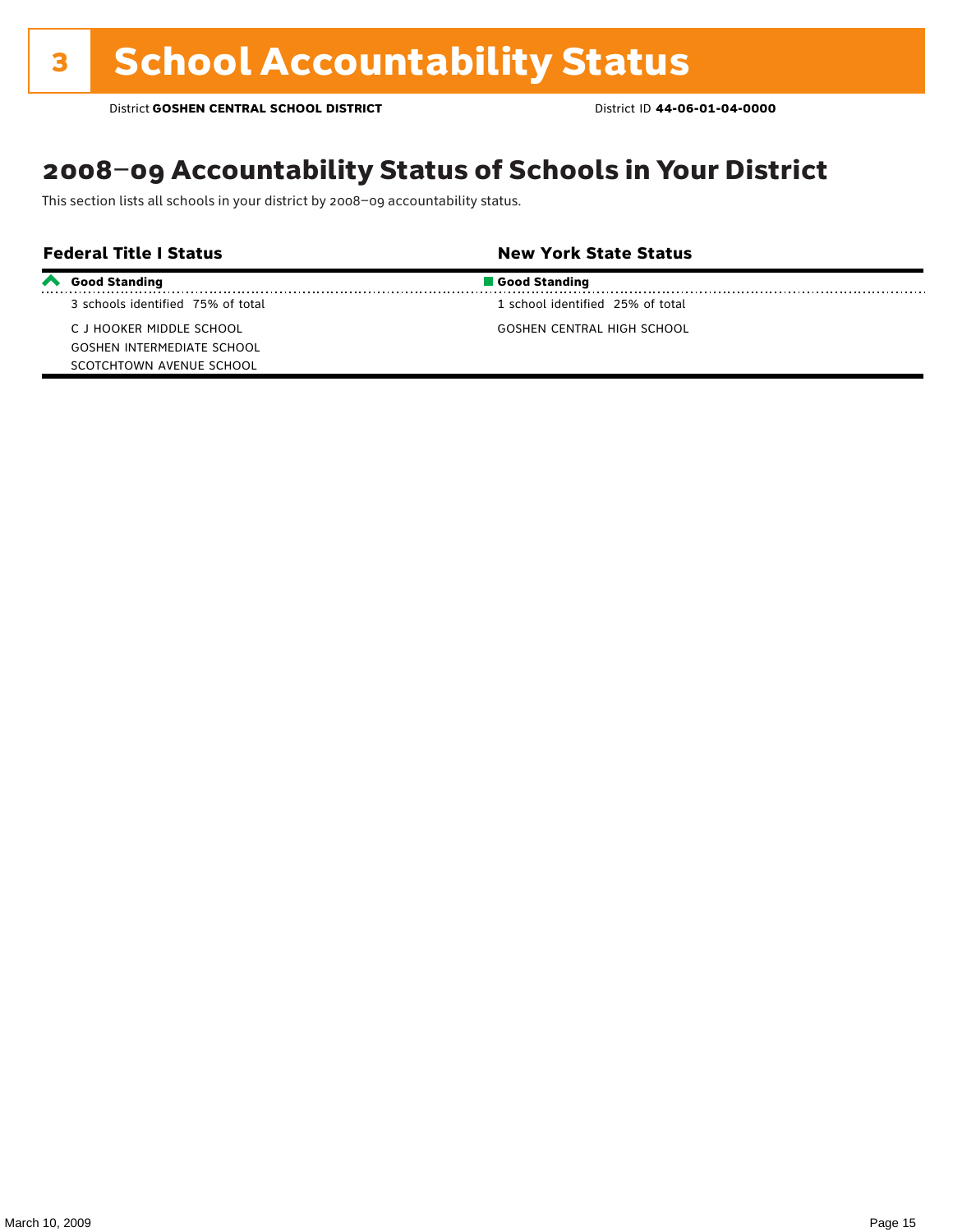### Summary of 2007–08 **District Performance**

Performance on the State assessments in English language arts, mathematics, and science at the elementary and middle levels is reported in terms of mean scores and the percentage of tested students scoring at or above Level 2, Level 3, and Level 4. Performance on the State assessments in ELA and mathematics at the secondary level is reported in terms of the percentage of students in a cohort scoring at these levels.

|                              | Percentage of students that<br>scored at or above Level 3 | Total<br><b>Tested</b>                                    |                      |
|------------------------------|-----------------------------------------------------------|-----------------------------------------------------------|----------------------|
| <b>English Language Arts</b> | 0%                                                        | 50%                                                       | 100%                 |
| Grade 3                      | 68%                                                       |                                                           | 209                  |
| Grade 4<br>.                 | 77%                                                       |                                                           | 198                  |
| Grade 5                      | 85%                                                       |                                                           | 206                  |
| Grade 6                      | 67%                                                       |                                                           | 218                  |
| Grade 7                      | 74%                                                       |                                                           | 227                  |
| Grade 8                      | 55%                                                       |                                                           | 254                  |
| <b>Mathematics</b>           |                                                           |                                                           |                      |
| Grade 3                      | 84%                                                       |                                                           | 209                  |
| Grade 4                      | 81%                                                       |                                                           | 197                  |
| Grade 5                      | 87%                                                       |                                                           | 208                  |
| Grade 6                      | 79%                                                       |                                                           | 219                  |
| Grade 7                      | 84%                                                       |                                                           | 229                  |
| Grade 8                      | 80%                                                       |                                                           | 250                  |
| <b>Science</b>               |                                                           |                                                           |                      |
| Grade 4                      | 90%                                                       |                                                           | 198                  |
| Grade 8                      | 85%                                                       |                                                           | 206                  |
|                              |                                                           | Percentage of students that<br>scored at or above Level 3 | 2004 Total<br>Cohort |
| <b>Secondary Level</b>       | 0%                                                        | 50%                                                       | 100%                 |

English 74% 227 Mathematics 79% 227

#### About the Performance Level Descriptors

#### Level 1: Not Meeting Learning Standards.

Student performance does not demonstrate an understanding of the content expected in the subject and grade level.

#### Level 2: Partially Meeting Learning Standards.

Student performance demonstrates a partial understanding of the content expected in the subject and grade level.

#### Level 3: Meeting Learning Standards.

Student performance demonstrates an understanding of the content expected in the subject and grade level.

#### Level 4: Meeting Learning Standards with Distinction.

Student performance demonstrates a thorough understanding of the content expected in the subject and grade level.

#### How are Need/Resource Capacity (N/RC) categories determined?

Districts are divided into high, average, and low need categories based on their ability to meet the special needs of their students with local resources. Districts in the high need category are subdivided into four categories based on enrollment size and, in some cases, number of students per square mile. More information about the categories can be found in the *Report to the Governor and the Legislature on the Educational Status of the State's Schools* at www.emsc.nysed.gov/irts.

In this section, this district's performance is compared with that of public schools statewide.

#### This District's N/RC Category:

#### **Average Need Districts**

This is a school district with average student needs in relation to district resource capacity.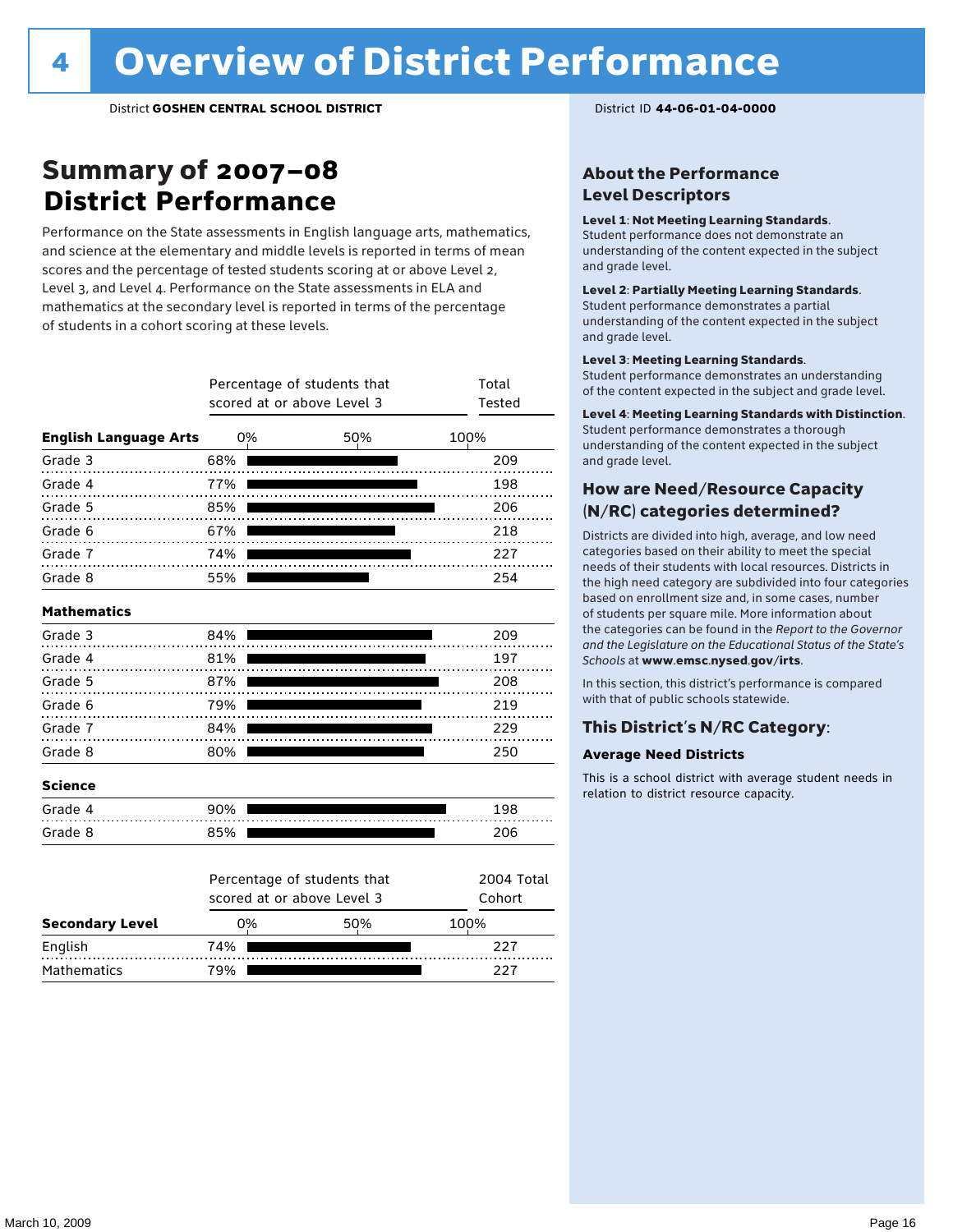### **This District's Results in Grade 3 English Language Arts**

|                                                    |        | <b>This District</b>            |         |                                 |                | <b>NY State Public</b>          |         |                                 |         |
|----------------------------------------------------|--------|---------------------------------|---------|---------------------------------|----------------|---------------------------------|---------|---------------------------------|---------|
|                                                    |        | Percentage scoring at level(s): |         |                                 |                | Percentage scoring at level(s): |         |                                 |         |
|                                                    |        | $2 - 4$                         | $3 - 4$ | $\overline{4}$                  |                | $2 - 4$                         | $3 - 4$ | 4                               |         |
| 2008 Mean Score: 670                               | Range: | 616-780                         | 650-780 |                                 | 720-780*       |                                 |         |                                 |         |
| 2007 Mean Score: 680                               | 100%   | 93% 93%                         | 68%     | 76%                             |                | 94% 91%                         | 70% 67% |                                 |         |
| $\blacksquare$ 2007-08<br>$2006 - 07$              |        |                                 |         |                                 | 12% 15%        |                                 |         |                                 | 12% 10% |
| Number of Tested Students:                         |        | 194 180                         | 142 147 |                                 | 30<br>25       |                                 |         |                                 |         |
|                                                    |        | 2007-08 School Year             |         |                                 |                | 2006-07 School Year             |         |                                 |         |
| <b>Results by</b>                                  |        | Total                           |         | Percentage scoring at level(s): |                | Total                           |         | Percentage scoring at level(s): |         |
| <b>Student Group</b>                               |        | Tested                          | $2 - 4$ | $3 - 4$                         | $\overline{4}$ | Tested                          | $2 - 4$ | $3 - 4$                         | 4       |
| <b>All Students</b>                                |        | 209                             | 93%     | 68%                             | 12%            | 194                             | 93%     | 76%                             | 15%     |
| Female                                             |        | 97                              | 96%     | 78%                             | 18%            | 100                             | 97%     | 83%                             | 18%     |
| Male                                               |        | 112                             | 90%     | 59%                             | 7%             | 94                              | 88%     | 68%                             | 13%     |
| American Indian or Alaska Native                   |        |                                 |         |                                 |                |                                 |         |                                 |         |
| Black or African American                          |        | 5                               | 60%     | 20%                             | 0%             | 5                               | 100%    | 100%                            | 20%     |
| Hispanic or Latino                                 |        | 32                              | 94%     | 47%                             | 3%             | 21                              | 81%     | 57%                             | 14%     |
| Asian or Native Hawaiian/Other<br>Pacific Islander |        | 6                               | 83%     | 83%                             | 17%            | 8                               | 88%     | 63%                             | 13%     |
| White                                              |        | 166                             | 94%     | 73%                             | 14%            | 160                             | 94%     | 78%                             | 16%     |
| Multiracial                                        |        |                                 |         |                                 |                |                                 |         |                                 |         |
| Small Group Totals                                 |        |                                 |         |                                 |                |                                 |         |                                 |         |
| <b>General-Education Students</b>                  |        | 178                             | 98%     | 75%                             | 14%            | 172                             | 97%     | 83%                             | 16%     |
| <b>Students with Disabilities</b>                  |        | 31                              | 61%     | 26%                             | 0%             | 22                              | 64%     | 23%                             | 9%      |
| English Proficient                                 |        | 197                             | 93%     | 68%                             | 13%            | 185                             | 93%     | 77%                             | 15%     |
| Limited English Proficient                         |        | 12                              | 92%     | 67%                             | 0%             | 9                               | 89%     | 56%                             | 22%     |
| Economically Disadvantaged                         |        | 36                              | 83%     | 50%                             | 0%             | 27                              | 85%     | 59%                             | 4%      |
| Not Disadvantaged                                  |        | 173                             | 95%     | 72%                             | 14%            | 167                             | 94%     | 78%                             | 17%     |
| Migrant                                            |        |                                 |         |                                 |                |                                 |         |                                 |         |
| Not Migrant                                        |        | 209                             | 93%     | 68%                             | 12%            | 194                             | 93%     | 76%                             | 15%     |

**NOTES** 

The – symbol indicates that data for a group of students have been suppressed. If a group has fewer than five students,<br>data for that group and the next smallest group(s) are suppressed to protect the privacy of individual

\* Level 4 range is for 2007–08 only. The 2006–07 range is 730–780.

| <b>Other</b>                                                                            | 2007-08 School Year |                             |         |                | 2006-07 School Year |                             |         |                |  |
|-----------------------------------------------------------------------------------------|---------------------|-----------------------------|---------|----------------|---------------------|-----------------------------|---------|----------------|--|
|                                                                                         | Total<br>Tested     | Number scoring at level(s): |         |                | Total               | Number scoring at level(s): |         |                |  |
| <b>Assessments</b>                                                                      |                     | $2 - 4$                     | $3 - 4$ | $\overline{4}$ | Tested              | $2 - 4$                     | $3 - 4$ | $\overline{4}$ |  |
| New York State Alternate Assessment<br>(NYSAA): Grade 3 Equivalent                      |                     |                             |         |                |                     |                             |         |                |  |
| New York State English as a Second<br>Language Achievement Test (NYSESLAT)t:<br>Grade 3 |                     | N/A                         | N/A     | N/A            | 0                   | N/A                         | N/A     | N/A            |  |

† These counts represent recently arrived LEP students who used the NYSESLAT to fulfill the English language arts participation requirement.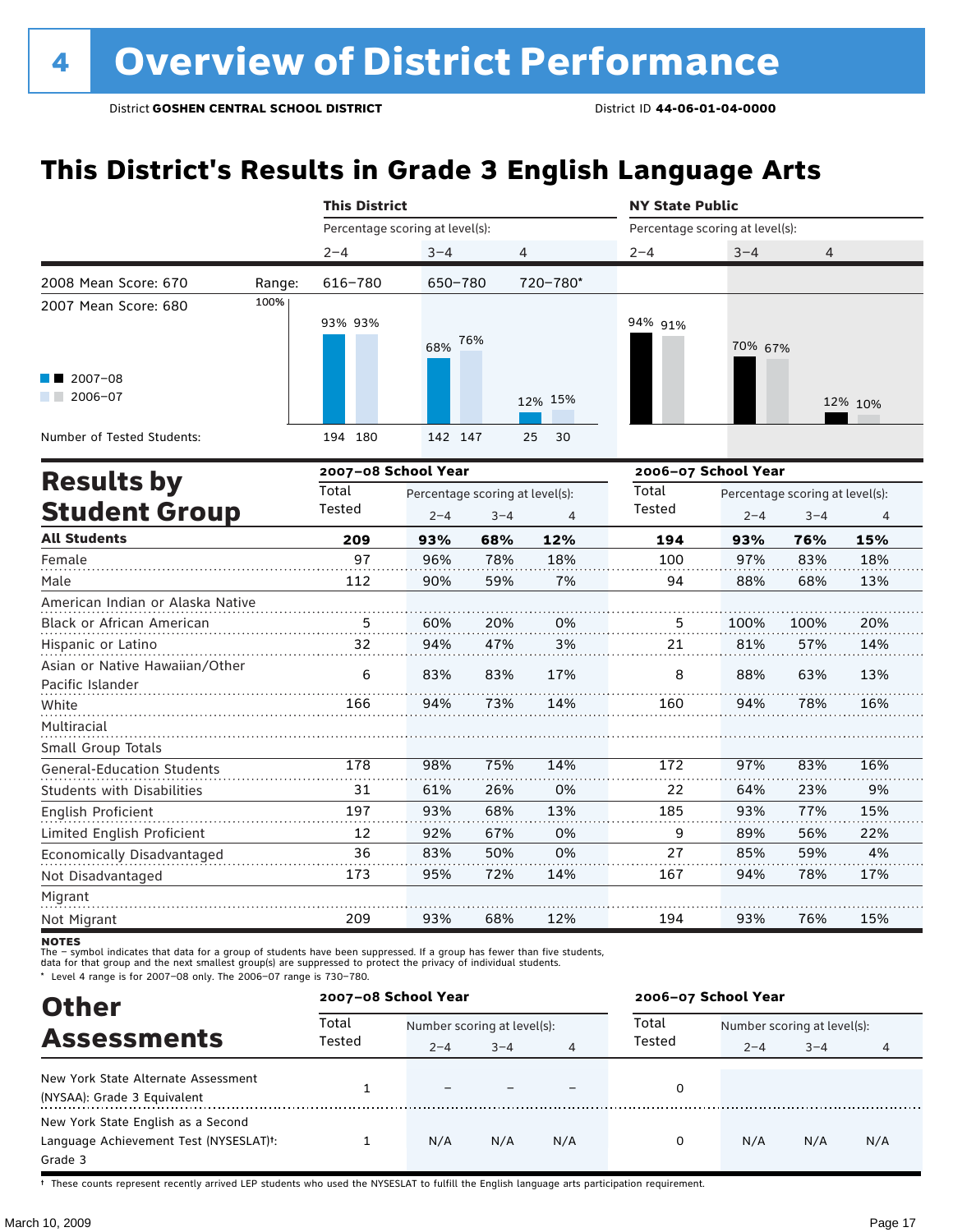### **This District's Results in Grade 3 Mathematics**

|                                                    |        | <b>This District</b>            |         |                                            |          | <b>NY State Public</b>          |                     |                                            |         |  |
|----------------------------------------------------|--------|---------------------------------|---------|--------------------------------------------|----------|---------------------------------|---------------------|--------------------------------------------|---------|--|
|                                                    |        | Percentage scoring at level(s): |         |                                            |          | Percentage scoring at level(s): |                     |                                            |         |  |
|                                                    |        | $2 - 4$                         | $3 - 4$ |                                            | 4        | $2 - 4$                         | $3 - 4$             | 4                                          |         |  |
| 2008 Mean Score: 682                               | Range: | 624-770                         | 650-770 |                                            | 703-770  |                                 |                     |                                            |         |  |
| 2007 Mean Score: 680                               | 100%   | 97% 98%                         | 84% 87% |                                            |          | 98% 96%                         | 90% 85%             |                                            |         |  |
| $2007 - 08$<br>$12006 - 07$                        |        |                                 |         |                                            | 19% 21%  |                                 |                     |                                            | 26% 29% |  |
| Number of Tested Students:                         |        | 202 194                         | 176 172 |                                            | 42<br>39 |                                 |                     |                                            |         |  |
| <b>Results by</b>                                  |        | 2007-08 School Year             |         |                                            |          |                                 | 2006-07 School Year |                                            |         |  |
| <b>Student Group</b>                               |        | Total<br>Tested                 | $2 - 4$ | Percentage scoring at level(s):<br>$3 - 4$ | 4        | Total<br>Tested                 | $2 - 4$             | Percentage scoring at level(s):<br>$3 - 4$ | 4       |  |
| <b>All Students</b>                                |        | 209                             | 97%     | 84%                                        | 19%      | 197                             | 98%                 | 87%                                        | 21%     |  |
| Female                                             |        | 98                              | 97%     | 87%                                        | 17%      | 103                             | 100%                | 90%                                        | 21%     |  |
| Male                                               |        | 111                             | 96%     | 82%                                        | 20%      | 94                              | 97%                 | 84%                                        | 21%     |  |
| American Indian or Alaska Native                   |        |                                 |         |                                            |          |                                 |                     |                                            |         |  |
| Black or African American                          |        | 5                               | 80%     | 60%                                        | 20%      | 5                               | 100%                | 100%                                       | 0%      |  |
| Hispanic or Latino                                 |        | 32                              | 97%     | 75%                                        | 6%       | 23                              | 100%                | 70%                                        | 13%     |  |
| Asian or Native Hawaiian/Other<br>Pacific Islander |        | 6                               | 100%    | 67%                                        | 33%      | 8                               | 100%                | 88%                                        | 25%     |  |
| White                                              |        | 166                             | 97%     | 87%                                        | 20%      | 161                             | 98%                 | 89%                                        | 23%     |  |
| Multiracial<br>Small Group Totals                  |        |                                 |         |                                            |          |                                 |                     |                                            |         |  |
| <b>General-Education Students</b>                  |        | 178                             | 100%    | 91%                                        | 21%      | 175                             | 99%                 | 91%                                        | 23%     |  |
| Students with Disabilities                         |        | 31                              | 77%     | 45%                                        | 3%       | 22                              | 91%                 | 55%                                        | 9%      |  |
| English Proficient                                 |        | 197                             | 96%     | 85%                                        | 19%      | 186                             | 98%                 | 88%                                        | 22%     |  |
| Limited English Proficient                         |        | 12                              | 100%    | 67%                                        | 8%       | 11                              | 100%                | 73%                                        | 18%     |  |
| Economically Disadvantaged                         |        | 36                              | 94%     | 64%                                        | 6%       | 27                              | 93%                 | 67%                                        | 15%     |  |
| Not Disadvantaged                                  |        | 173                             | 97%     | 88%                                        | 21%      | 170                             | 99%                 | 91%                                        | 22%     |  |
| Migrant                                            |        |                                 |         |                                            |          |                                 |                     |                                            |         |  |
| Not Migrant                                        |        | 209                             | 97%     | 84%                                        | 19%      | 197                             | 98%                 | 87%                                        | 21%     |  |

**NOTES** 

The – symbol indicates that data for a group of students have been suppressed. If a group has fewer than five students,<br>data for that group and the next smallest group(s) are suppressed to protect the privacy of individual

| Total<br>Total<br>Number scoring at level(s):<br>Number scoring at level(s):<br><b>Assessments</b><br>Tested<br>Tested<br>$2 - 4$<br>$3 - 4$<br>$3 - 4$<br>$2 - 4$<br>4<br>New York State Alternate Assessment<br>$\equiv$ | <b>Other</b>                | 2007-08 School Year |  |  |  | 2006-07 School Year |  |  |  |  |
|----------------------------------------------------------------------------------------------------------------------------------------------------------------------------------------------------------------------------|-----------------------------|---------------------|--|--|--|---------------------|--|--|--|--|
|                                                                                                                                                                                                                            |                             |                     |  |  |  |                     |  |  |  |  |
|                                                                                                                                                                                                                            |                             |                     |  |  |  |                     |  |  |  |  |
|                                                                                                                                                                                                                            | (NYSAA): Grade 3 Equivalent |                     |  |  |  |                     |  |  |  |  |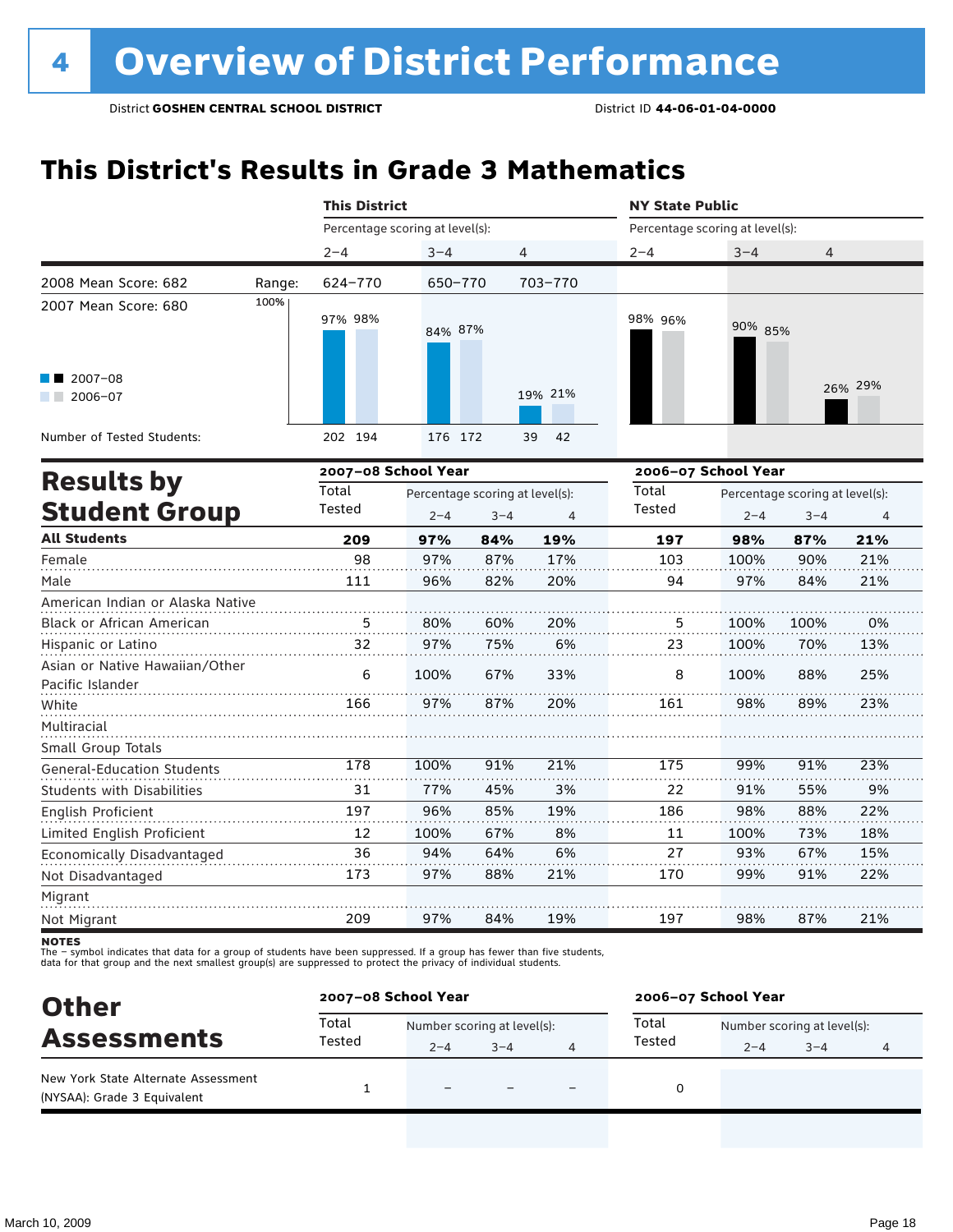### **This District's Results in Grade 4 English Language Arts**

|                                                                                                        |        | <b>This District</b>                   |                                            |                      | <b>NY State Public</b>          |                                                                   |              |  |
|--------------------------------------------------------------------------------------------------------|--------|----------------------------------------|--------------------------------------------|----------------------|---------------------------------|-------------------------------------------------------------------|--------------|--|
|                                                                                                        |        |                                        | Percentage scoring at level(s):            |                      | Percentage scoring at level(s): |                                                                   |              |  |
|                                                                                                        |        | $2 - 4$                                | $3 - 4$                                    | 4                    | $2 - 4$                         | $3 - 4$                                                           | 4            |  |
| 2008 Mean Score: 671                                                                                   | Range: | 612-775                                | 650-775                                    | 716-775              |                                 |                                                                   |              |  |
| 2007 Mean Score: 668<br>$\blacksquare$ 2007-08<br>$2006 - 07$<br>a sa Ba<br>Number of Tested Students: | 100%   | 96% 96%<br>191 194                     | 77% 73%<br>152 148                         | 7%<br>5%<br>13<br>11 | 93% 92%                         | 71% 68%                                                           | 8% 8%        |  |
| <b>Results by</b><br><b>Student Group</b>                                                              |        | 2007-08 School Year<br>Total<br>Tested | Percentage scoring at level(s):<br>$2 - 4$ | $3 - 4$<br>4         | Total<br>Tested                 | 2006-07 School Year<br>Percentage scoring at level(s):<br>$2 - 4$ | $3 - 4$<br>4 |  |

| <b>Student Group</b>                               | Tested | $2 - 4$ | $3 - 4$ | $\overline{4}$ | Tested | $2 - 4$ | $3 - 4$ | $\overline{4}$ |
|----------------------------------------------------|--------|---------|---------|----------------|--------|---------|---------|----------------|
| <b>All Students</b>                                | 198    | 96%     | 77%     | 7%             | 202    | 96%     | 73%     | 5%             |
| Female                                             | 106    | 100%    | 82%     | 8%             | 106    | 97%     | 70%     | 5%             |
| Male                                               | 92     | 92%     | 71%     | 4%             | 96     | 95%     | 77%     | 6%             |
| American Indian or Alaska Native                   |        |         |         |                | 3      |         |         |                |
| Black or African American                          | 7      | 100%    | 100%    | 0%             | 6      | 100%    | 83%     | 17%            |
| Hispanic or Latino                                 | 23     | 91%     | 61%     | 0%             | 14     | 100%    | 50%     | 0%             |
| Asian or Native Hawaiian/Other<br>Pacific Islander | 8      | 100%    | 75%     | 0%             | 3      |         |         |                |
| White                                              | 160    | 97%     | 78%     | 8%             | 176    | 95%     | 74%     | 5%             |
| Multiracial                                        |        |         |         |                |        |         |         |                |
| Small Group Totals                                 |        |         |         |                | 6      | 100%    | 83%     | 17%            |
| <b>General-Education Students</b>                  | 177    | 99%     | 84%     | 7%             | 183    | 99%     | 77%     | 6%             |
| <b>Students with Disabilities</b>                  | 21     | 71%     | 19%     | 0%             | 19     | 68%     | 42%     | 0%             |
| English Proficient                                 | 192    | 97%     | 79%     | 7%             | 200    |         |         |                |
| Limited English Proficient                         | 6      | 83%     | 17%     | 0%             | 2      |         |         |                |
| Economically Disadvantaged                         | 24     | 100%    | 67%     | 0%             | 21     | 90%     | 43%     | 0%             |
| Not Disadvantaged                                  | 174    | 96%     | 78%     | 7%             | 181    | 97%     | 77%     | 6%             |
| Migrant                                            |        |         |         |                |        |         |         |                |
| Not Migrant                                        | 198    | 96%     | 77%     | 7%             | 202    | 96%     | 73%     | 5%             |

**NOTES** 

The – symbol indicates that data for a group of students have been suppressed. If a group has fewer than five students,<br>data for that group and the next smallest group(s) are suppressed to protect the privacy of individual

| <b>Other</b>                                                                            | 2007-08 School Year |                                        |         |     | 2006-07 School Year |                                        |         |     |
|-----------------------------------------------------------------------------------------|---------------------|----------------------------------------|---------|-----|---------------------|----------------------------------------|---------|-----|
| <b>Assessments</b>                                                                      | Total<br>Tested     | Number scoring at level(s):<br>$2 - 4$ | $3 - 4$ | 4   | Total<br>Tested     | Number scoring at level(s):<br>$2 - 4$ | $3 - 4$ |     |
| New York State Alternate Assessment<br>(NYSAA): Grade 4 Equivalent                      |                     |                                        |         |     | 6                   | 6                                      | 5       |     |
| New York State English as a Second<br>Language Achievement Test (NYSESLAT)t:<br>Grade 4 |                     | N/A                                    | N/A     | N/A | 0                   | N/A                                    | N/A     | N/A |

† These counts represent recently arrived LEP students who used the NYSESLAT to fulfill the English language arts participation requirement.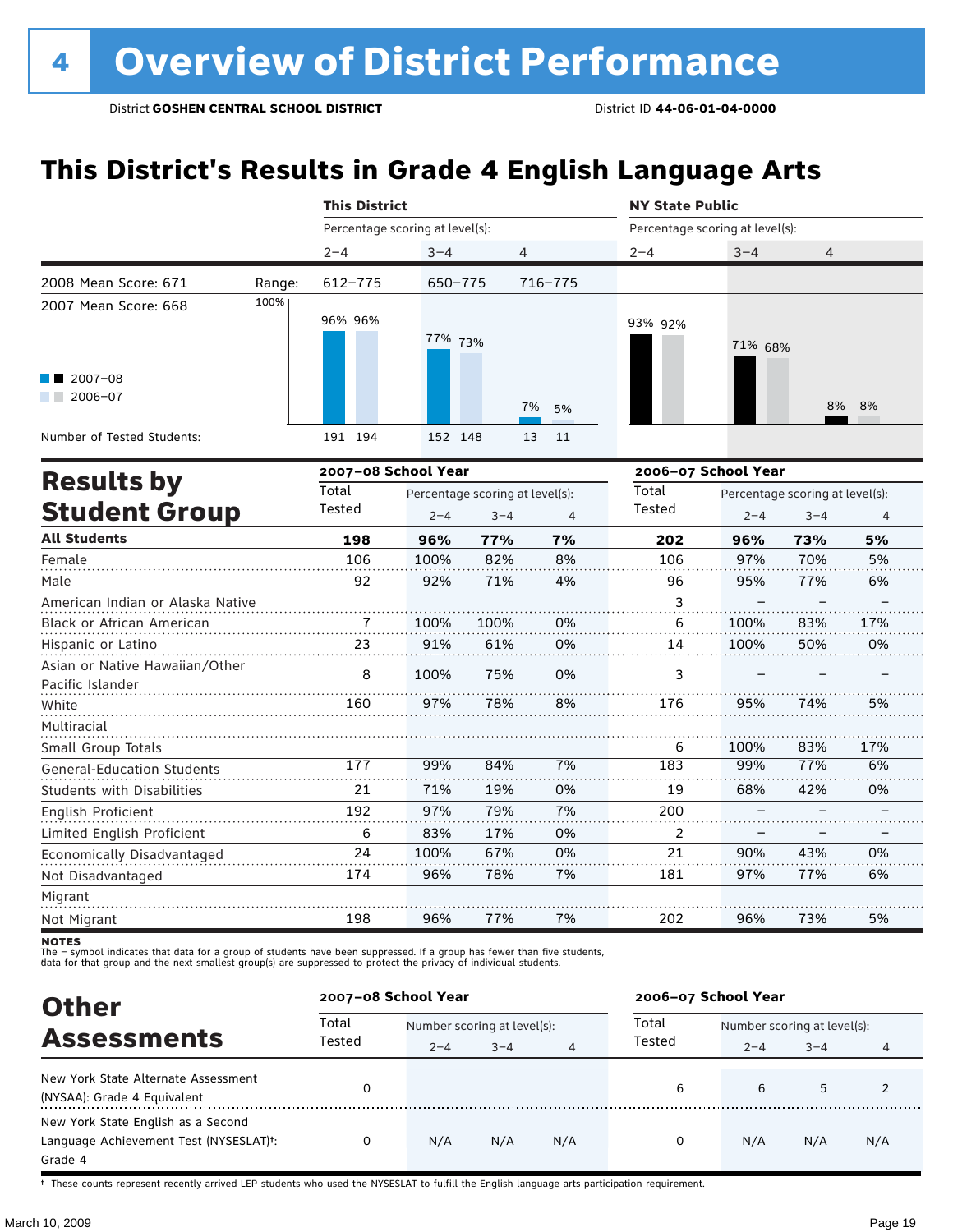### **This District's Results in Grade 4 Mathematics**

|                                                    |        | <b>This District</b>            |         |                                 |                | <b>NY State Public</b>          |                     |                                 |         |  |
|----------------------------------------------------|--------|---------------------------------|---------|---------------------------------|----------------|---------------------------------|---------------------|---------------------------------|---------|--|
|                                                    |        | Percentage scoring at level(s): |         |                                 |                | Percentage scoring at level(s): |                     |                                 |         |  |
|                                                    |        | $2 - 4$                         | $3 - 4$ | 4                               |                | $2 - 4$                         | $3 - 4$             | 4                               |         |  |
| 2008 Mean Score: 677                               | Range: | 622-800                         | 650-800 |                                 | 702-800        |                                 |                     |                                 |         |  |
| 2007 Mean Score: 678                               | 100%   | 96% 98%                         | 81% 85% |                                 |                | 95% 94%                         | 84% 80%             |                                 |         |  |
| 2007-08<br>$2006 - 07$                             |        |                                 |         |                                 | 20% 19%        |                                 |                     |                                 | 29% 28% |  |
| Number of Tested Students:                         |        | 190 199                         | 159 173 |                                 | 39<br>40       |                                 |                     |                                 |         |  |
| <b>Results by</b>                                  |        | 2007-08 School Year             |         |                                 |                |                                 | 2006-07 School Year |                                 |         |  |
|                                                    |        | Total                           |         | Percentage scoring at level(s): |                | Total                           |                     | Percentage scoring at level(s): |         |  |
| <b>Student Group</b>                               |        | Tested                          | $2 - 4$ | $3 - 4$                         | $\overline{4}$ | Tested                          | $2 - 4$             | $3 - 4$                         | 4       |  |
| <b>All Students</b>                                |        | 197                             | 96%     | 81%                             | 20%            | 203                             | 98%                 | 85%                             | 19%     |  |
| Female                                             |        | 106                             | 99%     | 85%                             | 17%            | 105                             | 98%                 | 78%                             | 13%     |  |
| Male                                               |        | 91                              | 93%     | 76%                             | 24%            | 98                              | 98%                 | 93%                             | 26%     |  |
| American Indian or Alaska Native                   |        |                                 |         |                                 |                | 3                               |                     |                                 |         |  |
| Black or African American                          |        | 7                               | 100%    | 100%                            | 29%            | 6                               | 100%                | 100%                            | 17%     |  |
| Hispanic or Latino                                 |        | 22                              | 91%     | 59%                             | 5%             | 17                              | 94%                 | 71%                             | 6%      |  |
| Asian or Native Hawaiian/Other<br>Pacific Islander |        | 8                               | 100%    | 88%                             | 38%            | 3                               |                     |                                 |         |  |
| White                                              |        | 160                             | 97%     | 83%                             | 21%            | 174                             | 98%                 | 87%                             | 21%     |  |
| Multiracial                                        |        |                                 |         |                                 |                |                                 |                     |                                 |         |  |
| Small Group Totals                                 |        |                                 |         |                                 |                | 6                               | 100%                | 67%                             | 17%     |  |
| <b>General-Education Students</b>                  |        | 177                             | 99%     | 85%                             | 21%            | 185                             | 98%                 | 87%                             | 21%     |  |
| Students with Disabilities                         |        | 20                              | 75%     | 40%                             | 10%            | 18                              | 94%                 | 67%                             | 6%      |  |
| <b>English Proficient</b>                          |        | 192                             | 97%     | 81%                             | 21%            | 198                             | 98%                 | 87%                             | 20%     |  |
| Limited English Proficient                         |        | 5                               | 80%     | 60%                             | 0%             | 5                               | 100%                | 20%                             | 0%      |  |
| Economically Disadvantaged                         |        | 24                              | 92%     | 71%                             | 13%            | 20                              | 100%                | 80%                             | 5%      |  |
| Not Disadvantaged                                  |        | 173                             | 97%     | 82%                             | 21%            | 183                             | 98%                 | 86%                             | 21%     |  |
| Migrant                                            |        |                                 |         |                                 |                |                                 |                     |                                 |         |  |
| Not Migrant                                        |        | 197                             | 96%     | 81%                             | 20%            | 203                             | 98%                 | 85%                             | 19%     |  |

**NOTES** 

The – symbol indicates that data for a group of students have been suppressed. If a group has fewer than five students,<br>data for that group and the next smallest group(s) are suppressed to protect the privacy of individual

| <b>Other</b>                                                       | 2007-08 School Year |                             |         |  | 2006-07 School Year |         |                             |  |  |
|--------------------------------------------------------------------|---------------------|-----------------------------|---------|--|---------------------|---------|-----------------------------|--|--|
| <b>Assessments</b>                                                 | Total<br>Tested     | Number scoring at level(s): |         |  | Total               |         | Number scoring at level(s): |  |  |
|                                                                    |                     | $2 - 4$                     | $3 - 4$ |  | Tested              | $2 - 4$ | $3 - 4$                     |  |  |
| New York State Alternate Assessment<br>(NYSAA): Grade 4 Equivalent |                     |                             |         |  | 6                   |         | 5                           |  |  |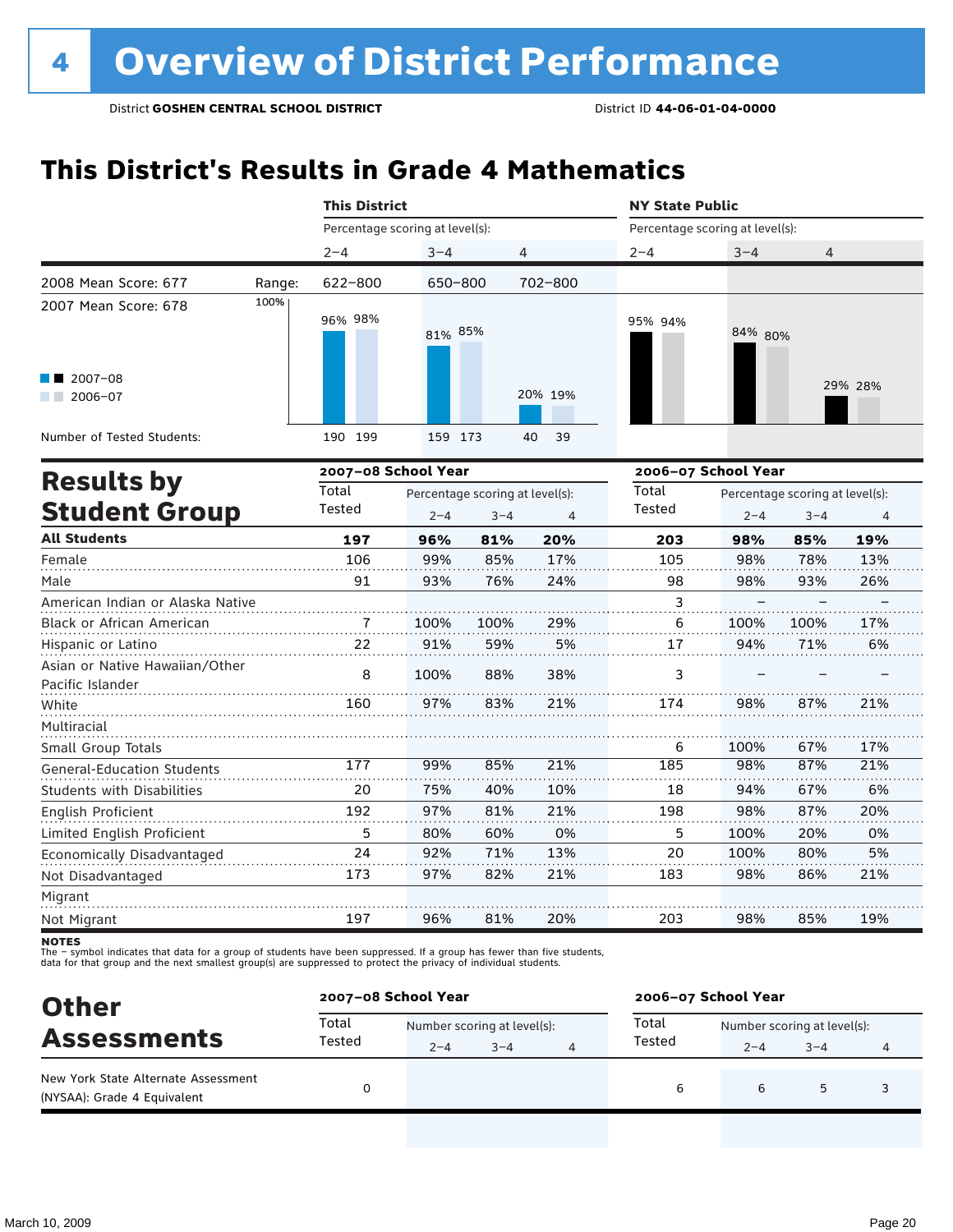### **This District's Results in Grade 4 Science**

|                                                    |        | <b>This District</b>            |            |                                 |                | <b>NY State Public</b>          |             |                                 |            |  |
|----------------------------------------------------|--------|---------------------------------|------------|---------------------------------|----------------|---------------------------------|-------------|---------------------------------|------------|--|
|                                                    |        | Percentage scoring at level(s): |            |                                 |                | Percentage scoring at level(s): |             |                                 |            |  |
|                                                    |        | $2 - 4$                         | $3 - 4$    | 4                               |                | $2 - 4$                         | $3 - 4$     | 4                               |            |  |
| 2008 Mean Score: 81                                | Range: | $45 - 100$                      | $65 - 100$ |                                 | $85 - 100$     |                                 |             |                                 |            |  |
| 2007 Mean Score: 81                                | 100%   | 99% 99%                         | 90% 89%    |                                 |                | 97% 97%                         | 85% 85%     |                                 |            |  |
| $\blacksquare$ 2007-08<br>$2006 - 07$              |        |                                 |            |                                 | 44% 50%        |                                 |             |                                 | 50% 49%    |  |
| Number of Tested Students:                         |        | 196 205                         | 178 185    |                                 | 103<br>87      |                                 |             |                                 |            |  |
|                                                    |        | 2007-08 School Year             |            |                                 |                | 2006-07 School Year             |             |                                 |            |  |
| <b>Results by</b>                                  |        | Total                           |            | Percentage scoring at level(s): |                | Total                           |             | Percentage scoring at level(s): |            |  |
| <b>Student Group</b>                               |        | Tested                          | $2 - 4$    | $3 - 4$                         | $\overline{4}$ | Tested                          | $2 - 4$     | $3 - 4$                         | 4          |  |
| <b>All Students</b>                                |        | 198                             | 99%        | 90%                             | 44%            | 207                             | 99%         | 89%                             | 50%        |  |
| Female                                             |        | 107                             | 100%       | 93%                             | 45%            | 108                             | 99%         | 83%                             | 40%        |  |
| Male                                               |        | 91                              | 98%        | 86%                             | 43%            | 99                              | 99%         | 96%                             | 61%        |  |
| American Indian or Alaska Native                   |        |                                 |            |                                 |                | 3                               |             |                                 |            |  |
| <b>Black or African American</b>                   |        | 7                               | 100%       | 86%                             | 29%            | 7                               | 86%         | 86%                             | 57%        |  |
| Hispanic or Latino                                 |        | 23                              | 100%       | 83%                             | 35%            | 17                              | 94%         | 82%                             | 29%        |  |
| Asian or Native Hawaiian/Other<br>Pacific Islander |        | 8                               | 100%       | 100%                            | 38%            | 3                               |             |                                 |            |  |
| White                                              |        | 160                             | 99%        | 91%                             | 46%            | 177                             | 100%        | 90%                             | 53%        |  |
| Multiracial                                        |        |                                 |            |                                 |                |                                 |             |                                 |            |  |
| Small Group Totals                                 |        | 178                             | 100%       | 92%                             | 46%            | 6<br>188                        | 100%<br>99% | 100%<br>90%                     | 17%<br>51% |  |
| <b>General-Education Students</b>                  |        |                                 |            |                                 |                |                                 |             |                                 |            |  |
| Students with Disabilities                         |        | 20                              | 90%        | 70%                             | 25%            | 19                              | 100%        | 84%                             | 42%        |  |
| <b>English Proficient</b>                          |        | 193                             | 99%        | 90%                             | 45%            | 202                             | 100%        | 90%                             | 51%        |  |
| Limited English Proficient                         |        | 5                               | 100%       | 80%                             | 0%             | 5                               | 80%         | 60%                             | 0%         |  |
| Economically Disadvantaged                         |        | 24                              | 100%       | 83%                             | 33%            | 21                              | 100%        | 81%                             | 43%        |  |
| Not Disadvantaged                                  |        | 174                             | 99%        | 91%                             | 45%            | 186                             | 99%         | 90%                             | 51%        |  |
| Migrant                                            |        |                                 |            |                                 |                |                                 |             |                                 |            |  |
| Not Migrant                                        |        | 198                             | 99%        | 90%                             | 44%            | 207                             | 99%         | 89%                             | 50%        |  |

**NOTES** 

The – symbol indicates that data for a group of students have been suppressed. If a group has fewer than five students,<br>data for that group and the next smallest group(s) are suppressed to protect the privacy of individual

| <b>Other</b>                                                       | 2007-08 School Year |                             |         |  | 2006-07 School Year |                             |         |   |  |
|--------------------------------------------------------------------|---------------------|-----------------------------|---------|--|---------------------|-----------------------------|---------|---|--|
| <b>Assessments</b>                                                 | Total               | Number scoring at level(s): |         |  | Total               | Number scoring at level(s): |         |   |  |
|                                                                    | Tested              | $2 - 4$                     | $3 - 4$ |  | Tested              | $2 - 4$                     | $3 - 4$ |   |  |
| New York State Alternate Assessment<br>(NYSAA): Grade 4 Equivalent |                     |                             |         |  | 6                   | 6                           | 5       | 4 |  |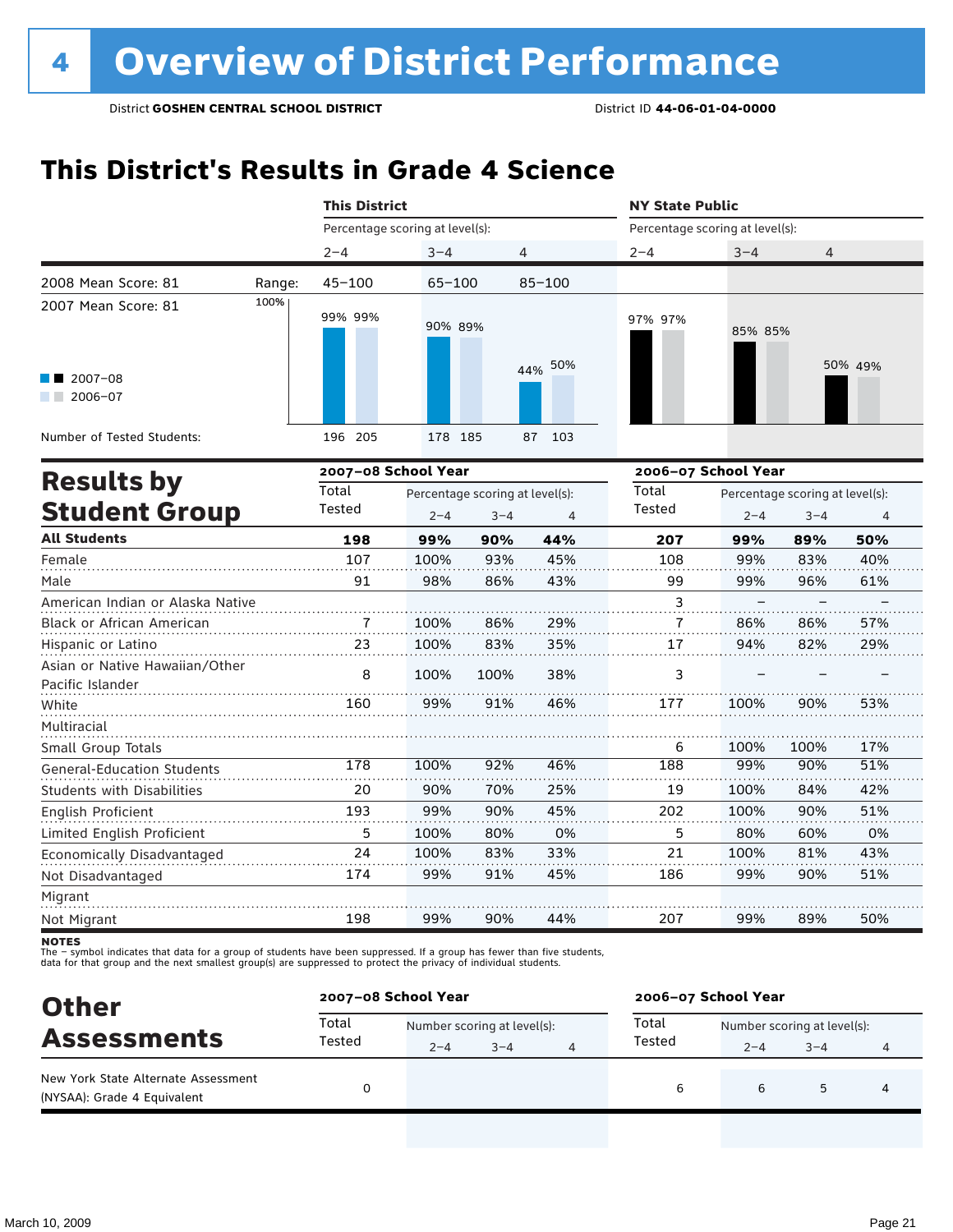23

83% 96% 52% 76% – –

0% 5%  $\overline{z}$ .  $\overline{\phantom{0}}$ 

– –

1

### **This District's Results in Grade 5 English Language Arts**

|                                                    |        | <b>This District</b> |                                 |                                 |             | <b>NY State Public</b>          |            |                                 |     |  |
|----------------------------------------------------|--------|----------------------|---------------------------------|---------------------------------|-------------|---------------------------------|------------|---------------------------------|-----|--|
|                                                    |        |                      | Percentage scoring at level(s): |                                 |             | Percentage scoring at level(s): |            |                                 |     |  |
|                                                    |        | $2 - 4$              | $3 - 4$                         | $\overline{4}$                  |             | $2 - 4$                         | $3 - 4$    | $\overline{4}$                  |     |  |
| 2008 Mean Score: 672                               | Range: | 608-795              | $650 - 795$                     |                                 | $711 - 795$ |                                 |            |                                 |     |  |
| 2007 Mean Score: 665                               | 100%   | 100% 95%             | 85%                             | 73%                             |             | 98% 95%                         | 78%<br>68% |                                 |     |  |
| $\blacksquare$ 2007-08<br>2006-07                  |        |                      |                                 |                                 | 7%<br>5%    |                                 |            | 6%                              | 7%  |  |
| Number of Tested Students:                         |        | 205 208              | 175 160                         | 14                              | 10          |                                 |            |                                 |     |  |
|                                                    |        |                      | 2007-08 School Year             |                                 |             | 2006-07 School Year             |            |                                 |     |  |
| <b>Results by</b>                                  |        | Total                |                                 | Percentage scoring at level(s): |             | Total                           |            | Percentage scoring at level(s): |     |  |
| <b>Student Group</b>                               |        |                      | $2 - 4$                         | $3 - 4$                         | 4           | Tested                          | $2 - 4$    | $3 - 4$                         | 4   |  |
| <b>All Students</b>                                |        | 206                  | 100%                            | 85%                             | 7%          | 219                             | 95%        | 73%                             | 5%  |  |
| Female                                             |        | 109                  | 99%                             | 81%                             | 5%          | 105                             | 94%        | 77%                             | 2%  |  |
| Male                                               |        | 97                   | 100%                            | 90%                             | 9%          | 114                             | 96%        | 69%                             | 7%  |  |
| American Indian or Alaska Native                   |        | 3                    |                                 |                                 |             |                                 |            |                                 |     |  |
| <b>Black or African American</b>                   |        | 6                    | 100%                            | 100%                            | 0%          | 7                               | 86%        | 57%                             | 0%  |  |
| Hispanic or Latino                                 |        | 17                   | 100%                            | 59%                             | 0%          | 24                              | 92%        | 63%                             | 0%  |  |
| Asian or Native Hawaiian/Other<br>Pacific Islander |        | $\overline{3}$       |                                 |                                 |             | 8                               | 88%        | 75%                             | 25% |  |
| White                                              |        | 177                  | 99%                             | 87%                             | 8%          | 180                             | 96%        | 75%                             | 4%  |  |
| Multiracial                                        |        |                      |                                 |                                 |             |                                 |            |                                 |     |  |
| Small Group Totals                                 |        | 6                    | 100%                            | 83%                             | 0%          |                                 |            |                                 |     |  |
| <b>General-Education Students</b>                  |        | 189                  | 100%                            | 87%                             | 7%          | 193                             | 99%        | 82%                             | 5%  |  |
| <b>Students with Disabilities</b>                  |        | 17                   | 94%                             | 59%                             | 0%          | 26                              | 62%        | 8%                              | 0%  |  |
| English Proficient                                 |        | 203                  |                                 |                                 |             | 216                             |            |                                 |     |  |
| Limited English Proficient                         |        | 3                    |                                 |                                 |             | 3                               |            |                                 |     |  |

Economically Disadvantaged Not Disadvantaged Migrant Not Migrant 18 188 1 205 100% 99% – – 56% 88% – – 6% 7% – – 196 218

The – symbot muicates that data for a group of students have been suppressed. In a group has fewer than five<br>data for that group and the next smallest group(s) are suppressed to protect the privacy of individual students. .<br>– symbol indicates that data for a group of students have been suppressed. If a group has fewer than five students,

| <b>Other</b>                                                                            | 2007-08 School Year |                                        |         |     | 2006-07 School Year |                                        |         |     |
|-----------------------------------------------------------------------------------------|---------------------|----------------------------------------|---------|-----|---------------------|----------------------------------------|---------|-----|
| <b>Assessments</b>                                                                      | Total<br>Tested     | Number scoring at level(s):<br>$2 - 4$ | $3 - 4$ |     | Total<br>Tested     | Number scoring at level(s):<br>$2 - 4$ | $3 - 4$ |     |
| New York State Alternate Assessment<br>(NYSAA): Grade 5 Equivalent                      | 6                   | 6                                      | 5       | 3   |                     |                                        |         |     |
| New York State English as a Second<br>Language Achievement Test (NYSESLAT)t:<br>Grade 5 |                     | N/A                                    | N/A     | N/A | 0                   | N/A                                    | N/A     | N/A |

† These counts represent recently arrived LEP students who used the NYSESLAT to fulfill the English language arts participation requirement.

**NOTES**<br>The - syr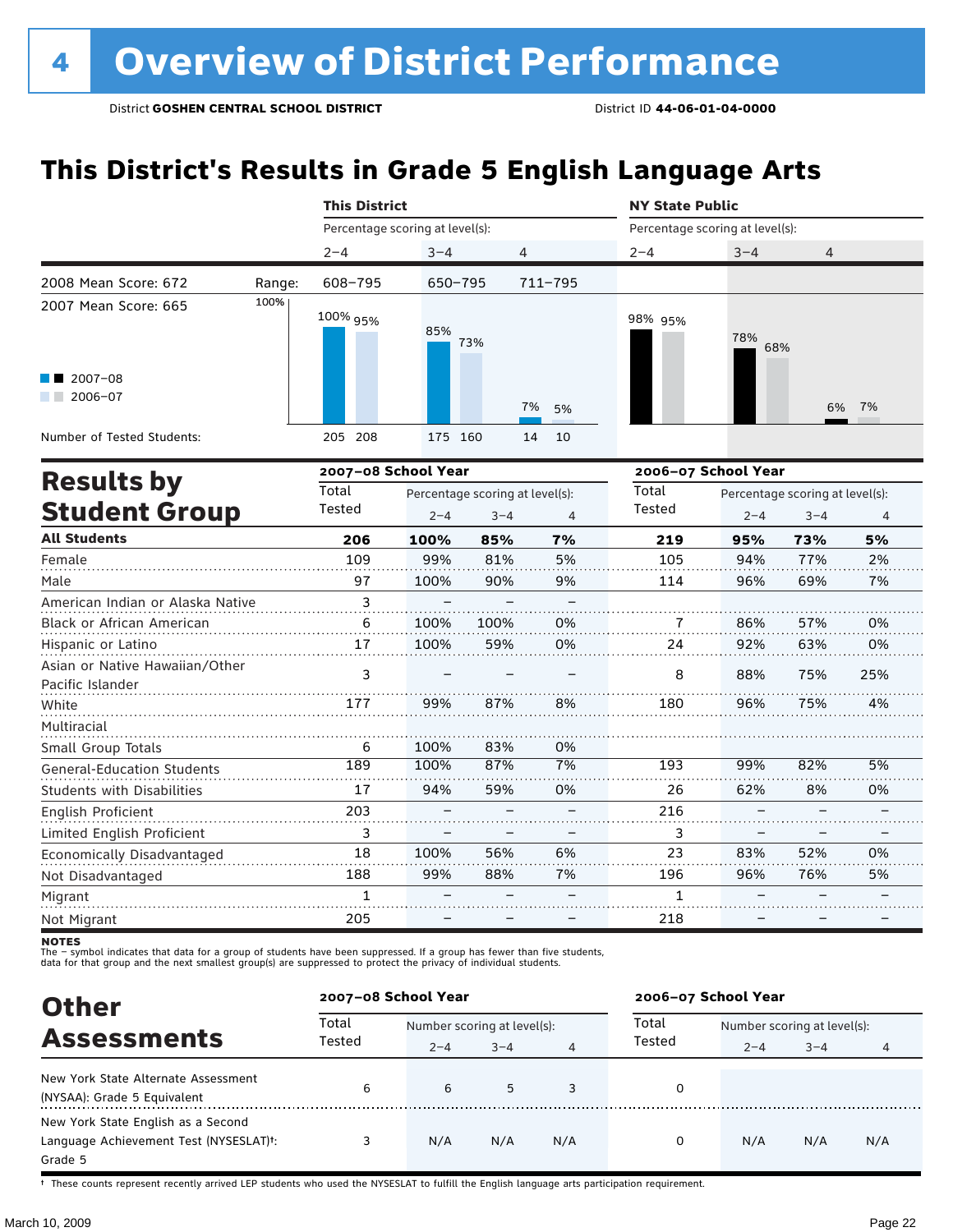### **This District's Results in Grade 5 Mathematics**

|                                                    |        | <b>This District</b>            |                                 |         |          | <b>NY State Public</b>          |                                 |         |         |  |
|----------------------------------------------------|--------|---------------------------------|---------------------------------|---------|----------|---------------------------------|---------------------------------|---------|---------|--|
|                                                    |        | Percentage scoring at level(s): |                                 |         |          | Percentage scoring at level(s): |                                 |         |         |  |
|                                                    |        | $2 - 4$                         | $3 - 4$                         | 4       |          | $2 - 4$                         | $3 - 4$                         | 4       |         |  |
| 2008 Mean Score: 681                               | Range: | 619-780                         | 650-780                         |         | 699-780  |                                 |                                 |         |         |  |
| 2007 Mean Score: 674                               | 100%   | 99% 94%                         | 87% 80%                         |         |          | 96% 94%                         | 83% 76%                         |         |         |  |
| $12007 - 08$<br>$2006 - 07$                        |        |                                 |                                 |         | 24% 18%  |                                 |                                 |         | 27% 22% |  |
| Number of Tested Students:                         |        | 206 209                         | 181 178                         |         | 41<br>50 |                                 |                                 |         |         |  |
|                                                    |        | 2007-08 School Year             |                                 |         |          | 2006-07 School Year             |                                 |         |         |  |
| <b>Results by</b>                                  | Total  |                                 | Percentage scoring at level(s): |         | Total    |                                 | Percentage scoring at level(s): |         |         |  |
| <b>Student Group</b>                               |        | Tested                          | $2 - 4$                         | $3 - 4$ | 4        | <b>Tested</b>                   | $2 - 4$                         | $3 - 4$ | 4       |  |
| <b>All Students</b>                                |        | 208                             | 99%                             | 87%     | 24%      | 222                             | 94%                             | 80%     | 18%     |  |
| Female                                             |        | 109                             | 99%                             | 83%     | 20%      | 108                             | 94%                             | 79%     | 12%     |  |
| Male                                               |        | 99                              | 99%                             | 91%     | 28%      | 114                             | 94%                             | 82%     | 25%     |  |
| American Indian or Alaska Native                   |        | 3                               |                                 |         |          |                                 |                                 |         |         |  |
| Black or African American                          |        | 6                               | 100%                            | 83%     | 0%       | 8                               | 75%                             | 50%     | 0%      |  |
| Hispanic or Latino                                 |        | 19                              | 100%                            | 58%     | 0%       | 26                              | 96%                             | 81%     | 15%     |  |
| Asian or Native Hawaiian/Other<br>Pacific Islander |        | 3                               |                                 |         |          | 8                               | 100%                            | 88%     | 38%     |  |
| White                                              |        | 177                             | 99%                             | 90%     | 27%      | 180                             | 94%                             | 81%     | 19%     |  |
| Multiracial                                        |        |                                 |                                 |         |          |                                 |                                 |         |         |  |
| Small Group Totals                                 |        | 6                               | 100%                            | 100%    | 33%      |                                 |                                 |         |         |  |
| <b>General-Education Students</b>                  |        | 192                             | 99%                             | 88%     | 25%      | 195                             | 99%                             | 89%     | 21%     |  |
| <b>Students with Disabilities</b>                  |        | 16                              | 94%                             | 75%     | 13%      | 27                              | 59%                             | 19%     | 0%      |  |
| <b>English Proficient</b>                          |        | 203                             | 99%                             | 88%     | 25%      | 218                             |                                 |         |         |  |
| Limited English Proficient                         |        | 5                               | 100%                            | 40%     | 0%       | 4                               |                                 |         |         |  |

Not Disadvantaged

Migrant Not Migrant

Economically Disadvantaged

The – symbol indicates that data for a group of students have been suppressed. If a group has fewer than five students,<br>data for that group and the next smallest group(s) are suppressed to protect the privacy of individual

100% 99%

> – –

| <b>Other</b>                                                       | 2007-08 School Year |                                        |         | 2006-07 School Year |         |                                        |  |  |
|--------------------------------------------------------------------|---------------------|----------------------------------------|---------|---------------------|---------|----------------------------------------|--|--|
| <b>Assessments</b>                                                 | Total<br>Tested     | Number scoring at level(s):<br>$2 - 4$ | $3 - 4$ | Total<br>Tested     | $2 - 4$ | Number scoring at level(s):<br>$3 - 4$ |  |  |
| New York State Alternate Assessment<br>(NYSAA): Grade 5 Equivalent | 6                   | 5                                      | 4       | 0                   |         |                                        |  |  |

65% 89% 10% 26% – –

87% 95% 57% 83% – –

9% 20%

> –  $\overline{\phantom{0}}$

– –

– –

**NOTES**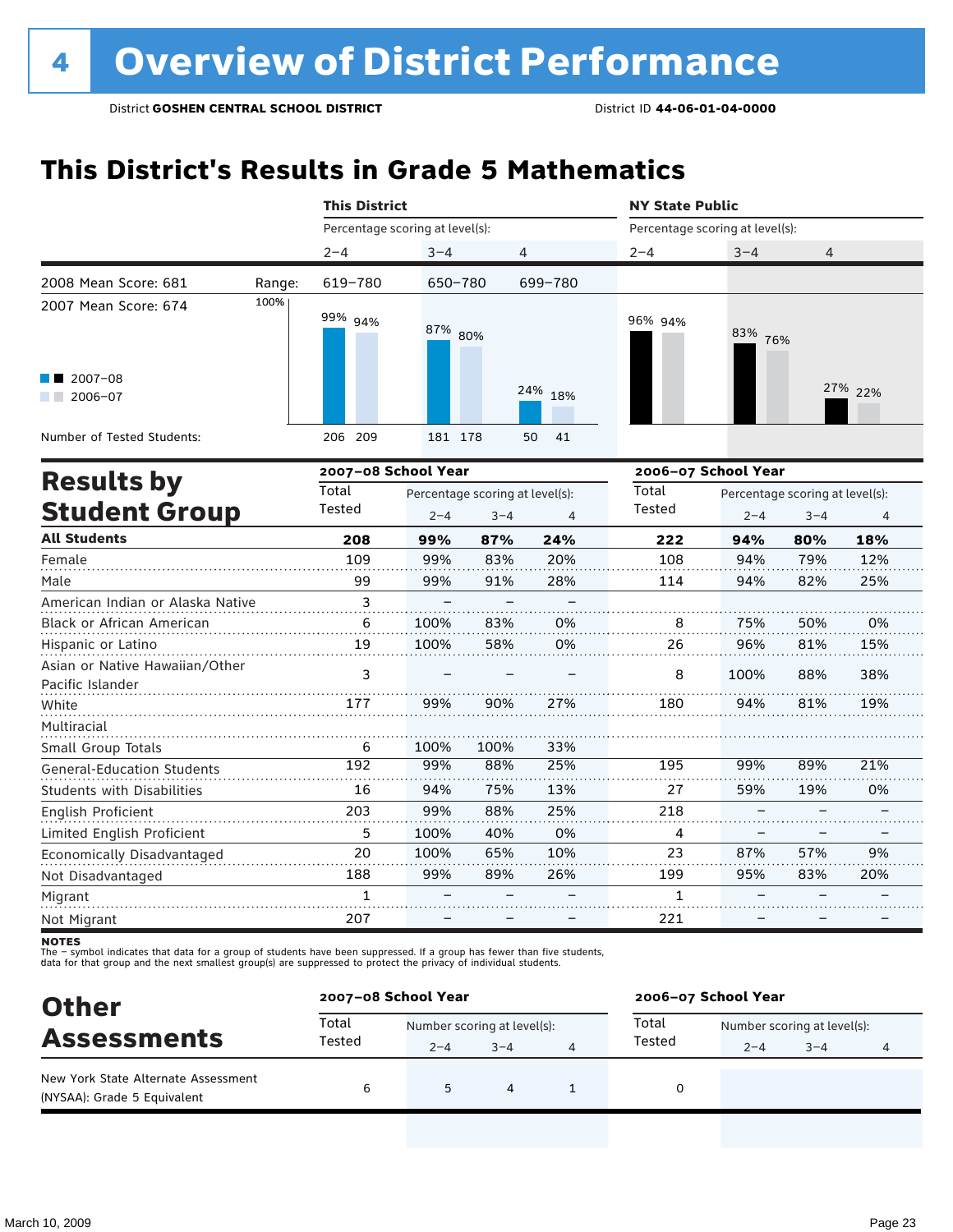### **This District's Results in Grade 6 English Language Arts**

|                                                    |        | <b>This District</b>            |                                 |         |                | <b>NY State Public</b>          |         |                                 |     |  |
|----------------------------------------------------|--------|---------------------------------|---------------------------------|---------|----------------|---------------------------------|---------|---------------------------------|-----|--|
|                                                    |        | Percentage scoring at level(s): |                                 |         |                | Percentage scoring at level(s): |         |                                 |     |  |
|                                                    |        | $2 - 4$                         | $3 - 4$                         | 4       |                | $2 - 4$                         | $3 - 4$ | 4                               |     |  |
| 2008 Mean Score: 657                               | Range: | 598-785                         | 650-785                         |         | 705-785        |                                 |         |                                 |     |  |
| 2007 Mean Score: 674                               | 100%   | 98% 98%                         | 67%                             | 79%     |                | 98% 98%                         | 67% 63% |                                 |     |  |
| $2007 - 08$<br>$2006 - 07$                         |        |                                 |                                 |         | 15%<br>2%      |                                 |         | 5%                              | 9%  |  |
| Number of Tested Students:                         |        | 214 210                         | 146 169                         |         | 4<br>32        |                                 |         |                                 |     |  |
| <b>Results by</b>                                  |        | 2007-08 School Year             |                                 |         |                | 2006-07 School Year             |         |                                 |     |  |
|                                                    |        | Total                           | Percentage scoring at level(s): |         |                | Total                           |         | Percentage scoring at level(s): |     |  |
| <b>Student Group</b>                               |        | Tested                          | $2 - 4$                         | $3 - 4$ | $\overline{4}$ | Tested                          | $2 - 4$ | $3 - 4$                         | 4   |  |
| <b>All Students</b>                                |        | 218                             | 98%                             | 67%     | 2%             | 214                             | 98%     | 79%                             | 15% |  |
| Female                                             |        | 104                             | 98%                             | 69%     | 3%             | 120                             | 100%    | 86%                             | 19% |  |
| Male                                               |        | 114                             | 98%                             | 65%     | 1%             | 94                              | 96%     | 70%                             | 10% |  |
| American Indian or Alaska Native                   |        |                                 |                                 |         |                | $\mathbf{1}$                    |         |                                 |     |  |
| <b>Black or African American</b>                   |        | 8                               | 100%                            | 50%     | 0%             | 14                              | 93%     | 79%                             | 0%  |  |
| Hispanic or Latino                                 |        | 27                              | 100%                            | 67%     | 4%             | 20                              | 100%    | 65%                             | 20% |  |
| Asian or Native Hawaiian/Other<br>Pacific Islander |        | 8                               | 100%                            | 75%     | 0%             | 6                               |         |                                 |     |  |
| White                                              |        | 175                             | 98%                             | 67%     | 2%             | 173                             | 98%     | 81%                             | 16% |  |
| Multiracial                                        |        |                                 |                                 |         |                |                                 |         |                                 |     |  |
| Small Group Totals                                 |        |                                 |                                 |         |                | 7                               | 100%    | 71%                             | 0%  |  |
| <b>General-Education Students</b>                  |        | 188                             | 100%                            | 77%     | 2%             | 190                             | 100%    | 87%                             | 17% |  |
| <b>Students with Disabilities</b>                  |        | 30                              | 87%                             | 3%      | 0%             | 24                              | 83%     | 17%                             | 0%  |  |
| English Proficient                                 |        | 215                             |                                 |         |                | 211                             |         |                                 |     |  |
| Limited English Proficient                         |        | 3                               |                                 |         |                | 3                               |         |                                 |     |  |
| Economically Disadvantaged                         |        | 23                              | 96%                             | 39%     | 0%             | 32                              | 94%     | 47%                             | 0%  |  |
| Not Disadvantaged                                  |        | 195                             | 98%                             | 70%     | 2%             | 182                             | 99%     | 85%                             | 18% |  |
| Migrant                                            |        |                                 |                                 |         |                |                                 |         |                                 |     |  |
| Not Migrant                                        |        | 218                             | 98%                             | 67%     | 2%             | 214                             | 98%     | 79%                             | 15% |  |

**NOTES** 

The – symbol indicates that data for a group of students have been suppressed. If a group has fewer than five students,<br>data for that group and the next smallest group(s) are suppressed to protect the privacy of individual

| <b>Other</b>                                                                            |                 | 2007-08 School Year         |         |     | 2006-07 School Year |                             |         |                |  |
|-----------------------------------------------------------------------------------------|-----------------|-----------------------------|---------|-----|---------------------|-----------------------------|---------|----------------|--|
| <b>Assessments</b>                                                                      | Total<br>Tested | Number scoring at level(s): |         |     | Total               | Number scoring at level(s): |         |                |  |
|                                                                                         |                 | $2 - 4$                     | $3 - 4$ | 4   | Tested              | $2 - 4$                     | $3 - 4$ | $\overline{4}$ |  |
| New York State Alternate Assessment<br>(NYSAA): Grade 6 Equivalent                      |                 |                             |         |     |                     |                             |         |                |  |
| New York State English as a Second<br>Language Achievement Test (NYSESLAT)t:<br>Grade 6 |                 | N/A                         | N/A     | N/A | 0                   | N/A                         | N/A     | N/A            |  |

† These counts represent recently arrived LEP students who used the NYSESLAT to fulfill the English language arts participation requirement.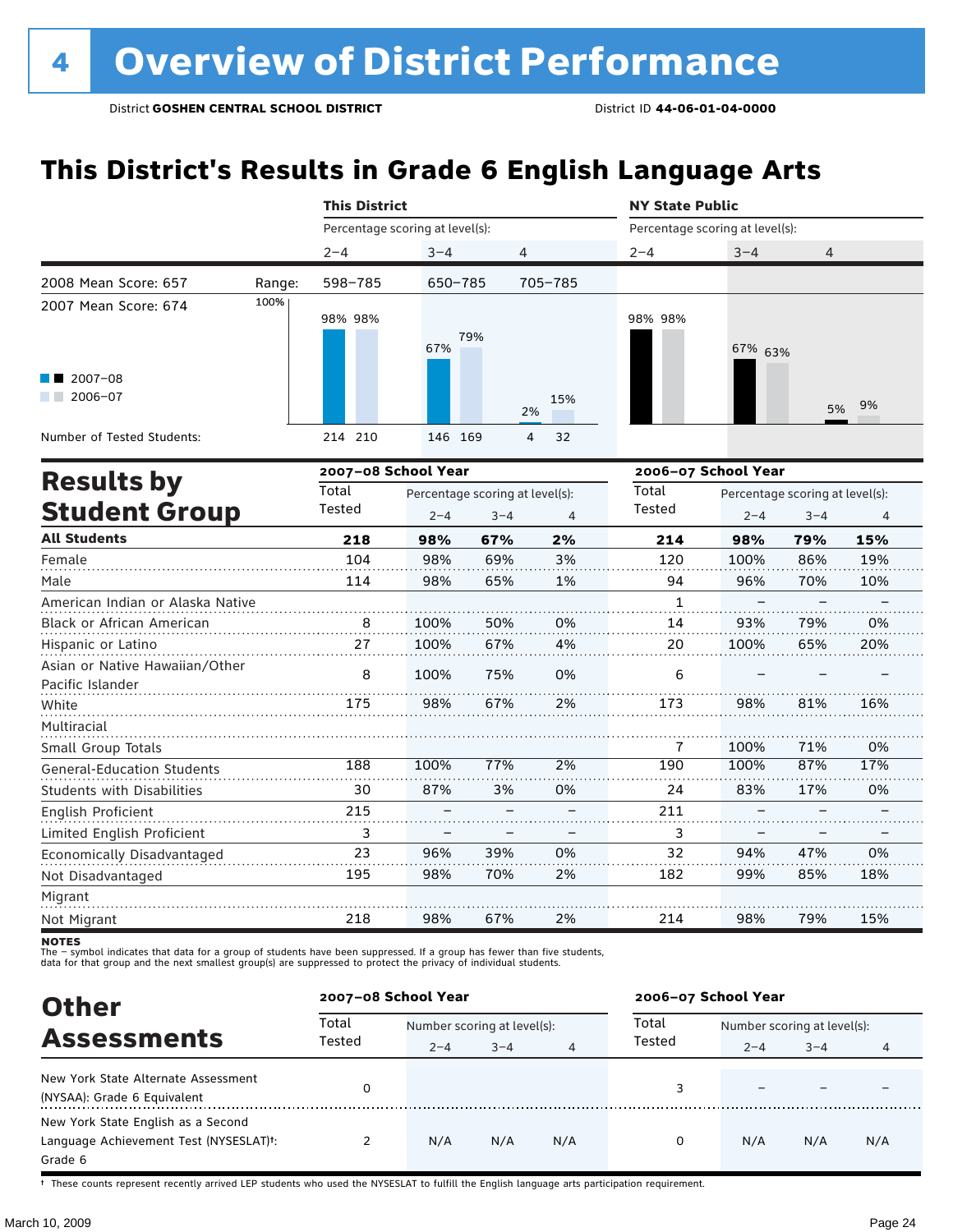### **This District's Results in Grade 6 Mathematics**

|                                                    |        | <b>This District</b>            |         |                                 |          |                                 | <b>NY State Public</b> |                                 |         |  |  |  |
|----------------------------------------------------|--------|---------------------------------|---------|---------------------------------|----------|---------------------------------|------------------------|---------------------------------|---------|--|--|--|
|                                                    |        | Percentage scoring at level(s): |         |                                 |          | Percentage scoring at level(s): |                        |                                 |         |  |  |  |
|                                                    |        | $2 - 4$                         | $3 - 4$ | 4                               |          | $2 - 4$                         | $3 - 4$                | 4                               |         |  |  |  |
| 2008 Mean Score: 667                               | Range: | 616-780                         | 650-780 |                                 | 696-780  |                                 |                        |                                 |         |  |  |  |
| 2007 Mean Score: 665                               | 100%   | 93% 91%                         | 79%     | 71%                             |          | 94% 91%                         | 79%<br>71%             |                                 |         |  |  |  |
| $2007 - 08$<br>2006-07                             |        |                                 |         |                                 | 15% 17%  |                                 |                        |                                 | 26% 20% |  |  |  |
| Number of Tested Students:                         |        | 204 194                         | 174 153 |                                 | 37<br>32 |                                 |                        |                                 |         |  |  |  |
| <b>Results by</b>                                  |        | 2007-08 School Year             |         |                                 |          | 2006-07 School Year             |                        |                                 |         |  |  |  |
|                                                    |        | Total                           |         | Percentage scoring at level(s): |          | Total                           |                        | Percentage scoring at level(s): |         |  |  |  |
| <b>Student Group</b>                               |        | Tested                          | $2 - 4$ | $3 - 4$                         | 4        | Tested                          | $2 - 4$                | $3 - 4$                         | 4       |  |  |  |
| <b>All Students</b>                                |        | 219                             | 93%     | 79%                             | 15%      | 214                             | 91%                    | 71%                             | 17%     |  |  |  |
| Female                                             |        | 107                             | 93%     | 78%                             | 8%       | 120                             | 96%                    | 75%                             | 18%     |  |  |  |
| Male                                               |        | 112                             | 93%     | 81%                             | 21%      | 94                              | 84%                    | 67%                             | 17%     |  |  |  |
| American Indian or Alaska Native                   |        |                                 |         |                                 |          | $\mathbf{1}$                    |                        |                                 |         |  |  |  |
| Black or African American                          |        | 8                               | 63%     | 63%                             | 0%       | 14                              | 79%                    | 79%                             | 0%      |  |  |  |
| Hispanic or Latino                                 |        | 29                              | 90%     | 69%                             | 7%       | 20                              | 90%                    | 50%                             | 15%     |  |  |  |
| Asian or Native Hawaiian/Other<br>Pacific Islander |        | 8                               | 88%     | 88%                             | 38%      | 6                               |                        |                                 |         |  |  |  |
| White                                              |        | 174                             | 95%     | 82%                             | 16%      | 173                             | 92%                    | 73%                             | 20%     |  |  |  |
| Multiracial                                        |        |                                 |         |                                 |          |                                 |                        |                                 |         |  |  |  |
| Small Group Totals                                 |        |                                 |         |                                 |          | 7                               | 86%                    | 86%                             | 0%      |  |  |  |
| <b>General-Education Students</b>                  |        | 191                             | 99%     | 87%                             | 17%      | 189                             | 97%                    | 78%                             | 19%     |  |  |  |

| <b>Other</b>                                                       | 2007-08 School Year |                                        |         | 2006-07 School Year |                 |                                        |         |   |  |
|--------------------------------------------------------------------|---------------------|----------------------------------------|---------|---------------------|-----------------|----------------------------------------|---------|---|--|
| <b>Assessments</b>                                                 | Total<br>Tested     | Number scoring at level(s):<br>$2 - 4$ | $3 - 4$ | 4                   | Total<br>Tested | Number scoring at level(s):<br>$2 - 4$ | $3 - 4$ | 4 |  |
| New York State Alternate Assessment<br>(NYSAA): Grade 6 Equivalent |                     |                                        |         |                     |                 | -                                      |         |   |  |

The – symbol indicates that data for a group of students have been suppressed. If a group has fewer than five students,<br>data for that group and the next smallest group(s) are suppressed to protect the privacy of individual

54% 94% 60% 84% 94%

25% 81% 20% 52% 83%

0% 15% 0% 4% 16%

40% – – 76% 93%

20%  $\overline{a}$ – 36% 78%

4% – – 0% 20%

17%

71%

91%

214

15%

79%

93%

219

Students with Disabilities

Limited English Proficient Economically Disadvantaged

English Proficient

Not Disadvantaged

Migrant Not Migrant **NOTES**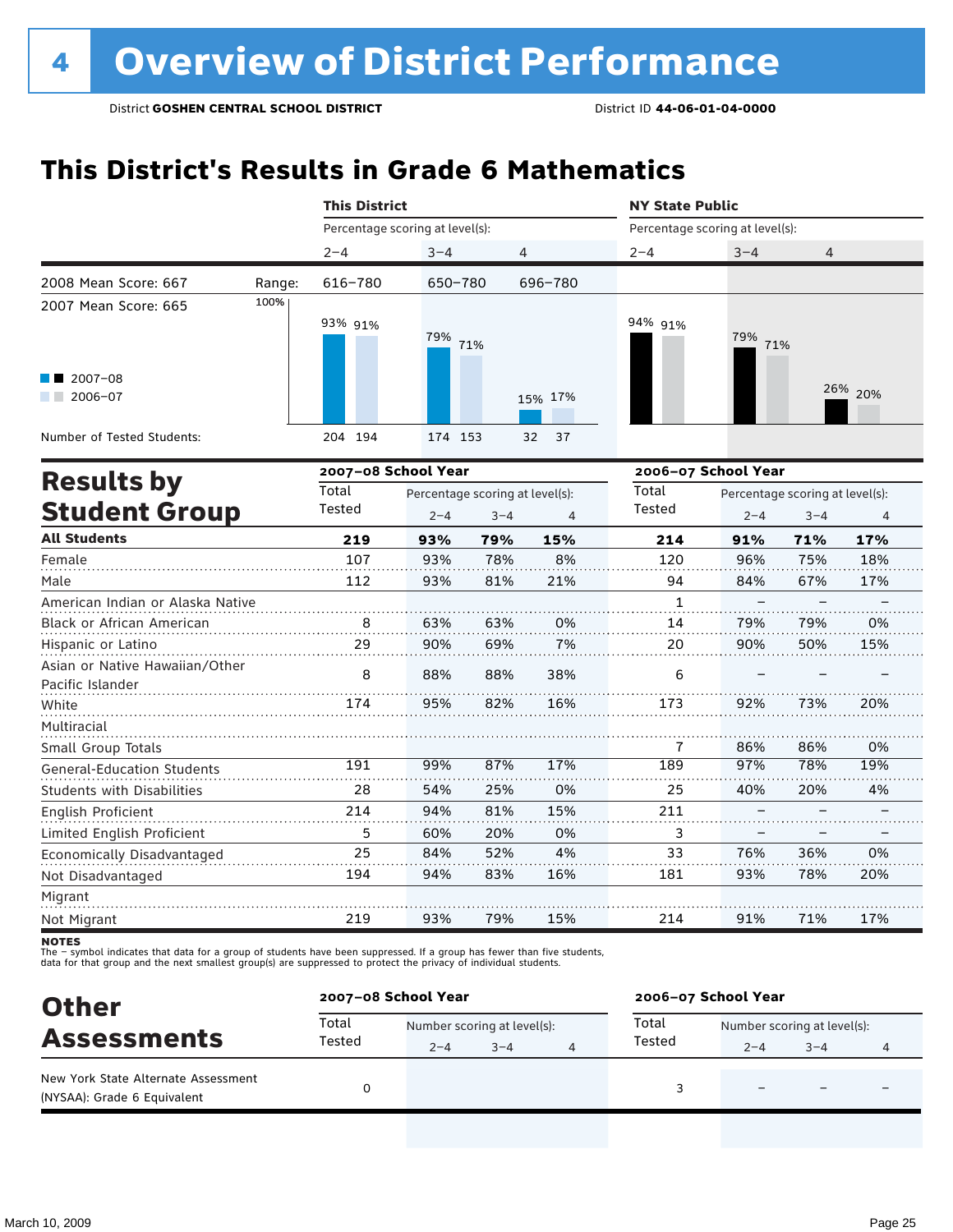### **This District's Results in Grade 7 English Language Arts**

|                                           |        | <b>This District</b>            |                                                       |                | <b>NY State Public</b> |                                            |              |  |  |
|-------------------------------------------|--------|---------------------------------|-------------------------------------------------------|----------------|------------------------|--------------------------------------------|--------------|--|--|
|                                           |        | Percentage scoring at level(s): |                                                       |                |                        | Percentage scoring at level(s):            |              |  |  |
|                                           |        | $2 - 4$                         | $3 - 4$                                               | 4              | $2 - 4$                | $3 - 4$                                    | 4            |  |  |
| 2008 Mean Score: 666                      | Range: | 600-790                         | 650-790                                               | 712-790        |                        |                                            |              |  |  |
| 2007 Mean Score: 663                      | 100%   | 98% 97%                         | 74% 74%                                               |                | 98% 94%                | 70%<br>58%                                 |              |  |  |
| $2007 - 08$<br>2006-07                    |        |                                 |                                                       | 4% 7%          |                        |                                            | 3% 6%        |  |  |
| Number of Tested Students:                |        | 222 238                         | 169<br>181                                            | 8<br>18        |                        |                                            |              |  |  |
|                                           |        | 2007-08 School Year             |                                                       |                |                        | 2006-07 School Year                        |              |  |  |
| <b>Results by</b><br><b>Student Group</b> |        | Total<br>Tested                 | Percentage scoring at level(s):<br>$2 - 4$<br>$3 - 4$ | $\overline{4}$ | Total<br>Tested        | Percentage scoring at level(s):<br>$2 - 4$ | $3 - 4$<br>4 |  |  |
|                                           |        |                                 |                                                       |                |                        |                                            |              |  |  |

|                                                    |     |      |     |    |     |     | J T |     |
|----------------------------------------------------|-----|------|-----|----|-----|-----|-----|-----|
| <b>All Students</b>                                | 227 | 98%  | 74% | 4% | 246 | 97% | 74% | 7%  |
| Female                                             | 127 | 100% | 82% | 4% | 111 | 96% | 77% | 11% |
| Male                                               | 100 | 95%  | 65% | 3% | 135 | 97% | 71% | 4%  |
| American Indian or Alaska Native                   | 1   |      |     |    |     |     |     |     |
| Black or African American                          | 16  | 88%  | 75% | 0% | 14  |     |     |     |
| Hispanic or Latino                                 | 27  | 96%  | 48% | 4% | 28  | 93% | 50% | 0%  |
| Asian or Native Hawaiian/Other<br>Pacific Islander | 6   |      |     |    | 4   |     |     |     |
| White                                              | 177 | 99%  | 80% | 4% | 200 | 98% | 79% | 9%  |
| Multiracial                                        |     |      |     |    |     |     |     |     |
| Small Group Totals                                 |     | 100% | 43% | 0% | 18  | 94% | 50% | 6%  |
| <b>General-Education Students</b>                  | 198 | 99%  | 82% | 4% | 229 | 98% | 77% | 8%  |
| Students with Disabilities                         | 29  | 86%  | 21% | 0% | 17  | 76% | 24% | 0%  |
| English Proficient                                 | 222 | 98%  | 76% | 4% | 241 | 97% | 75% | 7%  |
| Limited English Proficient                         | 5   | 80%  | 20% | 0% | 5   | 80% | 0%  | 0%  |
| Economically Disadvantaged                         | 37  | 92%  | 43% | 0% | 30  | 90% | 43% | 3%  |
| Not Disadvantaged                                  | 190 | 99%  | 81% | 4% | 216 | 98% | 78% | 8%  |
| Migrant                                            |     |      |     |    | 1   |     |     |     |
| Not Migrant                                        | 227 | 98%  | 74% | 4% | 245 |     |     |     |

**NOTES** 

The – symbol indicates that data for a group of students have been suppressed. If a group has fewer than five students,<br>data for that group and the next smallest group(s) are suppressed to protect the privacy of individual

| <b>Other</b>                                                                                         | 2007-08 School Year |                                        |         |     | 2006-07 School Year |                                                   |     |     |  |
|------------------------------------------------------------------------------------------------------|---------------------|----------------------------------------|---------|-----|---------------------|---------------------------------------------------|-----|-----|--|
| <b>Assessments</b>                                                                                   | Total<br>Tested     | Number scoring at level(s):<br>$2 - 4$ | $3 - 4$ | 4   | Total<br>Tested     | Number scoring at level(s):<br>$3 - 4$<br>$2 - 4$ |     |     |  |
| New York State Alternate Assessment<br>(NYSAA): Grade 7 Equivalent                                   |                     |                                        |         |     |                     |                                                   |     |     |  |
| New York State English as a Second<br>Language Achievement Test (NYSESLAT) <sup>+</sup> :<br>Grade 7 |                     | N/A                                    | N/A     | N/A | 0                   | N/A                                               | N/A | N/A |  |

† These counts represent recently arrived LEP students who used the NYSESLAT to fulfill the English language arts participation requirement.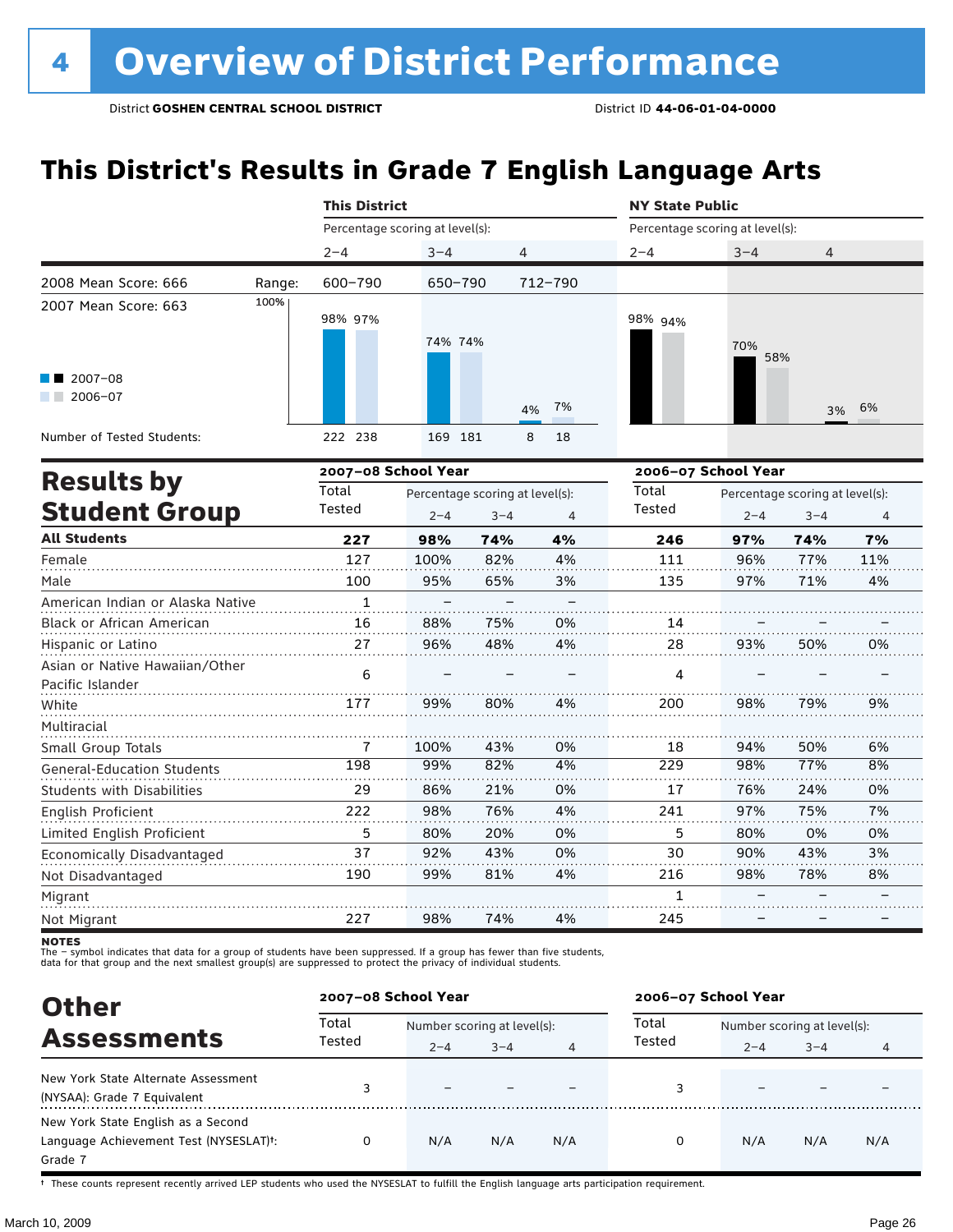### **This District's Results in Grade 7 Mathematics**

| Percentage scoring at level(s):<br>Percentage scoring at level(s):<br>$3 - 4$<br>$2 - 4$<br>$3 - 4$<br>4<br>$2 - 4$<br>4<br>611-800<br>650-800<br>693-800<br>Range:<br>100%<br>98% 94%<br>96% 93%<br>84% 76%<br>79%<br>67%<br>$2007 - 08$<br>28% 21%<br>28%<br>18%<br>$2006 - 07$<br>224 233<br>193 189<br>65<br>51<br>2007-08 School Year<br>2006-07 School Year<br><b>Results by</b><br>Total<br>Total<br>Percentage scoring at level(s):<br>Percentage scoring at level(s):<br><b>Student Group</b><br>Tested<br>Tested<br>$2 - 4$<br>$3 - 4$<br>$2 - 4$<br>4<br>$3 - 4$<br>$\overline{4}$<br><b>All Students</b><br>229<br>248<br>21%<br>98%<br>84%<br>28%<br>94%<br>76%<br>128<br>30%<br>88%<br>113<br>94%<br>23%<br>99%<br>77%<br>79%<br>26%<br>19%<br>101<br>96%<br>135<br>94%<br>76%<br>$\mathbf{1}$<br>American Indian or Alaska Native<br>16<br>75%<br>94%<br>19%<br>14<br>27<br>100%<br>22%<br>70%<br>31<br>87%<br>52%<br>6%<br>6<br>4<br>179<br>98%<br>87%<br>31%<br>199<br>96%<br>82%<br>23% |                                                    | <b>This District</b> |  |  |  |  |  |  | <b>NY State Public</b> |  |  |  |  |  |
|-----------------------------------------------------------------------------------------------------------------------------------------------------------------------------------------------------------------------------------------------------------------------------------------------------------------------------------------------------------------------------------------------------------------------------------------------------------------------------------------------------------------------------------------------------------------------------------------------------------------------------------------------------------------------------------------------------------------------------------------------------------------------------------------------------------------------------------------------------------------------------------------------------------------------------------------------------------------------------------------------------------|----------------------------------------------------|----------------------|--|--|--|--|--|--|------------------------|--|--|--|--|--|
|                                                                                                                                                                                                                                                                                                                                                                                                                                                                                                                                                                                                                                                                                                                                                                                                                                                                                                                                                                                                           |                                                    |                      |  |  |  |  |  |  |                        |  |  |  |  |  |
|                                                                                                                                                                                                                                                                                                                                                                                                                                                                                                                                                                                                                                                                                                                                                                                                                                                                                                                                                                                                           |                                                    |                      |  |  |  |  |  |  |                        |  |  |  |  |  |
|                                                                                                                                                                                                                                                                                                                                                                                                                                                                                                                                                                                                                                                                                                                                                                                                                                                                                                                                                                                                           | 2008 Mean Score: 675                               |                      |  |  |  |  |  |  |                        |  |  |  |  |  |
|                                                                                                                                                                                                                                                                                                                                                                                                                                                                                                                                                                                                                                                                                                                                                                                                                                                                                                                                                                                                           | 2007 Mean Score: 669                               |                      |  |  |  |  |  |  |                        |  |  |  |  |  |
|                                                                                                                                                                                                                                                                                                                                                                                                                                                                                                                                                                                                                                                                                                                                                                                                                                                                                                                                                                                                           |                                                    |                      |  |  |  |  |  |  |                        |  |  |  |  |  |
|                                                                                                                                                                                                                                                                                                                                                                                                                                                                                                                                                                                                                                                                                                                                                                                                                                                                                                                                                                                                           | Number of Tested Students:                         |                      |  |  |  |  |  |  |                        |  |  |  |  |  |
|                                                                                                                                                                                                                                                                                                                                                                                                                                                                                                                                                                                                                                                                                                                                                                                                                                                                                                                                                                                                           |                                                    |                      |  |  |  |  |  |  |                        |  |  |  |  |  |
|                                                                                                                                                                                                                                                                                                                                                                                                                                                                                                                                                                                                                                                                                                                                                                                                                                                                                                                                                                                                           |                                                    |                      |  |  |  |  |  |  |                        |  |  |  |  |  |
|                                                                                                                                                                                                                                                                                                                                                                                                                                                                                                                                                                                                                                                                                                                                                                                                                                                                                                                                                                                                           |                                                    |                      |  |  |  |  |  |  |                        |  |  |  |  |  |
|                                                                                                                                                                                                                                                                                                                                                                                                                                                                                                                                                                                                                                                                                                                                                                                                                                                                                                                                                                                                           |                                                    |                      |  |  |  |  |  |  |                        |  |  |  |  |  |
|                                                                                                                                                                                                                                                                                                                                                                                                                                                                                                                                                                                                                                                                                                                                                                                                                                                                                                                                                                                                           | Female                                             |                      |  |  |  |  |  |  |                        |  |  |  |  |  |
|                                                                                                                                                                                                                                                                                                                                                                                                                                                                                                                                                                                                                                                                                                                                                                                                                                                                                                                                                                                                           | Male                                               |                      |  |  |  |  |  |  |                        |  |  |  |  |  |
|                                                                                                                                                                                                                                                                                                                                                                                                                                                                                                                                                                                                                                                                                                                                                                                                                                                                                                                                                                                                           |                                                    |                      |  |  |  |  |  |  |                        |  |  |  |  |  |
|                                                                                                                                                                                                                                                                                                                                                                                                                                                                                                                                                                                                                                                                                                                                                                                                                                                                                                                                                                                                           | Black or African American                          |                      |  |  |  |  |  |  |                        |  |  |  |  |  |
|                                                                                                                                                                                                                                                                                                                                                                                                                                                                                                                                                                                                                                                                                                                                                                                                                                                                                                                                                                                                           | Hispanic or Latino                                 |                      |  |  |  |  |  |  |                        |  |  |  |  |  |
|                                                                                                                                                                                                                                                                                                                                                                                                                                                                                                                                                                                                                                                                                                                                                                                                                                                                                                                                                                                                           | Asian or Native Hawaiian/Other<br>Pacific Islander |                      |  |  |  |  |  |  |                        |  |  |  |  |  |
|                                                                                                                                                                                                                                                                                                                                                                                                                                                                                                                                                                                                                                                                                                                                                                                                                                                                                                                                                                                                           | White                                              |                      |  |  |  |  |  |  |                        |  |  |  |  |  |

| Small Group Totals                                                                                                                        |     | 100% | 86% | 14% | 18  | 78% | 56% | 17% |
|-------------------------------------------------------------------------------------------------------------------------------------------|-----|------|-----|-----|-----|-----|-----|-----|
| <b>General-Education Students</b>                                                                                                         | 201 | 100% | 91% | 32% | 232 | 96% | 81% | 22% |
| <b>Students with Disabilities</b>                                                                                                         | 28  | 82%  | 39% | 4%  | 16  | 63% | 13% | 0%  |
| English Proficient                                                                                                                        | 224 | 98%  | 85% | 29% | 241 | 95% | 78% | 21% |
| Limited English Proficient                                                                                                                | 5   | 100% | 60% | 0%  |     | 71% | 14% | 0%  |
| Economically Disadvantaged                                                                                                                | 38  | 95%  | 58% | 8%  | 29  | 83% | 48% | 10% |
| Not Disadvantaged                                                                                                                         | 191 | 98%  | 90% | 32% | 219 | 95% | 80% | 22% |
| Migrant                                                                                                                                   |     |      |     |     |     |     |     |     |
| Not Migrant                                                                                                                               | 229 | 98%  | 84% | 28% | 246 |     |     |     |
| <b>NOTES</b><br>The $-$ symbol indicates that data for a group of students have been suppressed. If a group has fewer than five students, |     |      |     |     |     |     |     |     |

The – symbot muicates that data for a group of students have been suppressed. In a group has fewer than five<br>data for that group and the next smallest group(s) are suppressed to protect the privacy of individual students.

| <b>Other</b>                                                       |                 | 2007-08 School Year         |         | 2006-07 School Year |                             |                          |  |  |
|--------------------------------------------------------------------|-----------------|-----------------------------|---------|---------------------|-----------------------------|--------------------------|--|--|
| <b>Assessments</b>                                                 | Total<br>Tested | Number scoring at level(s): |         | Total               | Number scoring at level(s): |                          |  |  |
|                                                                    |                 | $2 - 4$                     | $3 - 4$ | Tested              | $2 - 4$                     | $3 - 4$                  |  |  |
| New York State Alternate Assessment<br>(NYSAA): Grade 7 Equivalent |                 | -                           |         |                     |                             | $\overline{\phantom{0}}$ |  |  |

Multiracial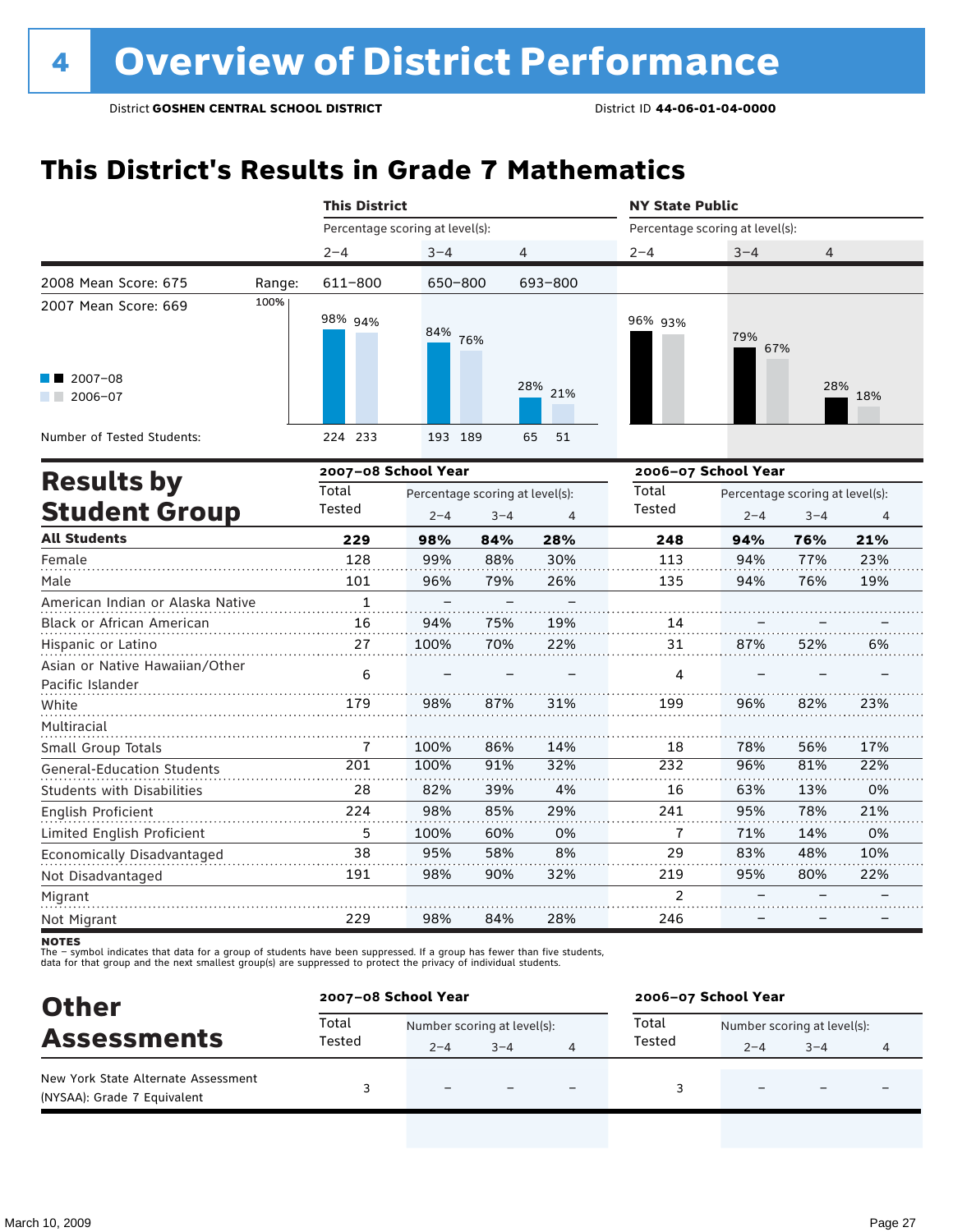### **This District's Results in Grade 8 English Language Arts**

|                                                    | <b>This District</b> |                                 |                                            |         | <b>NY State Public</b> |                                 |                                            |                |  |  |  |
|----------------------------------------------------|----------------------|---------------------------------|--------------------------------------------|---------|------------------------|---------------------------------|--------------------------------------------|----------------|--|--|--|
|                                                    |                      | Percentage scoring at level(s): |                                            |         |                        | Percentage scoring at level(s): |                                            |                |  |  |  |
|                                                    | $2 - 4$              | $3 - 4$                         | $\overline{4}$                             |         | $2 - 4$                | $3 - 4$                         | 4                                          |                |  |  |  |
| 2008 Mean Score: 659                               | 602-790<br>Range:    | 650-790                         |                                            | 715-790 |                        |                                 |                                            |                |  |  |  |
| 100%<br>2007 Mean Score: 668                       | 98% 98%              | 55%                             | 78%                                        |         | 95% 94%                | 56% 57%                         |                                            |                |  |  |  |
| $2007 - 08$<br>$2006 - 07$                         |                      |                                 | 5%                                         | 3%      |                        |                                 | 6%                                         | 6%             |  |  |  |
| Number of Tested Students:                         | 249 246              | 140 195                         | 13                                         | 8       |                        |                                 |                                            |                |  |  |  |
|                                                    |                      | 2007-08 School Year             |                                            |         | 2006-07 School Year    |                                 |                                            |                |  |  |  |
| <b>Results by</b><br><b>Student Group</b>          | Total<br>Tested      | $2 - 4$                         | Percentage scoring at level(s):<br>$3 - 4$ | 4       | Total<br>Tested        | $2 - 4$                         | Percentage scoring at level(s):<br>$3 - 4$ | $\overline{4}$ |  |  |  |
| <b>All Students</b>                                | 254                  | 98%                             | 55%                                        | 5%      | 250                    | 98%                             | 78%                                        | 3%             |  |  |  |
| Female                                             | 117                  | 97%                             | 71%                                        | 9%      | 119                    | 100%                            | 82%                                        | 4%             |  |  |  |
| Male                                               | 137                  | 99%                             | 42%                                        | 1%      | 131                    | 97%                             | 74%                                        | 2%             |  |  |  |
| American Indian or Alaska Native                   |                      |                                 |                                            |         |                        |                                 |                                            |                |  |  |  |
| <b>Black or African American</b>                   | 16                   | 88%                             | 31%                                        | 0%      | 17                     | 94%                             | 65%                                        | 0%             |  |  |  |
| Hispanic or Latino                                 | 31                   | 90%                             | 23%                                        | 0%      | 23                     | 100%                            | 52%                                        | 9%             |  |  |  |
| Asian or Native Hawaiian/Other<br>Pacific Islander | 5                    | 100%                            | 40%                                        | 0%      | 8                      | 100%                            | 100%                                       | 25%            |  |  |  |
| White                                              | 202                  | 100%                            | 62%                                        | 6%      | 202                    | 99%                             | 81%                                        | 2%             |  |  |  |
| Multiracial<br>Small Group Totals                  |                      |                                 |                                            |         |                        |                                 |                                            |                |  |  |  |
| <b>General-Education Students</b>                  | 235                  | 99%                             | 58%                                        | 6%      | 220                    | 100%                            | 86%                                        | 4%             |  |  |  |
| <b>Students with Disabilities</b>                  | 19                   | 84%                             | 16%                                        | 0%      | 30                     | 90%                             | 20%                                        | 0%             |  |  |  |
| English Proficient                                 | 247                  | 99%                             | 57%                                        | 5%      | 249                    |                                 |                                            |                |  |  |  |
| Limited English Proficient                         | $\overline{1}$       | 71%                             | 0%                                         | 0%      | $\mathbf{1}$           |                                 |                                            |                |  |  |  |
| Economically Disadvantaged                         | 34                   | 91%                             | 24%                                        | 3%      | 24                     | 100%                            | 29%                                        | 4%             |  |  |  |
| Not Disadvantaged                                  | 220                  | 99%                             | 60%                                        | 5%      | 226                    | 98%                             | 83%                                        | 3%             |  |  |  |
| Migrant                                            | $\mathfrak{p}$       |                                 |                                            |         |                        |                                 |                                            |                |  |  |  |
| Not Migrant                                        | 252                  |                                 |                                            |         | 250                    | 98%                             | 78%                                        | 3%             |  |  |  |

**NOTES** 

The – symbol indicates that data for a group of students have been suppressed. If a group has fewer than five students,<br>data for that group and the next smallest group(s) are suppressed to protect the privacy of individual

| <b>Other</b>                                                                            |        | 2007-08 School Year         |         |     |        | 2006-07 School Year         |         |     |  |  |
|-----------------------------------------------------------------------------------------|--------|-----------------------------|---------|-----|--------|-----------------------------|---------|-----|--|--|
| <b>Assessments</b>                                                                      | Total  | Number scoring at level(s): |         |     | Total  | Number scoring at level(s): |         |     |  |  |
|                                                                                         | Tested | $2 - 4$                     | $3 - 4$ | 4   | Tested | $2 - 4$                     | $3 - 4$ |     |  |  |
| New York State Alternate Assessment<br>(NYSAA): Grade 8 Equivalent                      | 4      | $\overline{\phantom{0}}$    |         |     |        |                             |         |     |  |  |
| New York State English as a Second<br>Language Achievement Test (NYSESLAT)t:<br>Grade 8 | 0      | N/A                         | N/A     | N/A | 0      | N/A                         | N/A     | N/A |  |  |

† These counts represent recently arrived LEP students who used the NYSESLAT to fulfill the English language arts participation requirement.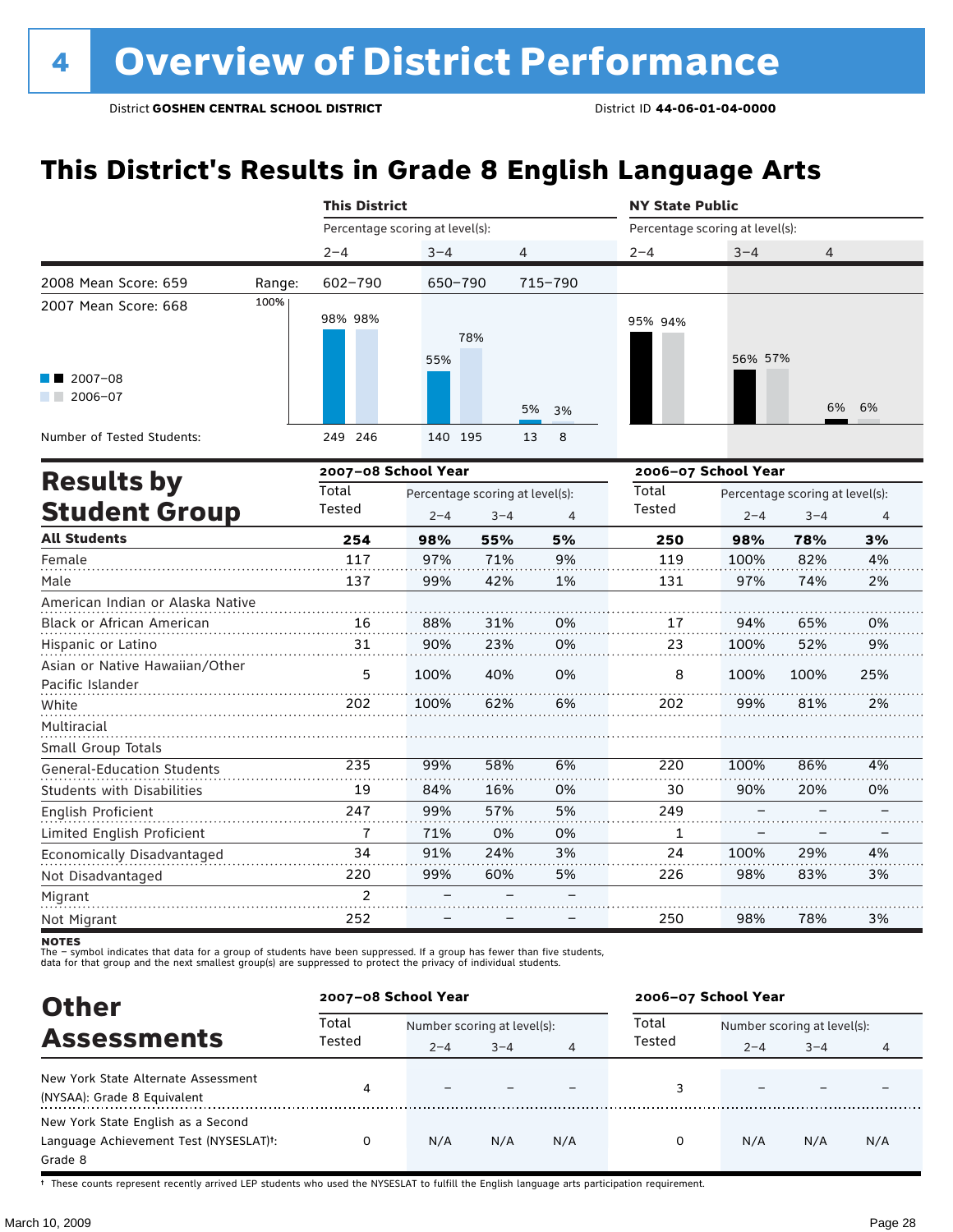### **This District's Results in Grade 8 Mathematics**

|                                                    | <b>This District</b>            |                                                            |                |                 | <b>NY State Public</b>                                |            |      |         |  |  |
|----------------------------------------------------|---------------------------------|------------------------------------------------------------|----------------|-----------------|-------------------------------------------------------|------------|------|---------|--|--|
|                                                    | Percentage scoring at level(s): |                                                            |                |                 | Percentage scoring at level(s):                       |            |      |         |  |  |
|                                                    | $2 - 4$                         | $3 - 4$                                                    | $\overline{4}$ |                 | $2 - 4$                                               | $3 - 4$    | 4    |         |  |  |
| 2008 Mean Score: 674<br>Range:                     | 616-775                         | 650-775                                                    |                | 701-775         |                                                       |            |      |         |  |  |
| 100%<br>2007 Mean Score: 675                       | 97% 91%                         | 80% 77%                                                    |                |                 | 93% 88%                                               | 70%<br>59% |      |         |  |  |
| 2007-08<br>$2006 - 07$                             |                                 |                                                            |                | 30%<br>23%      |                                                       |            |      | 17% 12% |  |  |
| Number of Tested Students:                         | 242 227                         | 200 193                                                    |                | 58<br>75        |                                                       |            |      |         |  |  |
| <b>Results by</b>                                  | 2007-08 School Year             |                                                            |                |                 | 2006-07 School Year                                   |            |      |         |  |  |
| <b>Student Group</b>                               | Total<br>Tested                 | Percentage scoring at level(s):<br>$2 - 4$<br>$3 - 4$<br>4 |                | Total<br>Tested | Percentage scoring at level(s):<br>$2 - 4$<br>$3 - 4$ |            | 4    |         |  |  |
| <b>All Students</b>                                | 250                             | 97%                                                        | 80%            | 23%             | 250                                                   | 91%        | 77%  | 30%     |  |  |
| Female                                             | 115                             | 97%                                                        | 84%            | 22%             | 117                                                   | 96%        | 83%  | 37%     |  |  |
| Male                                               | 135                             | 96%                                                        | 76%            | 24%             | 133                                                   | 86%        | 72%  | 24%     |  |  |
| American Indian or Alaska Native                   |                                 |                                                            |                |                 |                                                       |            |      |         |  |  |
| Black or African American                          | 16                              | 94%                                                        | 44%            | 6%              | 17                                                    | 88%        | 65%  | 12%     |  |  |
| Hispanic or Latino                                 | 30                              | 87%                                                        | 70%            | 3%              | 24                                                    | 88%        | 54%  | 21%     |  |  |
| Asian or Native Hawaiian/Other<br>Pacific Islander | 5                               | 100%                                                       | 100%           | 40%             | 8                                                     | 100%       | 100% | 88%     |  |  |
| White                                              | 199                             | 98%                                                        | 84%            | 27%             | 201                                                   | 91%        | 80%  | 30%     |  |  |
| Multiracial<br>Small Group Totals                  |                                 |                                                            |                |                 |                                                       |            |      |         |  |  |
| <b>General-Education Students</b>                  | 232                             | 99%                                                        | 84%            | 25%             | 219                                                   | 99%        | 86%  | 34%     |  |  |
| <b>Students with Disabilities</b>                  | 18                              | 67%                                                        | 33%            | 6%              | 31                                                    | 35%        | 13%  | 3%      |  |  |
| English Proficient                                 | 243                             | 97%                                                        | 80%            | 24%             | 248                                                   |            |      |         |  |  |
| Limited English Proficient                         | 7                               | 86%                                                        | 86%            | 0%              | 2                                                     |            |      |         |  |  |
| Economically Disadvantaged                         | 32                              | 94%                                                        | 72%            | 6%              | 24                                                    | 63%        | 38%  | 4%      |  |  |
| Not Disadvantaged                                  | 218                             | 97%                                                        | 81%            | 26%             | 226                                                   | 94%        | 81%  | 33%     |  |  |
| Migrant                                            | 1                               |                                                            |                |                 |                                                       |            |      |         |  |  |
| Not Migrant                                        | 249                             |                                                            |                |                 | 250                                                   | 91%        | 77%  | 30%     |  |  |

**NOTES** 

The – symbol indicates that data for a group of students have been suppressed. If a group has fewer than five students,<br>data for that group and the next smallest group(s) are suppressed to protect the privacy of individual

| <b>Other</b><br><b>Assessments</b>                                 | 2007-08 School Year |                             |         |  | 2006-07 School Year |                             |         |   |  |
|--------------------------------------------------------------------|---------------------|-----------------------------|---------|--|---------------------|-----------------------------|---------|---|--|
|                                                                    | Total               | Number scoring at level(s): |         |  | Total               | Number scoring at level(s): |         |   |  |
|                                                                    | Tested              | $2 - 4$                     | $3 - 4$ |  | Tested              | $2 - 4$                     | $3 - 4$ | 4 |  |
| New York State Alternate Assessment<br>(NYSAA): Grade 8 Equivalent | 4                   | $\overline{\phantom{0}}$    |         |  |                     |                             |         |   |  |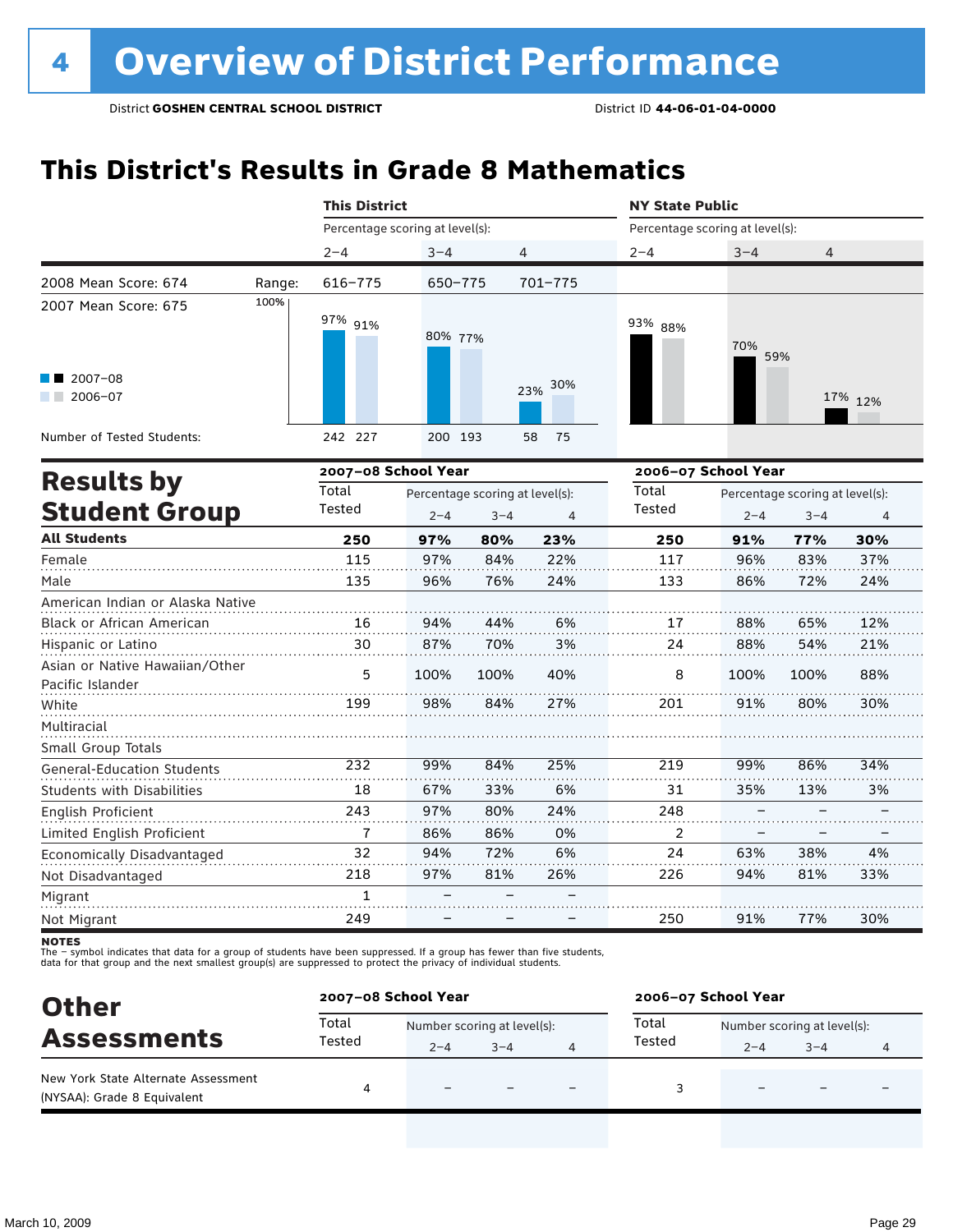### **This District's Results in Grade 8 Science**

|                                                    |                                 | <b>This District</b>                                                    |     |         |                                 | <b>NY State Public</b> |                                            |                |  |  |
|----------------------------------------------------|---------------------------------|-------------------------------------------------------------------------|-----|---------|---------------------------------|------------------------|--------------------------------------------|----------------|--|--|
|                                                    | Percentage scoring at level(s): |                                                                         |     |         | Percentage scoring at level(s): |                        |                                            |                |  |  |
|                                                    | $2 - 4$                         | $3 - 4$                                                                 | 4   |         | $2 - 4$                         | $3 - 4$                | 4                                          |                |  |  |
|                                                    |                                 |                                                                         |     |         |                                 |                        |                                            |                |  |  |
| 100%                                               | 98% 98%                         | 88% 89%                                                                 |     |         | 95% 91%                         | 73% 68%                |                                            |                |  |  |
| 2007-08<br>$2006 - 07$                             |                                 |                                                                         |     | 52% 47% |                                 |                        |                                            | 30% 28%        |  |  |
| Number of Tested Students:                         | 246 240                         | 221 217                                                                 |     | 130 116 |                                 |                        |                                            |                |  |  |
|                                                    | 2007-08 School Year             |                                                                         |     |         | 2006-07 School Year             |                        |                                            |                |  |  |
| <b>Results by</b><br><b>Student Group</b>          | Total<br>Tested                 | Percentage scoring at level(s):<br>$2 - 4$<br>$3 - 4$<br>$\overline{4}$ |     |         | Total<br>Tested                 | $2 - 4$                | Percentage scoring at level(s):<br>$3 - 4$ | $\overline{4}$ |  |  |
| <b>All Students</b>                                | 206                             | 98%                                                                     | 85% | 43%     | 186                             | 97%                    | 85%                                        | 35%            |  |  |
| Female                                             | 92                              | 99%                                                                     | 84% | 41%     | 82                              | 98%                    | 84%                                        | 34%            |  |  |
| Male                                               | 114                             | 96%                                                                     | 87% | 44%     | 104                             | 97%                    | 86%                                        | 37%            |  |  |
| American Indian or Alaska Native                   |                                 |                                                                         |     |         |                                 |                        |                                            |                |  |  |
| Black or African American                          | 14                              |                                                                         |     |         | 15                              |                        |                                            |                |  |  |
| Hispanic or Latino                                 | 30                              | 97%                                                                     | 70% | 27%     | 18                              | 94%                    | 67%                                        | 11%            |  |  |
| Asian or Native Hawaiian/Other<br>Pacific Islander | 3                               |                                                                         |     |         | 4                               |                        |                                            |                |  |  |
| White                                              | 159                             | 99%                                                                     | 91% | 47%     | 149                             | 97%                    | 87%                                        | 40%            |  |  |
| Multiracial<br>Small Group Totals                  | 17                              | 88%                                                                     | 65% | 29%     | 19                              | 100%                   | 84%                                        | 26%            |  |  |
| <b>General-Education Students</b>                  | 188                             | 98%                                                                     | 89% | 46%     | 159                             | 99%                    | 90%                                        | 38%            |  |  |
| <b>Students with Disabilities</b>                  | 18                              | 94%                                                                     | 50% | 11%     | 27                              | 89%                    | 56%                                        | 19%            |  |  |
| English Proficient                                 | 199                             | 98%                                                                     | 87% | 44%     | 185                             |                        |                                            |                |  |  |
| Limited English Proficient                         | $\overline{7}$                  | 86%                                                                     | 43% | 0%      | 1                               |                        |                                            |                |  |  |
| Economically Disadvantaged                         | 33                              | 94%                                                                     | 64% | 24%     | 19                              | 89%                    | 53%                                        | 5%             |  |  |
| Not Disadvantaged                                  | 173                             | 98%                                                                     | 90% | 46%     | 167                             | 98%                    | 89%                                        | 39%            |  |  |
| Migrant                                            | $\mathfrak{p}$                  |                                                                         |     |         |                                 |                        |                                            |                |  |  |
| Not Migrant                                        | 204                             |                                                                         |     |         | 186                             | 97%                    | 85%                                        | 35%            |  |  |

**NOTES** 

The – symbol indicates that data for a group of students have been suppressed. If a group has fewer than five students,<br>data for that group and the next smallest group(s) are suppressed to protect the privacy of individual

| <b>Other</b>                        |                 | 2007-08 School Year |                             |    | 2006-07 School Year |                             |         |    |  |
|-------------------------------------|-----------------|---------------------|-----------------------------|----|---------------------|-----------------------------|---------|----|--|
| <b>Assessments</b>                  | Total<br>Tested |                     | Number scoring at level(s): |    |                     | Number scoring at level(s): |         |    |  |
|                                     |                 | $2 - 4$             | $3 - 4$                     | 4  | Tested              | $2 - 4$                     | $3 - 4$ | 4  |  |
| New York State Alternate Assessment | 4               |                     |                             |    |                     |                             |         |    |  |
| (NYSAA): Grade 8 Equivalent         |                 |                     |                             |    |                     |                             |         |    |  |
| <b>Regents Science</b>              | 45              | 45                  | 45                          | 42 | 59                  | 59                          | 59      | 50 |  |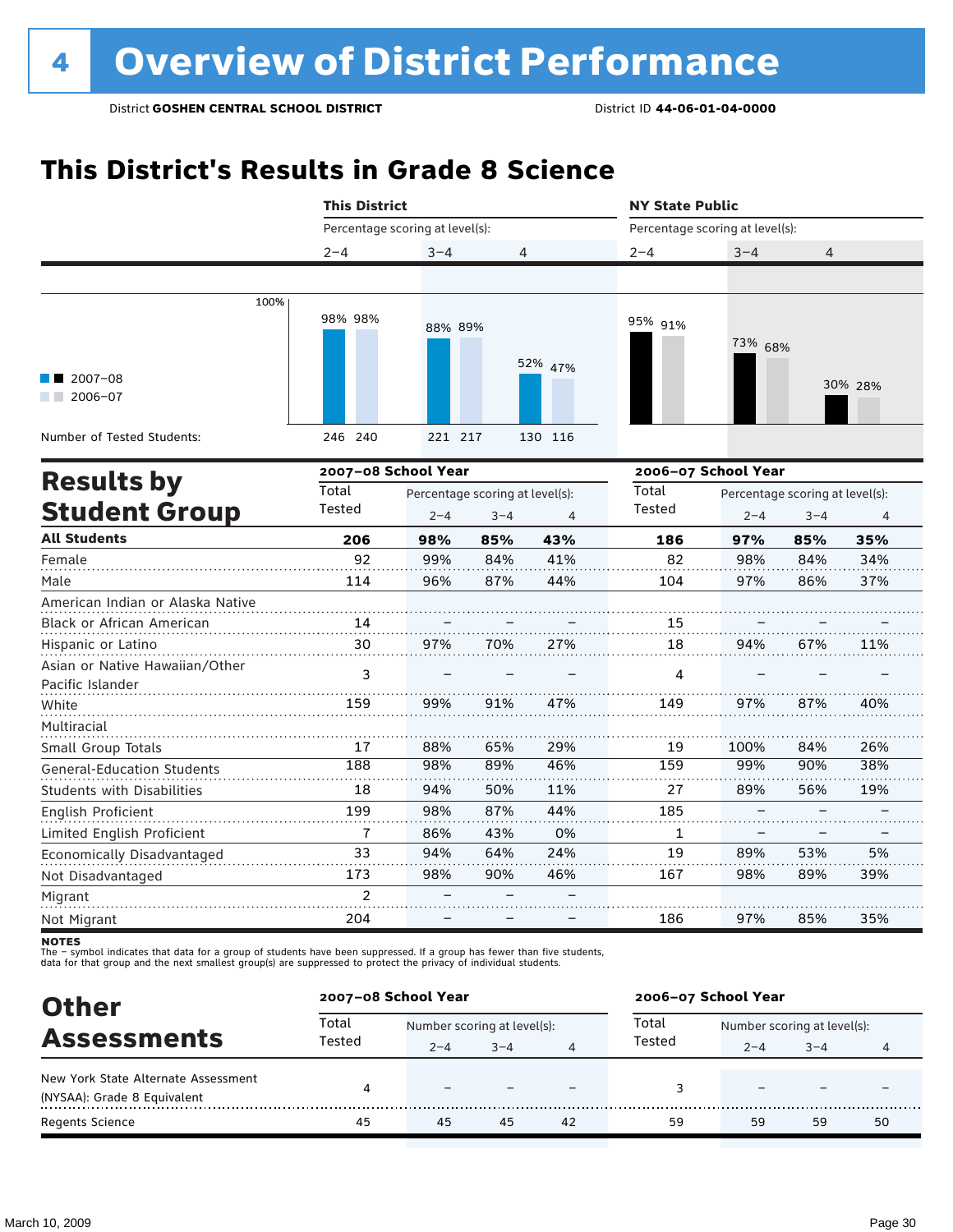### **This District's Total Cohort\* Results in Secondary-Level English after Four Years of Instruction**

|                                             | <b>This District</b>            |         |                | <b>NY State Public</b><br>Percentage scoring at level(s): |         |         |  |
|---------------------------------------------|---------------------------------|---------|----------------|-----------------------------------------------------------|---------|---------|--|
|                                             | Percentage scoring at level(s): |         |                |                                                           |         |         |  |
|                                             | $2 - 4$                         | $3 - 4$ | $\overline{4}$ | $2 - 4$                                                   | $3 - 4$ | 4       |  |
| 100%<br><b>1</b> 2004 Cohort<br>2003 Cohort | 80% 86%                         | 74% 82% | 36% 43%        | 80% 79%                                                   | 75% 73% | 30% 30% |  |

| <b>Results by</b>                 | 2004 Cohort |         |                                 |     | 2003 Cohort** |         |                                 |     |
|-----------------------------------|-------------|---------|---------------------------------|-----|---------------|---------|---------------------------------|-----|
|                                   | Number      |         | Percentage scoring at level(s): |     | Number        |         | Percentage scoring at level(s): |     |
| <b>Student Group</b>              | of Students | $2 - 4$ | $3 - 4$                         | 4   | of Students   | $2 - 4$ | $3 - 4$                         | 4   |
| <b>All Students</b>               | 227         | 80%     | 74%                             | 36% | 261           | 86%     | 82%                             | 43% |
| Female                            | 99          | 83%     | 78%                             | 42% | 140           | 86%     | 84%                             | 49% |
| Male                              | 128         | 77%     | 72%                             | 30% | 121           | 85%     | 80%                             | 37% |
| American Indian or Alaska Native  |             |         |                                 |     |               |         |                                 |     |
| <b>Black or African American</b>  | 12          | 67%     | 58%                             | 8%  | 17            | 65%     | 65%                             | 29% |
| Hispanic or Latino                | 16          | 75%     | 75%                             | 13% | 21            | 71%     | 57%                             | 29% |
| Asian or Native Hawaiian/Other    | 7           | 86%     | 71%                             | 29% | 7             | 86%     | 86%                             | 43% |
| Pacific Islander                  |             |         |                                 |     |               |         |                                 |     |
| White                             | 192         | 81%     | 76%                             | 40% | 216           | 89%     | 86%                             | 46% |
| Multiracial                       |             |         |                                 |     |               |         |                                 |     |
| Small Group Totals                |             |         |                                 |     |               |         |                                 |     |
| <b>General-Education Students</b> | 200         | 86%     | 81%                             | 40% | 230           | 91%     | 88%                             | 49% |
| <b>Students with Disabilities</b> | 27          | 37%     | 30%                             | 4%  | 31            | 45%     | 39%                             | 0%  |
| English Proficient                | 227         | 80%     | 74%                             | 36% | 261           | 86%     | 82%                             | 43% |
| Limited English Proficient        |             |         |                                 |     |               |         |                                 |     |
| Economically Disadvantaged        | 13          | 77%     | 69%                             | 15% | 19            | 68%     | 63%                             | 5%  |
| Not Disadvantaged                 | 214         | 80%     | 75%                             | 37% | 242           | 87%     | 83%                             | 46% |
| Migrant                           | 1           |         |                                 |     |               |         |                                 |     |
| Not Migrant                       | 226         |         |                                 |     |               |         |                                 |     |

**NOTES** 

The – symbol indicates that data for a group of students have been suppressed. If a group has fewer than five students,

data for that group and the next smallest group(s) are suppressed to protect the privacy of individual students.

| <b>Other</b><br><b>Assessments</b>                                         | 2004 Cohort           |         |                                        | 2003 Cohort           |         |                                        |   |  |  |
|----------------------------------------------------------------------------|-----------------------|---------|----------------------------------------|-----------------------|---------|----------------------------------------|---|--|--|
|                                                                            | Number<br>of Students | $2 - 4$ | Number scoring at level(s):<br>$3 - 4$ | Number<br>of Students | $2 - 4$ | Number scoring at level(s):<br>$3 - 4$ | 4 |  |  |
| New York State Alternate Assessment<br>(NYSAA): High School Equivalent *** |                       |         |                                        |                       |         |                                        |   |  |  |

\* A total cohort consists of all students who first entered Grade 9 in a particular year, and all ungraded students with disabilities who reached their seventeenth birthday in that year, and were enrolled in the school/district for five months. Students are excluded from the cohort if they transferred to another school district, nonpublic school, or criminal justice facility, or left the U.S. and its territories or died before the report date. Statewide total cohort also includes students who were enrolled for fewer than five months.

\*\* 2003 cohort data are those reported in the 2006-07 *Accountability and Overview Report*.

\*\*\* The majority of cohort members took an older version of the NYSAA, developed before 2007.